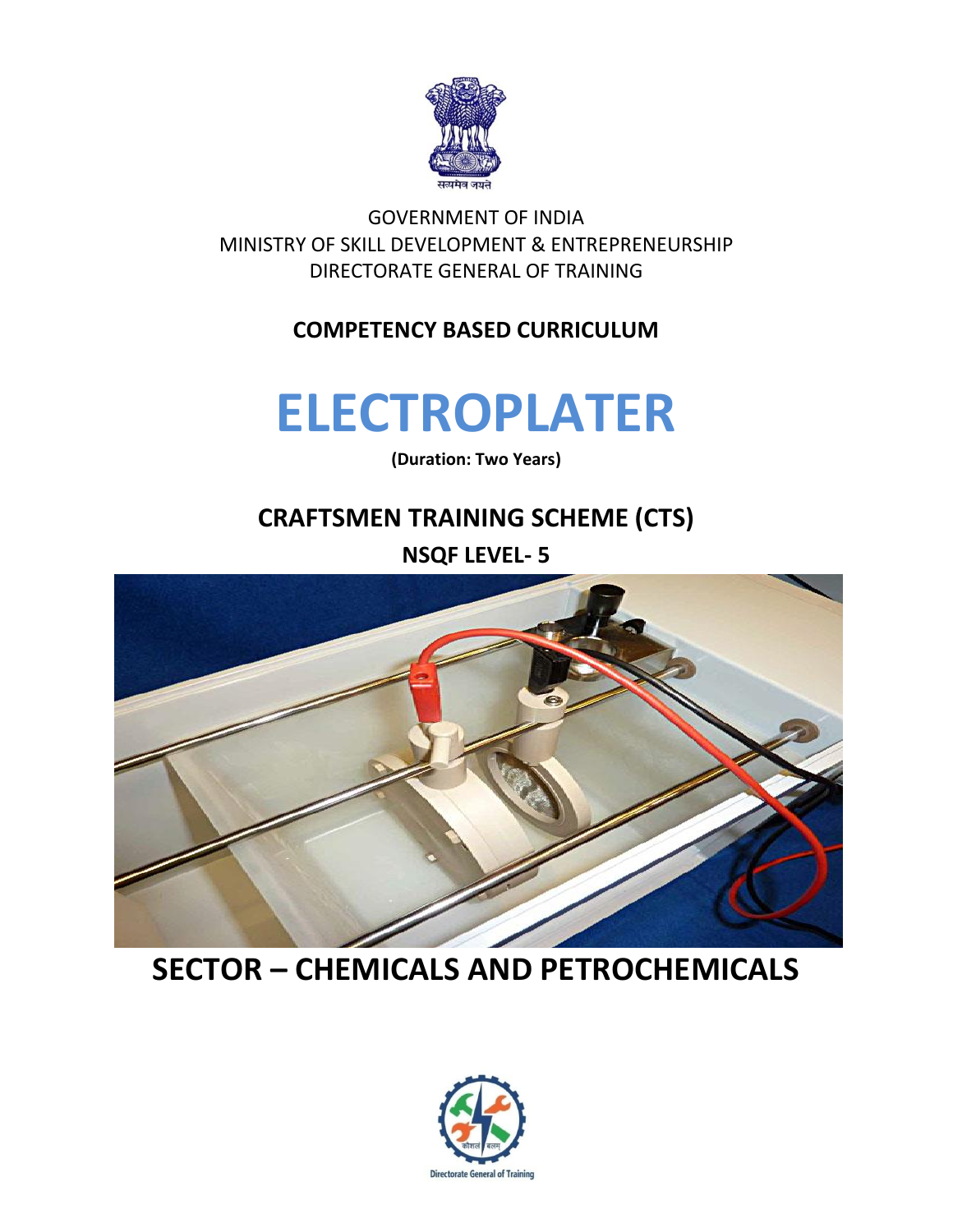# **ELECTROPLATER**

**(Engineering Trade)**

**(Revised in 2019)**

**Version: 1.2**

### **CRAFTSMEN TRAINING SCHEME (CTS)**

**NSQF LEVEL- 5**

Developed By

Ministry of Skill Development and Entrepreneurship Directorate General of Training **CENTRAL STAFF TRAINING AND RESEARCH INSTITUTE** EN-81, Sector-V, Salt Lake City, Kolkata – 700 091 www.cstaricalcutta.gov.in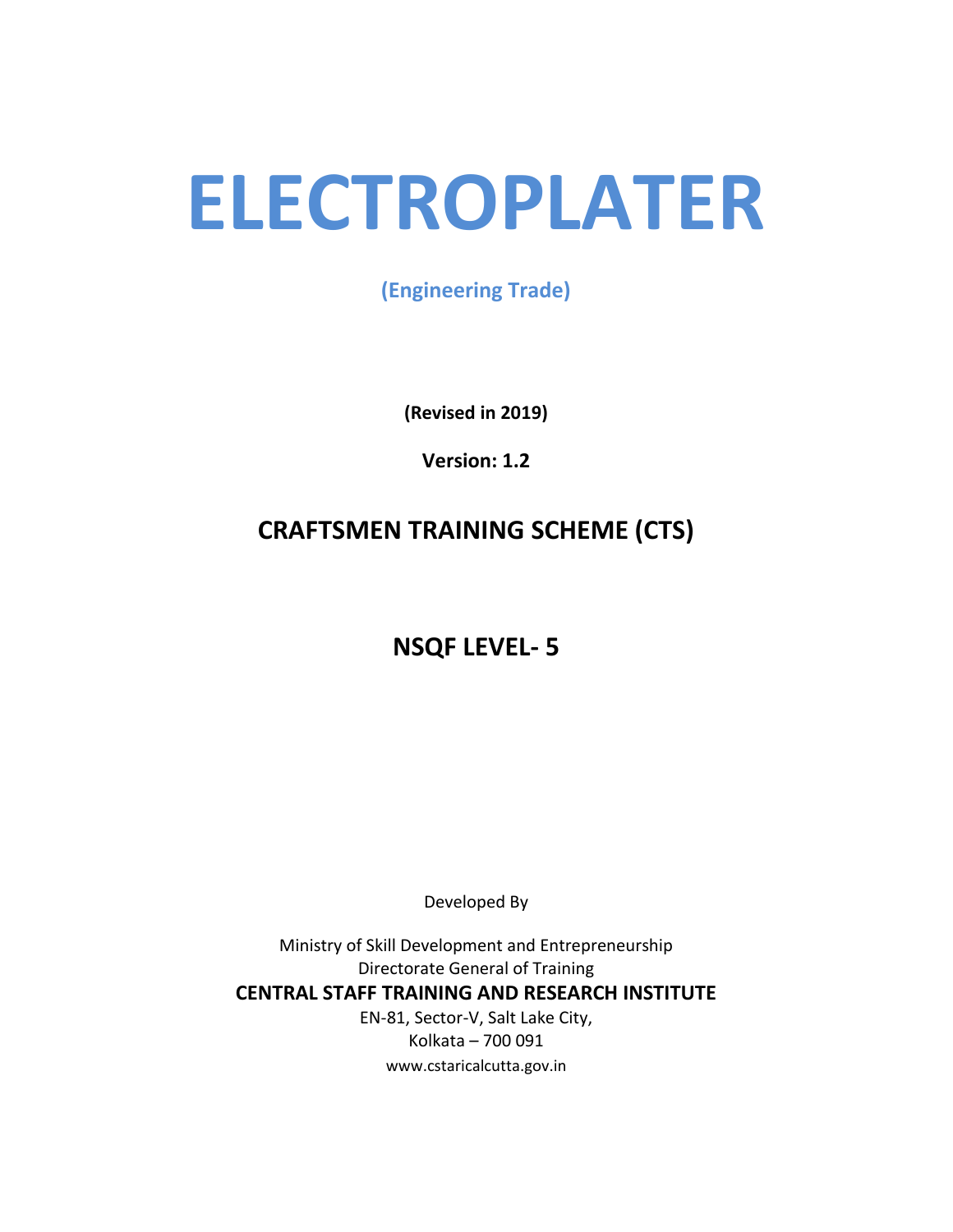| S No. | <b>Topics</b>                                | Page No.       |
|-------|----------------------------------------------|----------------|
| 1.    | <b>Course Information</b>                    | $\overline{1}$ |
| 2.    | <b>Training System</b>                       | $\overline{2}$ |
| 3.    | Job Role                                     | 6              |
| 4.    | <b>General Information</b>                   | $\overline{7}$ |
| 5.    | <b>Learning Outcome</b>                      | 10             |
| 6.    | <b>Assessment Criteria</b>                   | 13             |
| 7.    | <b>Trade Syllabus</b>                        | 22             |
|       | Annexure I (List of Trade Tools & Equipment) | 44             |
|       | Annexure II (List of Trade experts)          | 49             |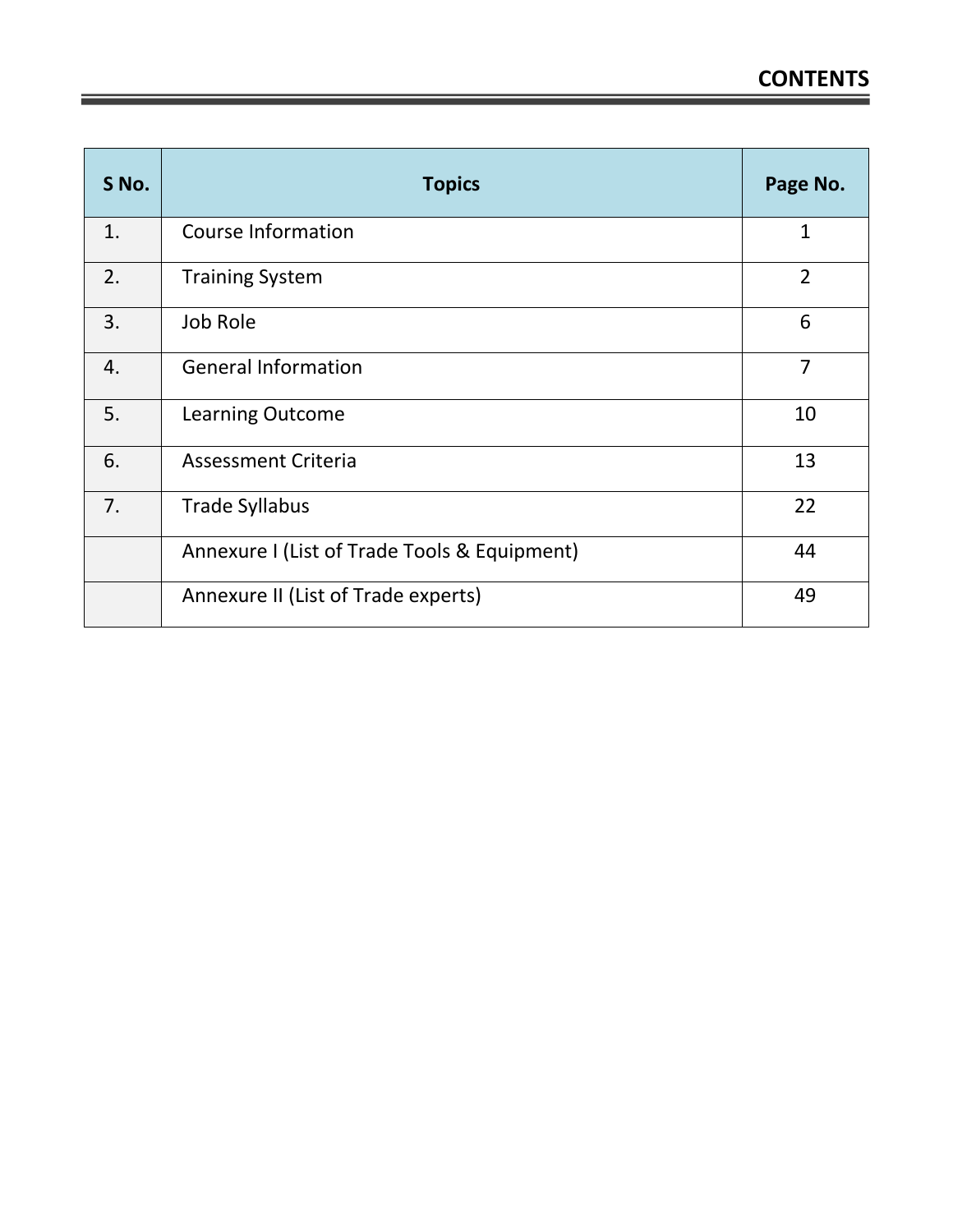

During the two-year duration of Electroplater trade a candidate is trained on professional skill, professional knowledge, Engineering Drawing, Workshop Calculation & Science and Employability skill related to job role. In addition to this a candidate is entrusted to undertake project work and extracurricular activities to build up confidence. The broad components covered under Professional skill subject are as below: -

**FIRST YEAR:** In this year, the trainee learns about safety and environment, use of fire extinguishers and various safety measures involved in the industry. He gets the idea of trade tools &machineries, practices on filing, hacksawing, planning, drilling, marking, cutting and chipping etc. Identifies different types of conductors, cables, prepare wire joints and learns crimping and soldering. Knowledge of basic electrical laws like Kirchhoff's law, ohm's law, laws of resistances and their applications. The trainee learns installation, testing and maintenance of batteries and wiring of panels. The trainee gets the idea of basic process of electroplating.

The trainee learns to handle different solutions, treatment of hazardous chemicals, safety precautions in electroplating shop, first aid and antidotes for chemical poisoning. Preparation of articles before plating, different types of cleaning like polishing, buffing, blasting, electro-cleaning, ultrasonic cleaning and vapour degreasing etc. Skilling practice on Nickel and Bright & Hard Chromium plating by different methods, various defects generally encountered in plating, causes for these defects, their remedies and various methods to remove defective deposits.

**SECOND YEAR:** The trainee learns setting up of various electroplating baths. Prepares solutions and practices on Zinc, Cadmium, Tin, Brass, Silver and Gold plating on ferrous/ non-ferrous metals by different methods and passivation with various colours. He understands various defects generally encountered in electroplating, causes for these defects and their remedies. Skilling practice to remove defective deposits on different metals by immersion and electrolytic methods. The trainee practices on electroplating of small articles by Barrel plating method for the plating of Copper, Nickel, Tin, Zinc and Cadmium.

In this year, the trainee learns about electroless method of plating for Copper, Nickel, Tin, Silver and Gold. General defects, their causes and remedies in electroless plating. Electroplating on Aluminium with zincate dipping process. The trainee practices on plating of Copper, Nickel, Chromium, Silver and Gold plating on non-conductive surfaces like ABS plastic. He prepares PCBs with Copper, Nickel, Tin, Silver & Gold and practices chemical etching for Copper & Brass. Skilling practice on Anodizing, methods of various colouring techniques, conversion coating, chemical milling on aluminium, phosphating, power coating, metalizing and passivation process. Conducts various tests viz., adhesion, porosity, thickness, corrosion resistance etc. and carries out preventive and breakdown maintenance of electroplating shop machineries.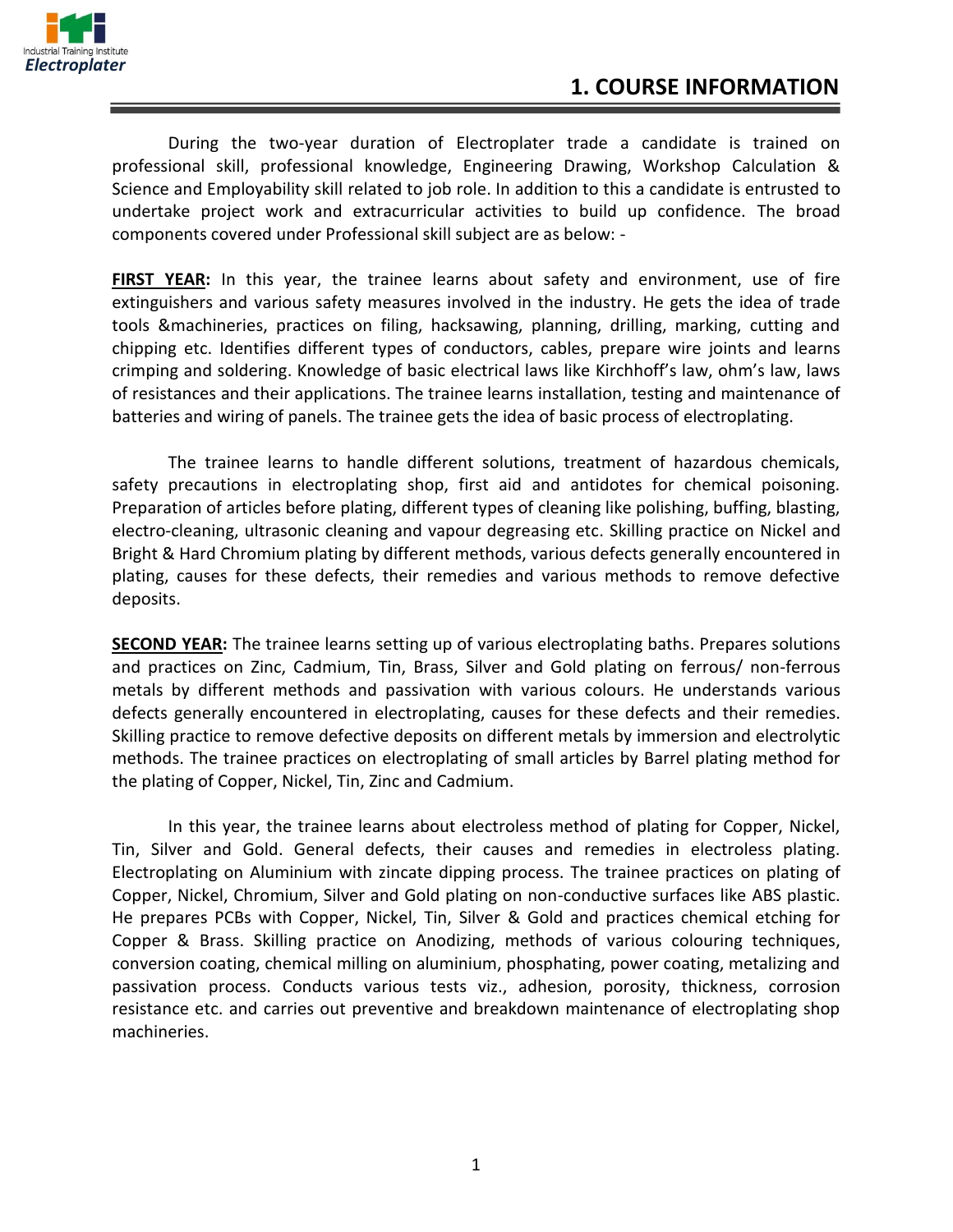

#### **2.1 GENERAL**

The Directorate General of Training (DGT) under Ministry of Skill Development & Entrepreneurship offers a range of vocational training courses catering to the need of different sectors of economy/ Labour market. The vocational training programmes are delivered under the aegis of Directorate General of Training (DGT). Craftsman Training Scheme (CTS) with variants and Apprenticeship Training Scheme (ATS) are two pioneer schemes of DGT for strengthening vocational training.

Electroplater trade under Craftsman Training Scheme is delivered nationwide through network of ITIs. The course is of two-year duration. It mainly consists of Domain area and Core area. The Domain area (Trade Theory & Practical) imparts professional skills and knowledge, while Core area (Workshop Calculation & science, Engineering Drawing and Employability Skills) imparts requisite core skill, knowledge and life skills. After passing out the training program, the trainee is awarded National Trade Certificate (NTC) by DGT which is recognized worldwide.

#### **Trainee broadly needs to demonstrate that they are able to:**

- Read and interpret technical parameters/ documents, plan and organize work processes, identify necessary materials and tools;
- Perform task with due consideration to safety rules, accident prevention regulations and environmental protection stipulations;
- Apply professional skill, knowledge & employability skills while performing jobs.
- Document the technical parameters related to the task undertaken.

#### **2.2 PROGRESSION PATHWAYS**

- Can join industry as Technician and will progress further as Senior Technician, Supervisor and can rise up to the level of Manager.
- Can become Entrepreneur in the related field.
- Can join Apprenticeship programme in different types of industries leading to a National Apprenticeship certificate (NAC).
- Can join Crafts Instructor Training Scheme (CITS) in the trade for becoming instructor in ITIs.
- Can join Advanced Diploma (Vocational) courses under DGT as applicable.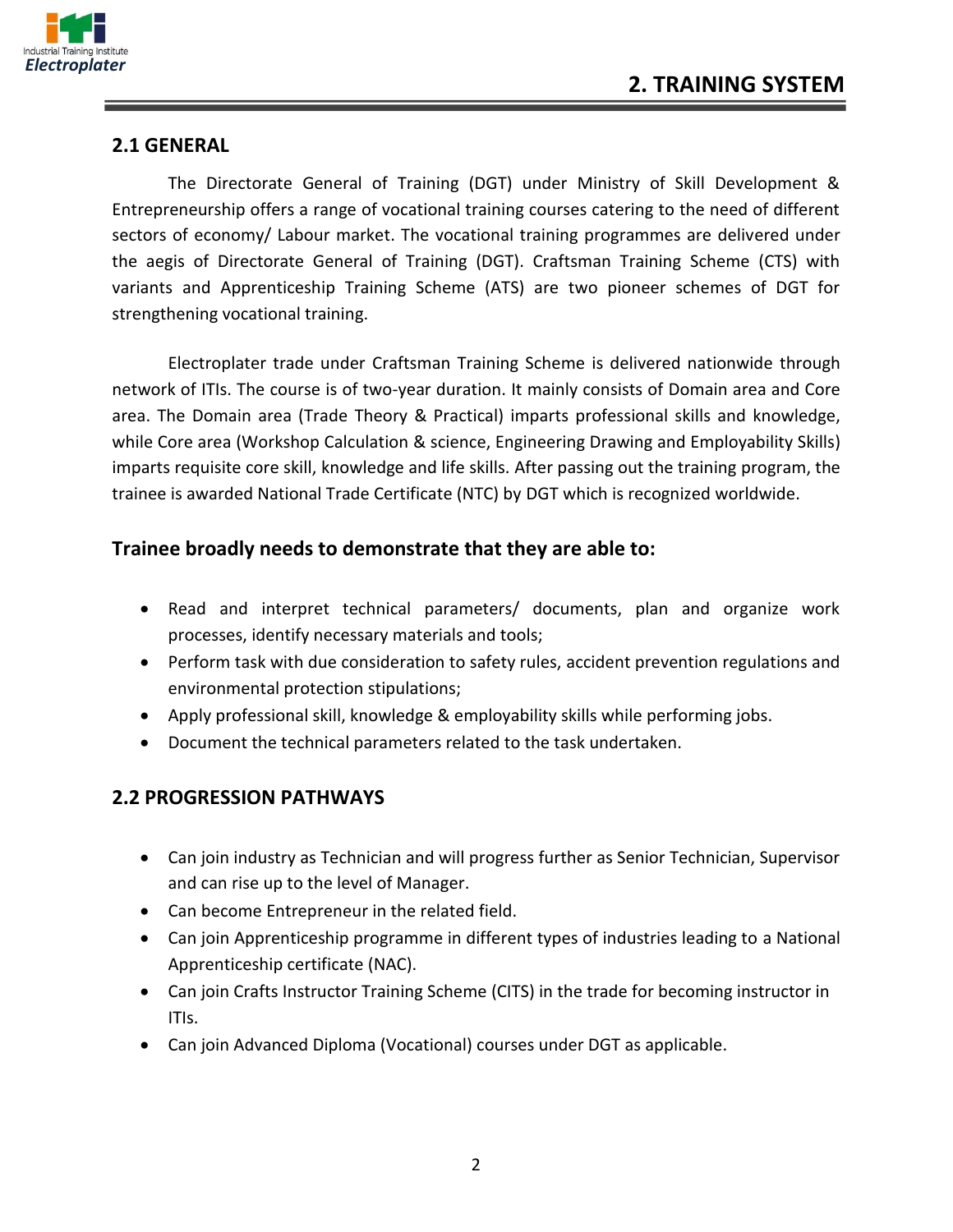

#### **2.3 COURSE STRUCTURE**

| <b>Course Element</b><br>S No. |                                           | <b>Notional Training Hours</b> |            |
|--------------------------------|-------------------------------------------|--------------------------------|------------|
|                                |                                           | 1 <sup>st</sup> Year           | $2nd$ Year |
| $\mathbf{1}$                   | Professional Skill (Trade Practical)      | 1000                           | 1000       |
| $\mathcal{P}$                  | Professional Knowledge (Trade Theory)     | 280                            | 360        |
| 3                              | <b>Workshop Calculation &amp; Science</b> | 80                             | 80         |
| 4                              | <b>Engineering Drawing</b>                | 80                             | 80         |
| 5                              | <b>Employability Skills</b>               | 160                            | 80         |
|                                | Total                                     | 1600                           | 1600       |

Table below depicts the distribution of training hours across various course elements during a period of two-years: -

#### **2.4 ASSESSMENT & CERTIFICATION**

The trainee will be tested for his skill, knowledge and attitude during the period of course through formative assessment and at the end of the training programme through summative assessment as notified by the DGT from time to time.

a) The **Continuous Assessment** (Internal) during the period of training will be done by Formative Assessment Method by testing for assessment criteria listed against learning outcomes. The training institute has to maintain an individual trainee portfolio as detailed in assessment guideline. The marks of internal assessment will be as per the formative assessment template provided on [www.bharatskills.gov.in.](http://www.bharatskills.gov.in/)

b) The final assessment will be in the form of summative assessment. The All India Trade Test for awarding NTC will be conducted by Controller of examinations, DGT as per the guidelines. The pattern and marking structure is being notified by DGT from time to time. **The learning outcome and assessment criteria will be the basis for setting question papers for final assessment. The examiner during final examination will also check** the individual trainee's profile as detailed in assessment guideline before giving marks for practical examination.

#### **2.4.1 PASS REGULATION**

For the purposes of determining the overall result, weightage of 100% is applied for six months and one year duration courses and 50% weightage is applied to each examination for two years courses. The minimum pass percent for Trade Practical and Formative assessment is 60% & for all other subjects is 33%. There will be no Grace marks.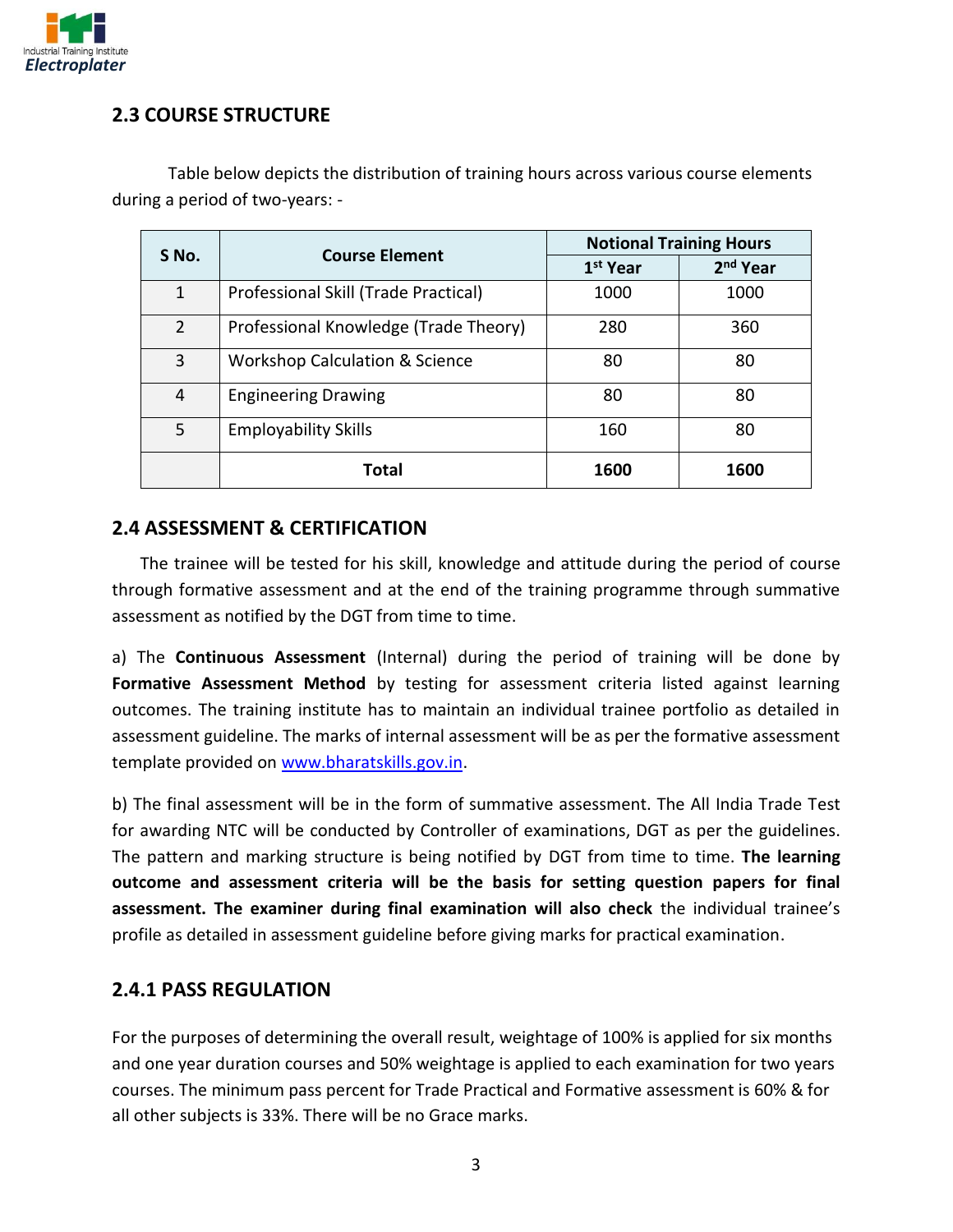

#### **2.4.2 ASSESSMENT GUIDELINE**

Appropriate arrangements should be made to ensure that there will be no artificial barriers to assessment. The nature of special needs should be taken into account while undertaking the assessment. Due consideration should be given while assessing for teamwork, avoidance/reduction of scrap/wastage and disposal of scrap/waste as per procedure, behavioral attitude, sensitivity to the environment and regularity in training. The sensitivity towards OSHE and self-learning attitude are to be considered while assessing competency.

Assessment will be evidence based comprising the following:

- Job carried out in labs/workshop
- Record book/ daily diary
- Answer sheet of assessment
- Viva-voce
- Progress chart
- Attendance and punctuality
- Assignment
- Project work

Evidences and records of internal (Formative) assessments are to be preserved until forthcoming examination for audit and verification by examining body. The following marking pattern to be adopted while assessing:

| <b>Performance Level</b>                                                                                                                                                                                                           | <b>Evidence</b>                                                                                                                                                                                                                                                                                                                                                              |
|------------------------------------------------------------------------------------------------------------------------------------------------------------------------------------------------------------------------------------|------------------------------------------------------------------------------------------------------------------------------------------------------------------------------------------------------------------------------------------------------------------------------------------------------------------------------------------------------------------------------|
| (a) Weightage in the range of 60%-75% to be allotted during assessment                                                                                                                                                             |                                                                                                                                                                                                                                                                                                                                                                              |
| For performance in this grade, the candidate<br>should produce work which demonstrates<br>attainment of an acceptable standard of<br>craftsmanship with occasional guidance, and<br>due regard for safety procedures and practices | Demonstration of good skill in the use<br>$\bullet$<br>of hand tools, machine tools and<br>workshop equipment.<br>• 60-70% accuracy achieved<br>while<br>undertaking different work with those<br>demanded by the component/job.<br>• A fairly good level of neatness and<br>consistency in the finish.<br>Occasional support in completing the<br>$\bullet$<br>project/job. |
| (b) Weightage in the range of 75%-90% to be allotted during assessment                                                                                                                                                             |                                                                                                                                                                                                                                                                                                                                                                              |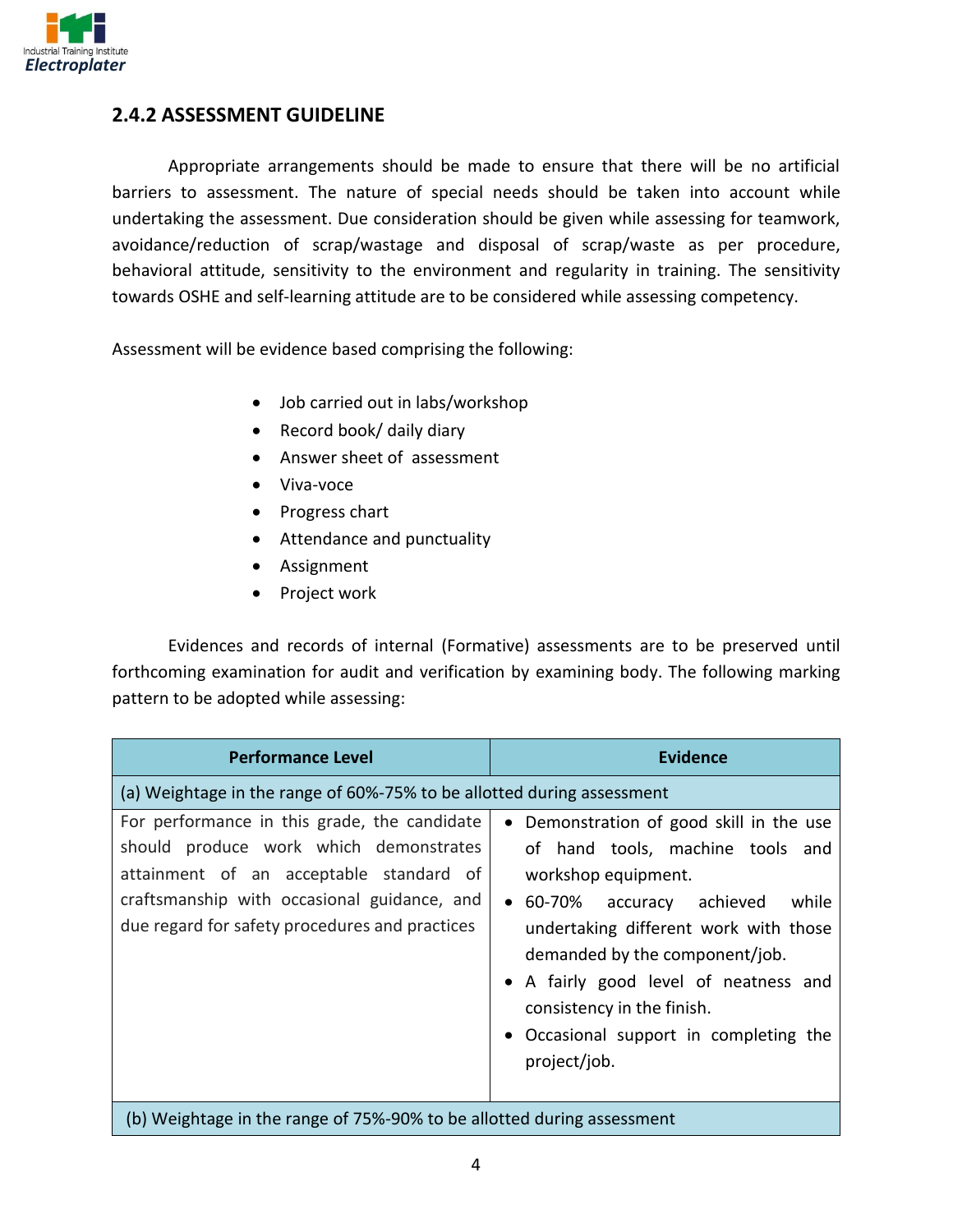

| For this grade, a candidate should produce<br>work which demonstrates attainment of a<br>reasonable standard of craftsmanship, with<br>guidance, and regard<br>for<br>safety<br>little<br>procedures and practices                                                  | • Good skill levels in the use of hand<br>tools, machine tools and workshop<br>equipment.<br>$• 70-80%$<br>accuracy<br>achieved<br>while<br>undertaking different work with those<br>demanded by the component/job.                                                                                                                                  |
|---------------------------------------------------------------------------------------------------------------------------------------------------------------------------------------------------------------------------------------------------------------------|------------------------------------------------------------------------------------------------------------------------------------------------------------------------------------------------------------------------------------------------------------------------------------------------------------------------------------------------------|
|                                                                                                                                                                                                                                                                     | A good level of neatness<br>and<br>consistency in the finish.                                                                                                                                                                                                                                                                                        |
|                                                                                                                                                                                                                                                                     | Little support<br>in completing<br>the<br>project/job.                                                                                                                                                                                                                                                                                               |
| (c) Weightage in the range of more than 90% to be allotted during assessment                                                                                                                                                                                        |                                                                                                                                                                                                                                                                                                                                                      |
| For performance in this grade, the candidate,<br>with minimal or no support in organization and<br>execution and with due regard for safety<br>procedures and practices, has produced work<br>which demonstrates attainment of a high<br>standard of craftsmanship. | High skill levels in the use of hand tools,<br>$\bullet$<br>machine<br>tools<br>workshop<br>and<br>equipment.<br>• Above 80% accuracy achieved while<br>undertaking different work with those<br>demanded by the component/job.<br>A high level of neatness and consistency<br>in the finish.<br>Minimal or no support in completing<br>the project. |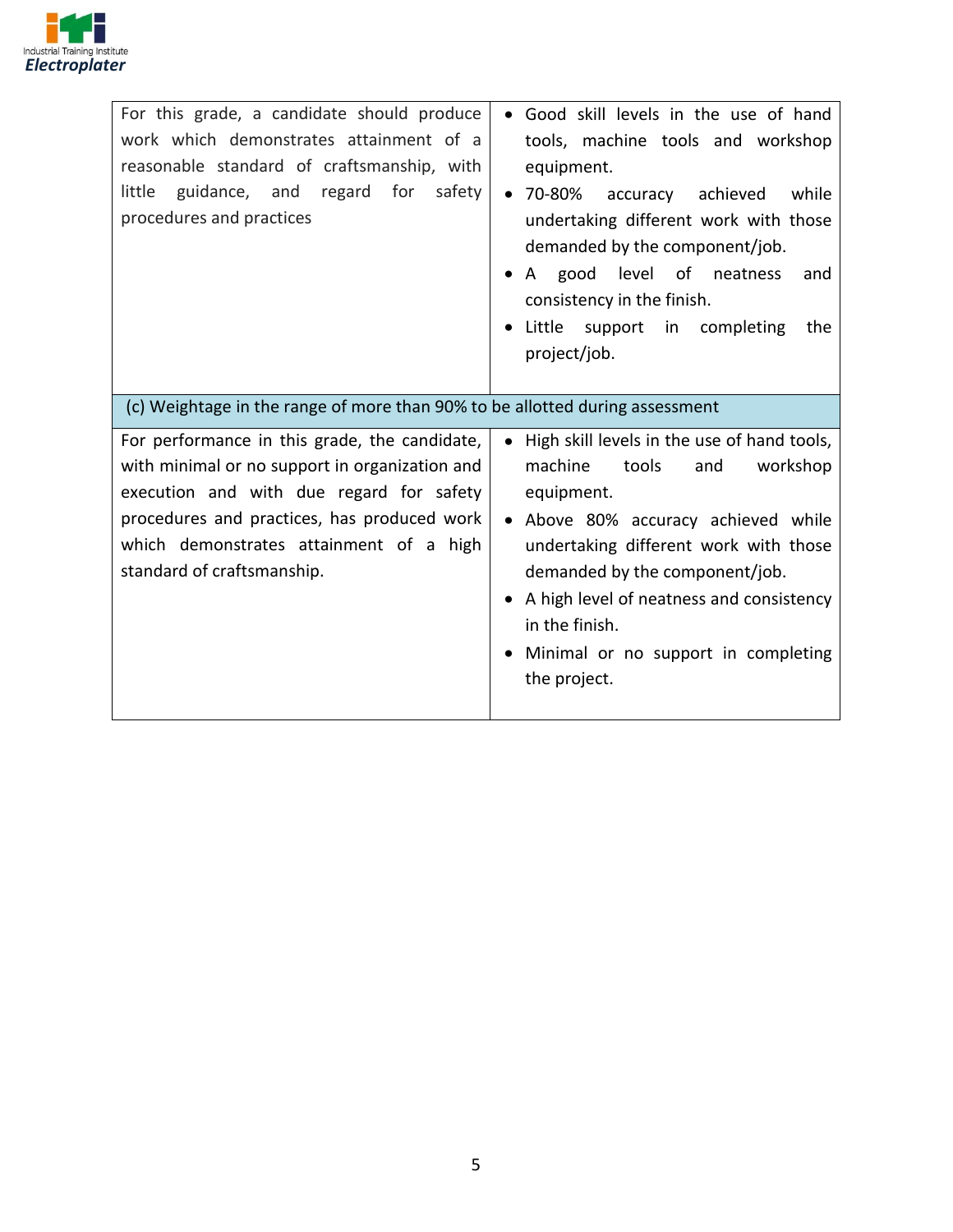

**Electroplater;** gives coating of gold, silver, nickel, chromium, copper etc. of required thickness to metal parts by electrolytic process. Examines strength of metallic solution and sets anode plates (positive terminal) in solution. Suspends de-greased components well dipped in side plating solution and connects cathode (negative) to it. Regulates current and allows components to remain dipped in solution for specific period depending upon type and thickness of plating required. Removes components and swills them in hot and cold water baths. Dries them in sawdust or centrifugal air dryer. Transfers components to unrigging rack or other specified place for policing. May prepare plating solution under guidance of shop supervisor. Is designated as Gillder if engaged in gold platting and Anodiser if colours aluminium and light alloys article using specific chemical solutions.

**Surface Treatment Technician**; is responsible for conducting electroplating, powder coating and Anodizing operations as per the product and the customer requirement to ensure that the surface of the metallic body becomes resistant to chemicals, moisture and other wear and tear.

**Galvanizer;** applies coating of zinc on ferrous articles by dipping them in molten zinc. Checks and controls quantity, quality and temperature of acid (hydrochloric acid), flux (zinc chloride) and zinc baths. Preheat articles if necessary and dips or passes them either manually or mechanically through, acid, water, flux and zinc baths successively at controlled speed. Skims dirt from baths and continues operation with necessary adjustment of solution, temperature etc., ensuring regular and uniform coating. May similarly apply tin coating using palm oil as flux and be designated as Tin Plater or Tinning Machine Operator. May regulate temperature by gauges and by colour of melting metals.

#### **Reference NCO-2015:**

- a) 8122.0100 Electroplater
- b) 8122.0101 Surface Treatment Technician
- c) 8122.3500 Galvanizer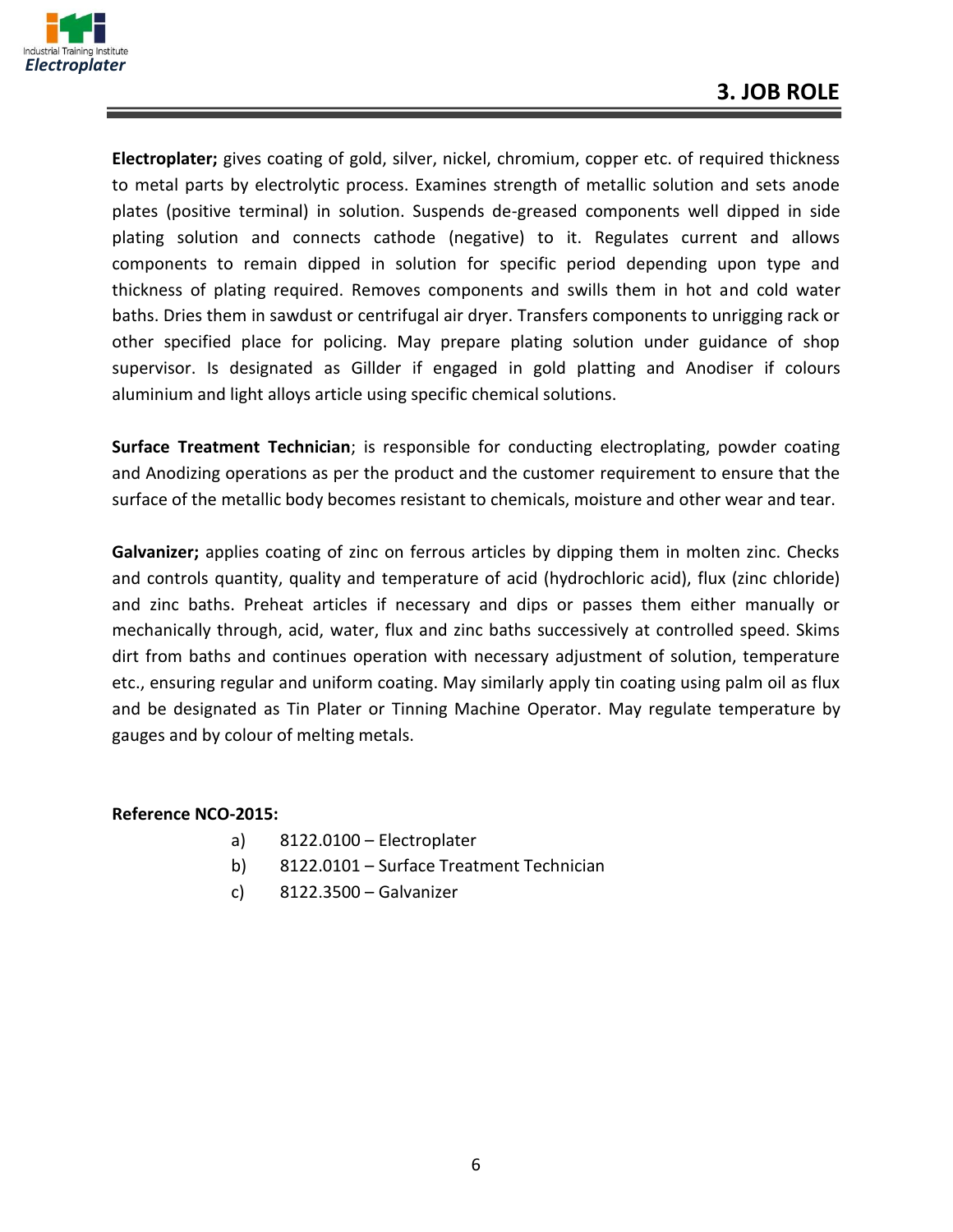

F

| <b>Name of the Trade</b>                        | <b>ELECTROPLATER</b>                                                                         |  |
|-------------------------------------------------|----------------------------------------------------------------------------------------------|--|
| <b>Trade Code</b>                               | DGT/1065                                                                                     |  |
| $NCO - 2015$                                    | 8122.0100, 8122.0101, 8122.3500                                                              |  |
| <b>NSQF Level</b>                               | Level $-5$                                                                                   |  |
| <b>Duration of Craftsmen</b><br><b>Training</b> | 2 Years (3200 Hours)                                                                         |  |
| <b>Entry Qualification</b>                      | Passed 10 <sup>th</sup> class examination with Science and Mathematics or<br>its equivalent. |  |
| <b>Minimum Age</b>                              | 14 years as on first day of academic session.                                                |  |
| <b>Eligibility for PwD</b>                      | LD, LC, DW, AA, DEAF, HH                                                                     |  |
| <b>Unit Strength</b>                            | 20 (There is no separate provision of supernumerary seats)                                   |  |
| <b>Space Norms</b>                              | 60 Sq. m                                                                                     |  |
| <b>Power Norms</b>                              | <b>16 KW</b>                                                                                 |  |
| <b>Instructors Qualification for</b>            |                                                                                              |  |

| 1. Electroplater Trade | B.Voc/ Degree in Chemical engineering from AICTE/ UGC                |
|------------------------|----------------------------------------------------------------------|
|                        | recognized Engineering College/ university with one-year             |
|                        | experience in the relevant field.                                    |
|                        | OR                                                                   |
|                        | 03 years Diploma in Chemical Engineering from AICTE/ recognized      |
|                        | board of technical education or relevant Advanced Diploma            |
|                        | (Vocational) from DGT with two years' experience in the relevant     |
|                        | field.                                                               |
|                        | <b>OR</b>                                                            |
|                        | NTC/NAC passed in the Trade of "Electroplater" with three years      |
|                        | experience in the relevant field.                                    |
|                        |                                                                      |
|                        | <b>Essential Qualification:</b>                                      |
|                        | Relevant National Craft Instructor Certificate (NCIC) in any of the  |
|                        | variants under DGT.                                                  |
|                        |                                                                      |
|                        | Note: Out of two Instructors required for the unit of $2(1+1)$ , one |
|                        |                                                                      |
|                        | must have Degree/Diploma and other must have NTC/NAC                 |
|                        | qualifications. However both of them must possess NCIC in any        |
|                        | of its variants.                                                     |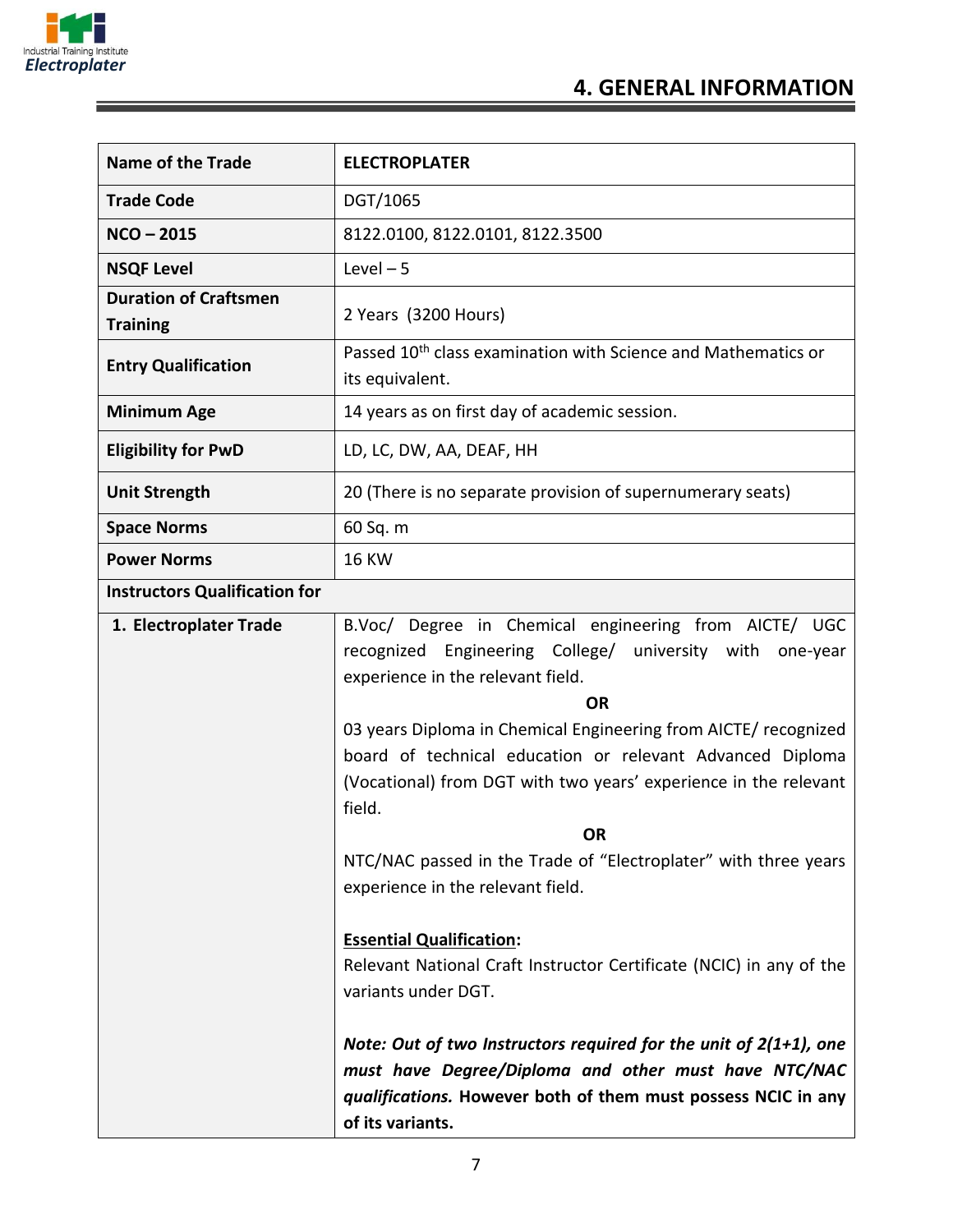

| 2. Workshop Calculation & | B.Voc/Degree in Engineering from AICTE/ UGC recognized                                                                            |  |  |
|---------------------------|-----------------------------------------------------------------------------------------------------------------------------------|--|--|
| <b>Science</b>            | Engineering College/ university with one-year experience in the<br>relevant field.                                                |  |  |
|                           | <b>OR</b>                                                                                                                         |  |  |
|                           | 03 years Diploma in Engineering from AICTE / recognized board of                                                                  |  |  |
|                           | technical education or relevant Advanced Diploma (Vocational)                                                                     |  |  |
|                           | from DGT with two years' experience in the relevant field.                                                                        |  |  |
|                           | <b>OR</b>                                                                                                                         |  |  |
|                           | NTC/ NAC in any one of the engineering trades with three years                                                                    |  |  |
|                           | experience.                                                                                                                       |  |  |
|                           |                                                                                                                                   |  |  |
|                           | <b>Essential Qualification:</b>                                                                                                   |  |  |
|                           | National Craft Instructor Certificate (NCIC) in relevant trade                                                                    |  |  |
|                           | <b>OR</b>                                                                                                                         |  |  |
|                           | NCIC in RoDA or any of its variants under DGT.                                                                                    |  |  |
| 3. Engineering Drawing    | B.Voc/Degree in Engineering from AICTE/ UGC recognized                                                                            |  |  |
|                           | Engineering College/ university with one-year experience in the                                                                   |  |  |
|                           | relevant field.                                                                                                                   |  |  |
|                           | <b>OR</b>                                                                                                                         |  |  |
|                           | 03 years Diploma in Engineering from AICTE / recognized board of<br>technical education or relevant Advanced Diploma (Vocational) |  |  |
|                           | from DGT with two years' experience in the relevant field.                                                                        |  |  |
|                           | <b>OR</b>                                                                                                                         |  |  |
|                           | NTC/ NAC in any one of the Electrical groups (Gr-II) trades                                                                       |  |  |
|                           | categorized under Engg. Drawing'/ D'man Mechanical / D'man                                                                        |  |  |
|                           | Civil' with three years' experience.                                                                                              |  |  |
|                           |                                                                                                                                   |  |  |
|                           | <b>Essential Qualification:</b>                                                                                                   |  |  |
|                           | National Craft Instructor Certificate (NCIC) in relevant trade<br><b>OR</b>                                                       |  |  |
|                           | NCIC in RoDA / D'man (Mech /civil) or any of its variants under                                                                   |  |  |
|                           | DGT.                                                                                                                              |  |  |
| 4. Employability Skill    | MBA/ BBA / Any Graduate/ Diploma in any discipline with Two                                                                       |  |  |
|                           | years' experience with short term ToT Course in Employability                                                                     |  |  |
|                           | Skills from DGT institutes.<br>(Must have studied English/ Communication Skills and Basic                                         |  |  |
|                           | Computer at 12th / Diploma level and above)                                                                                       |  |  |
|                           |                                                                                                                                   |  |  |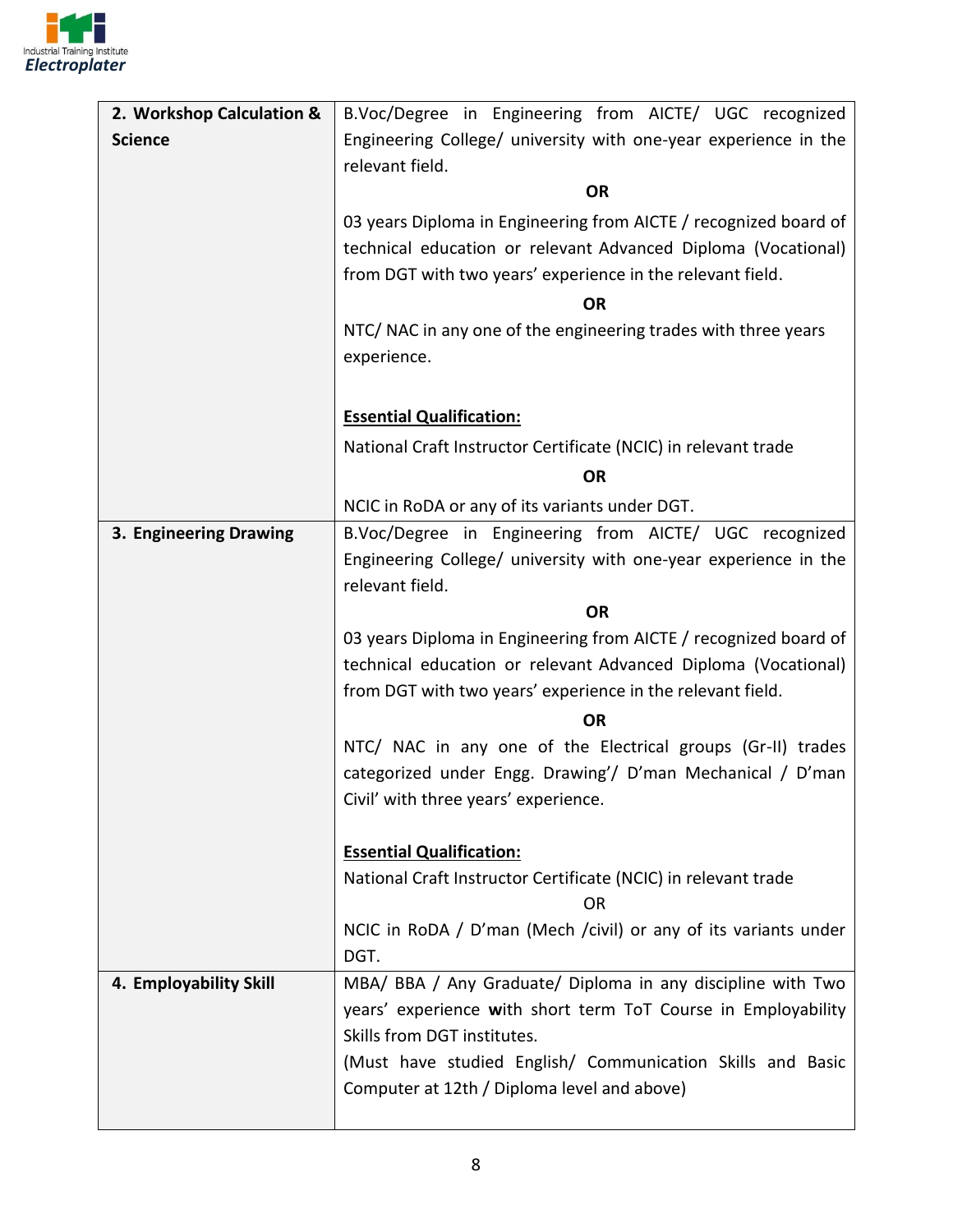

|                            | ΟR                                                              |
|----------------------------|-----------------------------------------------------------------|
|                            | Existing Social Studies Instructors in ITIs with short term ToT |
|                            | Course in Employability Skills from DGT institutes.             |
| 5. Minimum age for         | 21 years                                                        |
| <b>Instructor</b>          |                                                                 |
| <b>Tools and Equipment</b> | As per Annexure-I                                               |
|                            |                                                                 |

**Distribution of training on Hourly basis: (Indicative only)**

| Year            | <b>Total Hrs.</b><br>/week | <b>Trade</b><br><b>Practical</b> | <b>Trade</b><br><b>Theory</b> | Workshop<br>Cal. & Sc. | Engg.<br><b>Drawing</b> | <b>Employability</b><br><b>Skills</b> |
|-----------------|----------------------------|----------------------------------|-------------------------------|------------------------|-------------------------|---------------------------------------|
| 1 <sup>st</sup> | 40 Hours                   | 25 Hours                         | 7 Hours                       | 2 Hours                | 2 Hours                 | 4 Hours                               |
| 2 <sub>nd</sub> | 40 Hours                   | 25 Hours                         | 9 Hours                       | 2 Hours                | 2 Hours                 | 2 Hours                               |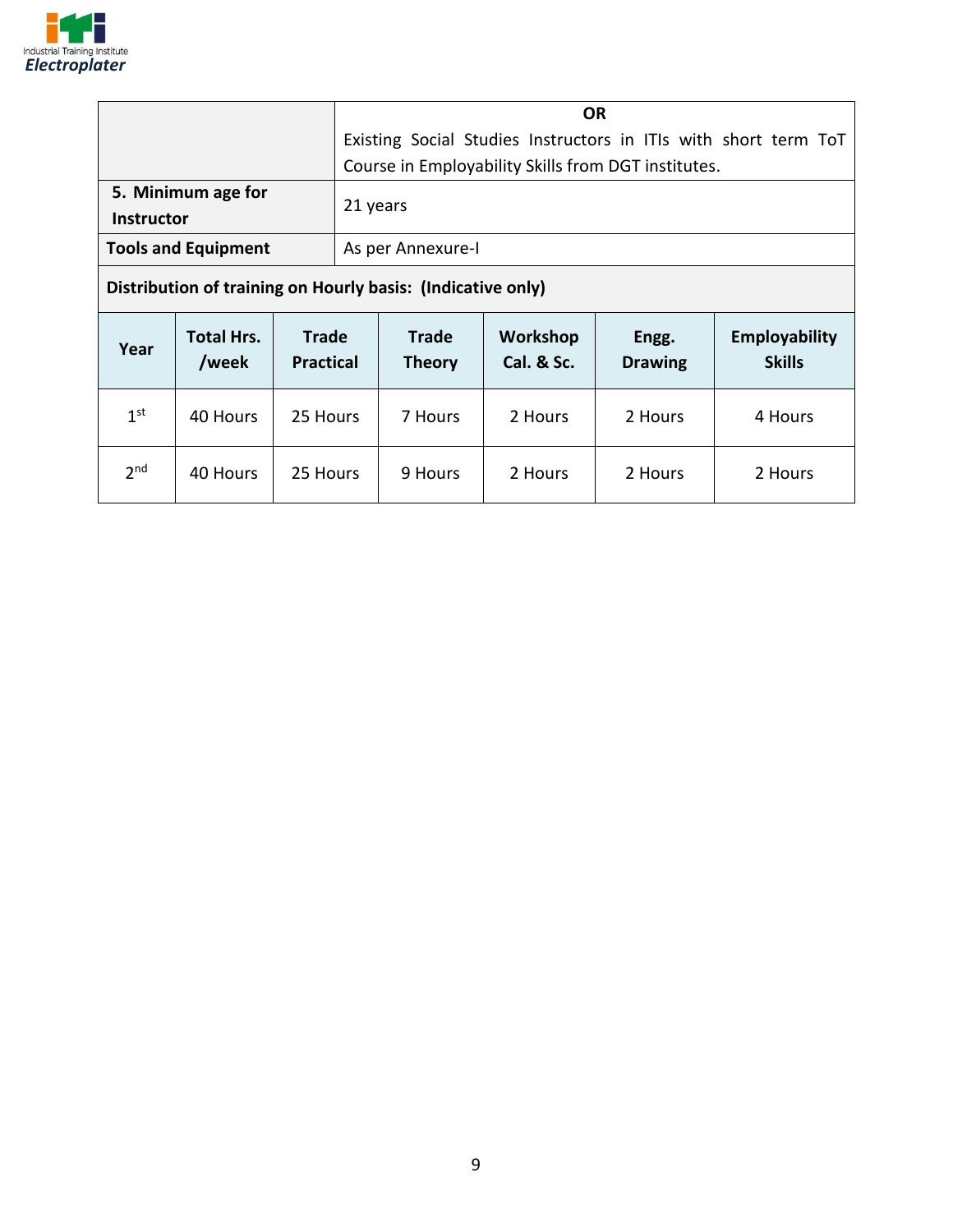

*Learning outcomes are a reflection of total competencies of a trainee and assessment will be carried out as per the assessment criteria.*

#### **5.1 LEARNING OUTCOMES (TRADE SPECIFIC)**

#### **FIRST YEAR:**

- 1. Prepare profile with an appropriate accuracy as per drawing following safety precautions.
- 2. Prepare electrical wire joints, carry out soldering and crimping.
- 3. Verify characteristics of electrical and magnetic circuits.
- 4. Carry out Installation, testing and maintenance of batteries with due care and safety.
- 5. Perform wiring, installation of electrical accessories and earthing of electrical equipment.
- 6. Construct small electronic circuits as per drawing using basic electronic components.
- 7. Explain principles and basic process of plating one metal onto another by electrolysis. Use laboratory apparatus and estimate pH, mass, normality, conductivity, specific gravity etc.
- 8. Handle different solutions with due care & safety and undertake metal treatment processes and effluent treatment of hazardous chemicals in electroplating workshop. Prepare chemical solutions and undertake cooling, heating, filtering, agitating and other treatments for solutions. Carry out analysis of chemical baths with Hull cell process.
- 9. Plan and perform all the various aspects of the plating process including surface preparation, mechanical cleaning like polishing, buffing, blasting etc. and chemical cleaning like electro cleaning, ultrasonic cleaning, vapour degreasing, pickling, rinsing, masking etc.
- 10. Plan and perform Copper plating using different methods, examine various defects in Copper plating, causes and their remedies. Remove defective copper deposit by different methods.
- 11. Plan and perform Nickel plating using different methods, examine various defects in Nickel plating, causes and their remedies. Remove defective nickel deposit by different methods.
- 12. Plan and perform Bright and Hard Chromium plating by different methods on ferrous and non-ferrous metals, examine various defects in Chromium plating, causes and their remedies. Remove defective chromium deposit by different methods.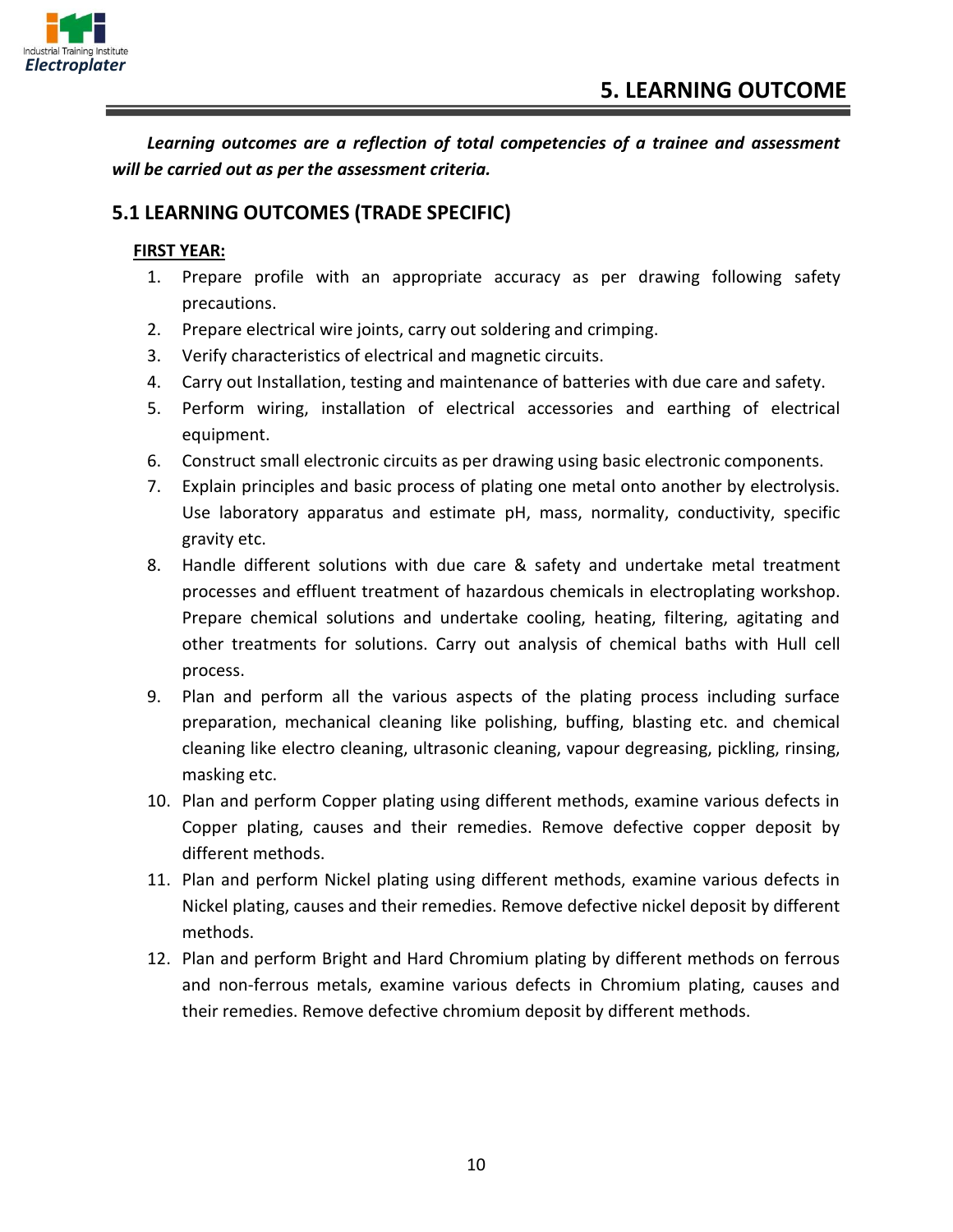

#### **SECOND YEAR:**

- 13. Plan and perform Zinc plating by different methods, examine various defects in Zinc plating, causes and their remedies. Remove defective zinc by different methods.
- 14. Plan and perform Cadmium plating by different methods, examine various defects in Cadmium plating, causes and their remedies. Remove defective cadmium deposit by different methods.
- 15. Plan and perform Tin Plating by different methods, examine various defects in Tin plating, causes and their remedies. Remove defective tin deposit by different methods.
- 16. Plan and perform Silver plating by different methods, examine various defects in Silver plating, causes and their remedies. Remove defective silver deposit by different methods.
- 17. Plan and perform Gold plating by different methods, examine various defects in Gold plating, causes and their remedies. Remove defective gold deposit by different methods.
- 18. Plan and perform Brass plating, examine various defects in Brass plating, causes and their remedies. Remove defective brass deposit by different methods.
- 19. Perform Barrel plating method of electroplating for the plating of copper, nickel, tin, zinc and cadmium.
- 20. Plan and perform electroless plating of copper, nickel, tin, silver and gold.
- 21. Plan and perform plating of copper, tin, nickel, zinc, cadmium etc. on aluminium with Zincate dipping process.
- 22. Plan and perform plating of copper, nickel, chromium, silver and gold on non conductive surface like plastic.
- 23. Make Printed circuit board with copper, nickel, tin, silver and gold. Perform chemical etching processes for copper and brass.
- 24. Plan and perform Anodizing to convert metal surface into a decorative, durable and corrosion resistant by different methods. Examine various defects generally encountered in anodising, causes and their remedies. Remove the defective anodised film by various methods.
- 25. Plan and perform various colouring techniques on anodised aluminium by different colouring dyes and other methods like electro colouring.
- 26. Perform various conversions coating process on aluminium, magnesium and its alloys. Perform chemical milling on Aluminium and undertake passivation of stainless steel.
- 27. Plan and perform phosphating, powder coating and metallizing on various metals.
- 28. Perform quality control aspect of the job and ensure electroplated surfaces are free of any flaws or defects. Perform various tests viz., adhesion, porosity, thickness,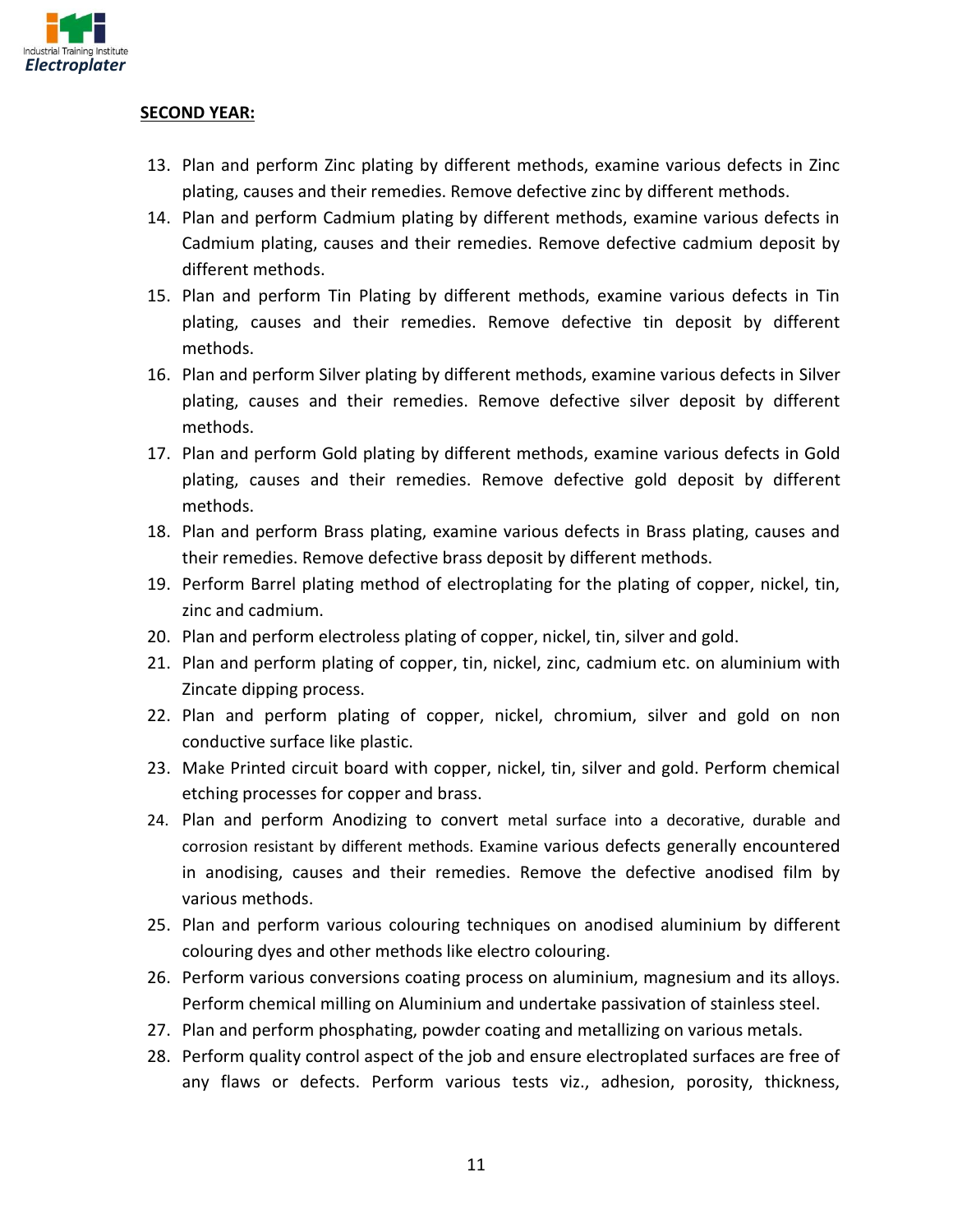

corrosion resistance, anodic coating on aluminium, chemical analysis of electrolytes and identification of deposits etc.

29. Prepare layout of electroplating plant, estimate cost, materials and accessories required for electroplating shop. Carryout preventive and breakdown maintenance of machines in electroplating shop.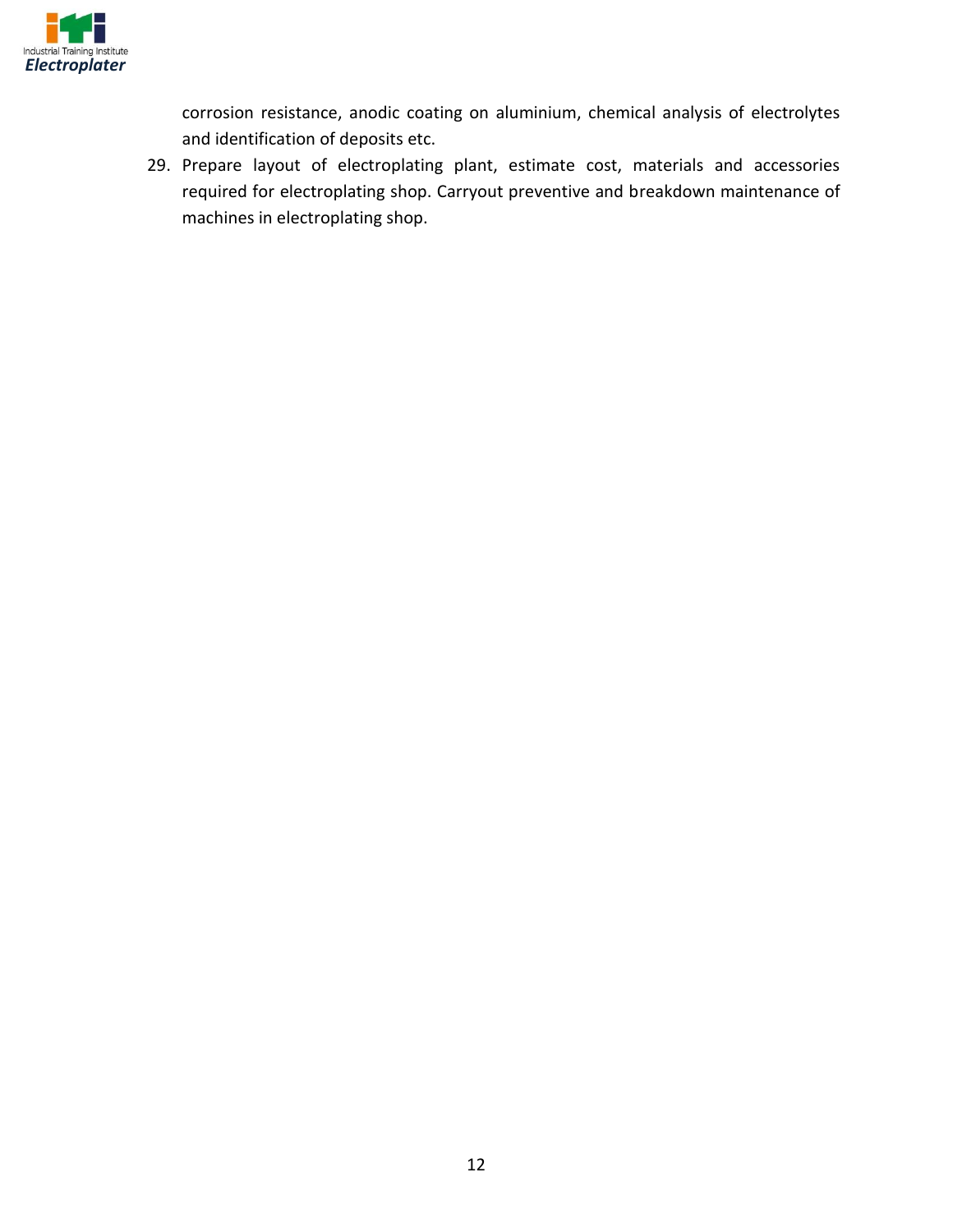

î

| <b>LEARNING OUTCOMES</b>         | <b>ASSESSMENT CRITERIA</b>                                                                         |
|----------------------------------|----------------------------------------------------------------------------------------------------|
|                                  | <b>FIRST YEAR</b>                                                                                  |
| 1. Prepare profile with an       | Identify the trade tools; demonstrate their uses with safety.                                      |
| appropriate accuracy as          | Prepare a simple half lap joint using firmer chisel.                                               |
| per drawing following            | Prepare tray using sheet metal with the safety.                                                    |
| safety precautions.              | Demonstrate fixing of surface mounting type of accessories.                                        |
|                                  |                                                                                                    |
| electrical<br>wire<br>2. Prepare | Observe safety/ precaution during joints & soldering.                                              |
| joints, carry out soldering      | Identify types of wires, cables and verify their specifications.                                   |
| and crimping.                    | Make simple straight twist and rat-tail joints in single strand<br>conductors.                     |
|                                  | Make married and 'T' (Tee) joint in stranded conductors.                                           |
|                                  | Prepare a Britannia straight and 'T' (Tee) joint in bare conductors.                               |
|                                  | Prepare western union joint in bare conductor.                                                     |
|                                  | Solder the finished copper conductor joints with precaution.                                       |
|                                  | Prepare termination of cable lugs by using crimping tool.                                          |
|                                  |                                                                                                    |
| 3. Verify characteristics of     | Identify polarity of DC power supply.                                                              |
| electrical<br>and<br>magnetic    | Identify the phase and neutral in single phase AC supply system.                                   |
| circuits.                        | Verify the characteristics of series, parallel and its combination<br>circuit.                     |
|                                  | Connect voltmeter and ammeter and measure voltage current and<br>power.                            |
|                                  | Demonstrate laws of series and parallel circuits with voltage source<br>in different combinations. |
|                                  | Demonstrate characteristics of series parallel combination of<br>resistors.                        |
|                                  | Demonstrate the relationship between V, I and R in a DC circuit.                                   |
|                                  | Measure the value of resistance by Ohm's Law.                                                      |
|                                  | Trace the magnetic poles of a bar magnet.                                                          |
|                                  | Prepare an electromagnet                                                                           |
|                                  |                                                                                                    |
| Installation,<br>4. Carry<br>out | Assemble a DC source 6V/500 mA using 1.5V cells.                                                   |
| testing and maintenance          | Determine the internal resistance of cell and make grouping of                                     |
| of batteries with due care       | cells.                                                                                             |
| and safety.                      | Demonstrate charging of battery and test for its condition with                                    |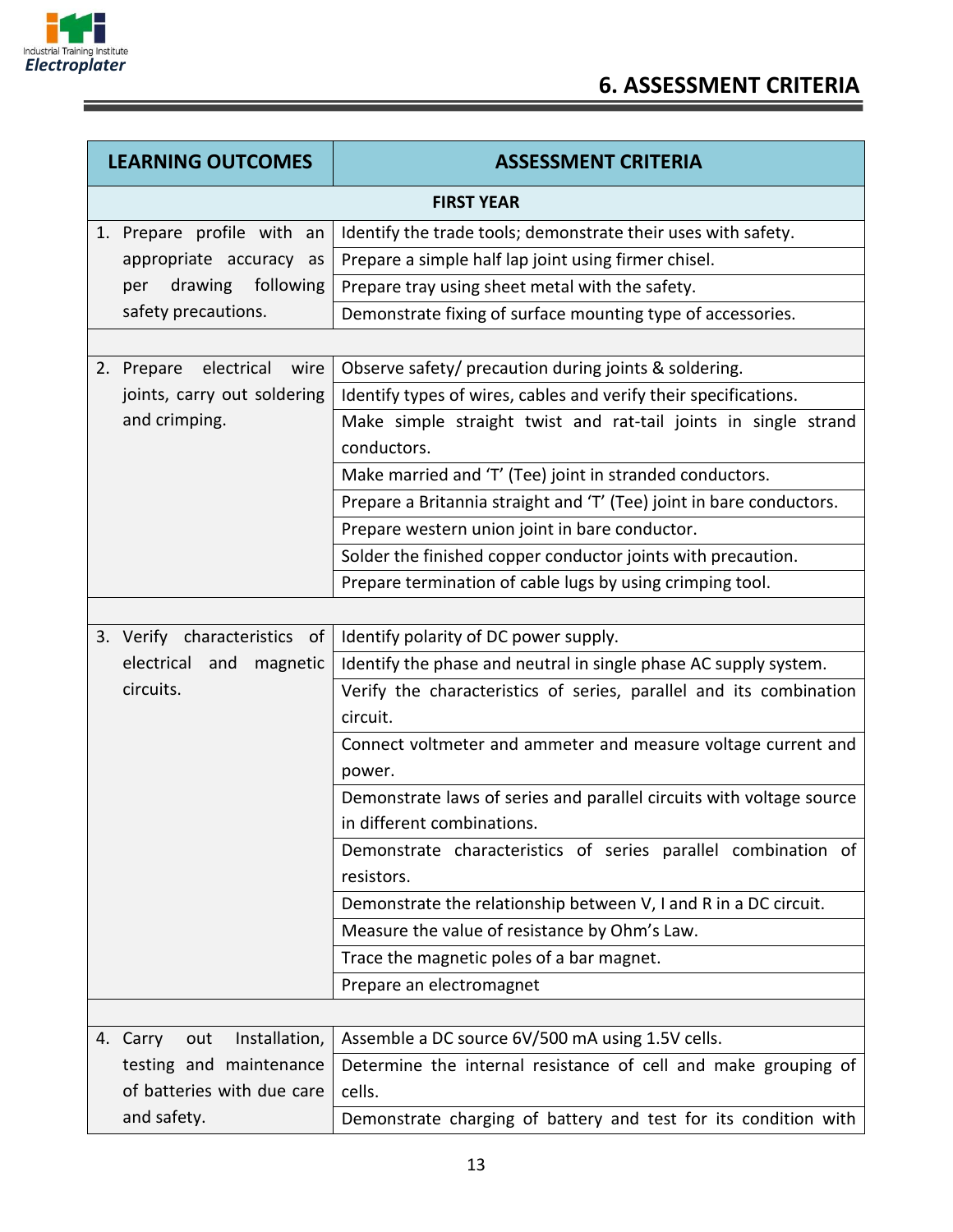

|                                   | safety/ precaution.                                                |
|-----------------------------------|--------------------------------------------------------------------|
|                                   | Demonstrate installation and maintenance Lead acid batteries.      |
|                                   | Determine total number of cells required for a given power         |
|                                   | requirement.                                                       |
|                                   |                                                                    |
| 5. Perform<br>wiring,             | Comply with safety & IE rules when performing the wiring.          |
| installation of electrical        | Identify the types of fuses their ratings and applications.        |
| accessories and earthing          | Identify the parts of a relay, MCB & ELCB and check its operation. |
| of electrical equipment.          | Prepare a test board with lamp and other accessories.              |
|                                   | Test, locate the fault and repair a domestic wiring installation.  |
|                                   |                                                                    |
| 6. Construct small electronic     | Perform soldering on components, lug and board with quality and    |
| circuits as per drawing           | safety.                                                            |
| electronic<br>using<br>basic      | Identify resistors by their colour codes.                          |
| components.                       | Identify the passive/active components by visual appearance, Code  |
|                                   | number and test for their condition.                               |
|                                   | Construct and test a half wave rectifier with and without filter   |
|                                   | circuits.                                                          |
|                                   | Construct and test a full wave rectifier.                          |
|                                   |                                                                    |
|                                   |                                                                    |
| principles<br>7. Explain<br>and   | Identify various laboratory apparatus.                             |
| basic process of plating          | Demonstrate action of pure and salt water on metals and alloys.    |
| one metal onto another            | Identify acids and alkalis using litmus paper and other methods.   |
| electrolysis.<br><b>Use</b><br>by | Analyse the reactions of anions and cations.                       |
| laboratory apparatus and          | Measure the specific gravity of liquid sample and check the        |
| estimate<br>pH,<br>mass,          | temperature.                                                       |
| normality,<br>conductivity,       | Determine pH value of given liquid using pH meter.                 |
| specific gravity etc.             | Measure boiling point of given liquid.                             |
|                                   | Measure melting point of given solid.                              |
|                                   | Measure conductivity of given liquid by conductivity meter.        |
|                                   | Determine the normality and mass per litre of sodium hydroxide/    |
|                                   | sodium carbonate/ potassium hydroxide/ hydrochloric acid/          |
|                                   | sulphuric acid or oxalic acid.                                     |
|                                   | Estimate the mass of sodium hydroxide/ sodium carbonate/           |
|                                   | potassium hydroxide/ hydrochloric acid/ sulphuric acid or oxalic   |
|                                   | acid in a given solution.                                          |
|                                   |                                                                    |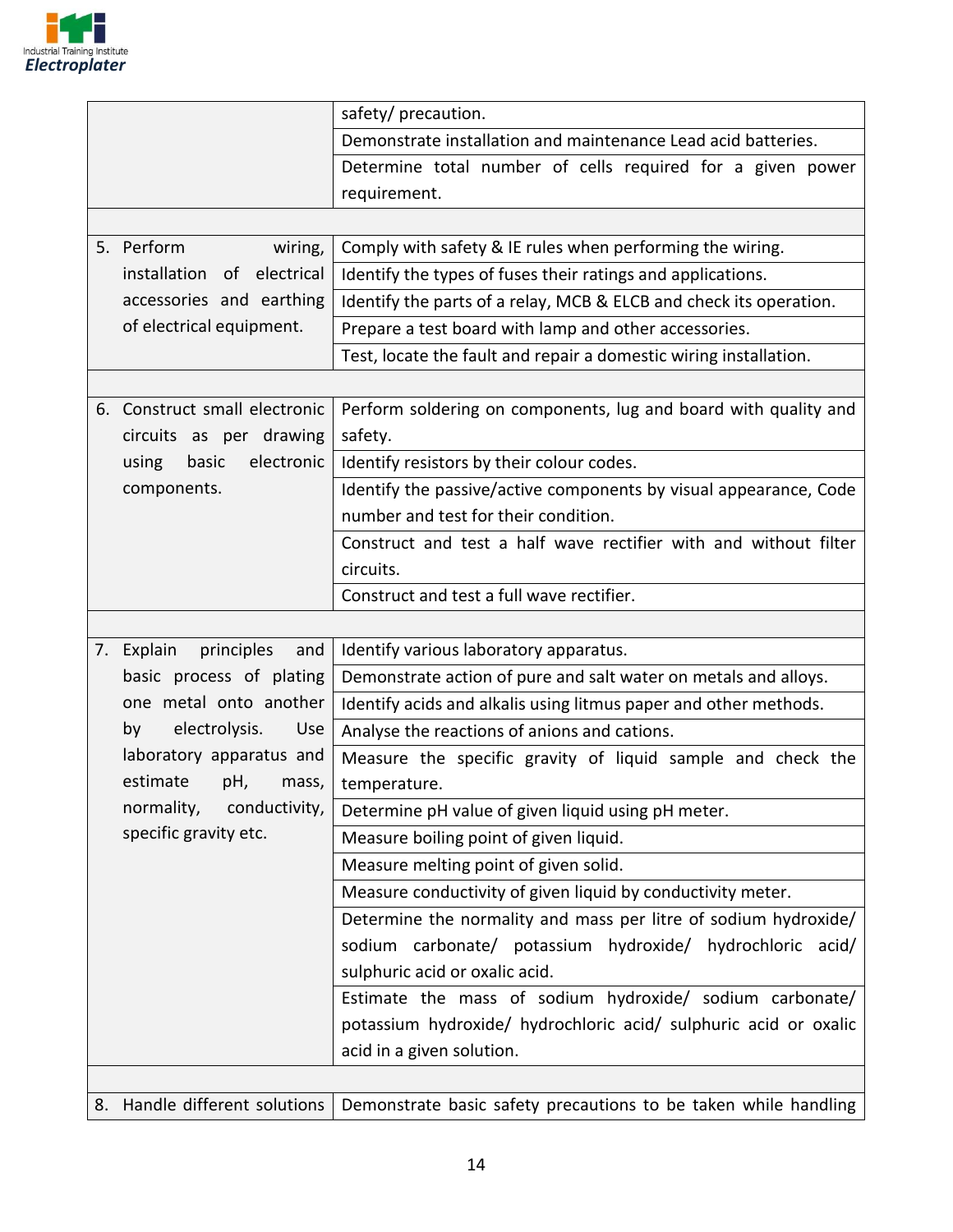

| with due care & safety       | different types of electroplating solutions and effluent discharge.     |
|------------------------------|-------------------------------------------------------------------------|
| undertake<br>metal<br>and    | Work in compliance with safety while handling electroplating solutions, |
| treatment processes and      | cyanide base electroplating salts and chrome containing effluent        |
| effluent treatment<br>of     | discharge.                                                              |
| hazardous chemicals<br>in    | Identify hazardous substances viz. Solvents, alkalis, acids and         |
| electroplating workshop.     | cyanides etc.                                                           |
| chemical<br>Prepare          | Demonstrate first aid and anti dotes for cyanide poisonings.            |
| solutions and undertake      | Prevent exposure of hazardous substances.                               |
| cooling, heating, filtering, | Perform effluent treatment of hazardous chemicals                       |
| agitating<br>and<br>other    | Perform setting up of plating tanks and electric connections.           |
| treatments for solutions.    | Identify acids and alkalis using Red/Blue litmus paper.                 |
| Carry out analysis<br>of     | Measure the specific gravity of liquid sample                           |
| chemical baths with Hull     | Demonstrate and practice first aid and anti dotes for cyanide           |
| cell process.                | poisonings.                                                             |
|                              |                                                                         |
| 9. Plan and perform all the  | Identify various compounds used in surface preparation process.         |
| various aspects of the       | Perform cleaning of articles viz., scrubbing with emery paper, wet      |
| plating process including    | sand, scratch brushes, wire wheel etc.                                  |
| surface<br>preparation,      | Prepare glue and emery wheel binding.                                   |
| mechanical cleaning like     | Perform acid cleaning, polishing and buffing of ferrous/ non ferrous    |
| buffing,<br>polishing,       | alloys.                                                                 |
| blasting<br>etc.<br>and      | Prepare suitable dips and pickling for removing of scales from          |
| chemical<br>cleaning<br>like | surface of iron and steel.                                              |
| electro<br>cleaning,         | Perform cleaning by means of tumbling barrels.                          |
| ultrasonic<br>cleaning,      | Perform ultrasonic cleaning.                                            |
| degreasing,<br>vapour        | Perform anodic/ cathodic cleaning                                       |
| pickling, rinsing, masking   | Perform degreasing process to include organic solvent i.e. TCE/PCE.     |
| etc.                         | Clean oxidation stains on the articles of copper, brass, nickel and     |
|                              | silver.                                                                 |
|                              |                                                                         |
| 10. Plan and perform Copper  | Plan work in compliance with occupational safety and health.            |
| different<br>plating using   | Ensure the appropriate temperature of the tanks and activate the        |
| methods,<br>examine          | electroplating process.                                                 |
| various defects in Copper    | Maintain timing cycles to ensure that all functions happen              |
| plating, causes and their    | appropriately.                                                          |
| remedies.<br>Remove          | Perform electro deposition of copper by cyanide solution.               |
| defective copper deposit     | Perform electro deposition of copper by acid solution.                  |
| by different methods.        | Perform electro deposition of copper by alkaline non-cyanide            |
|                              | solution.                                                               |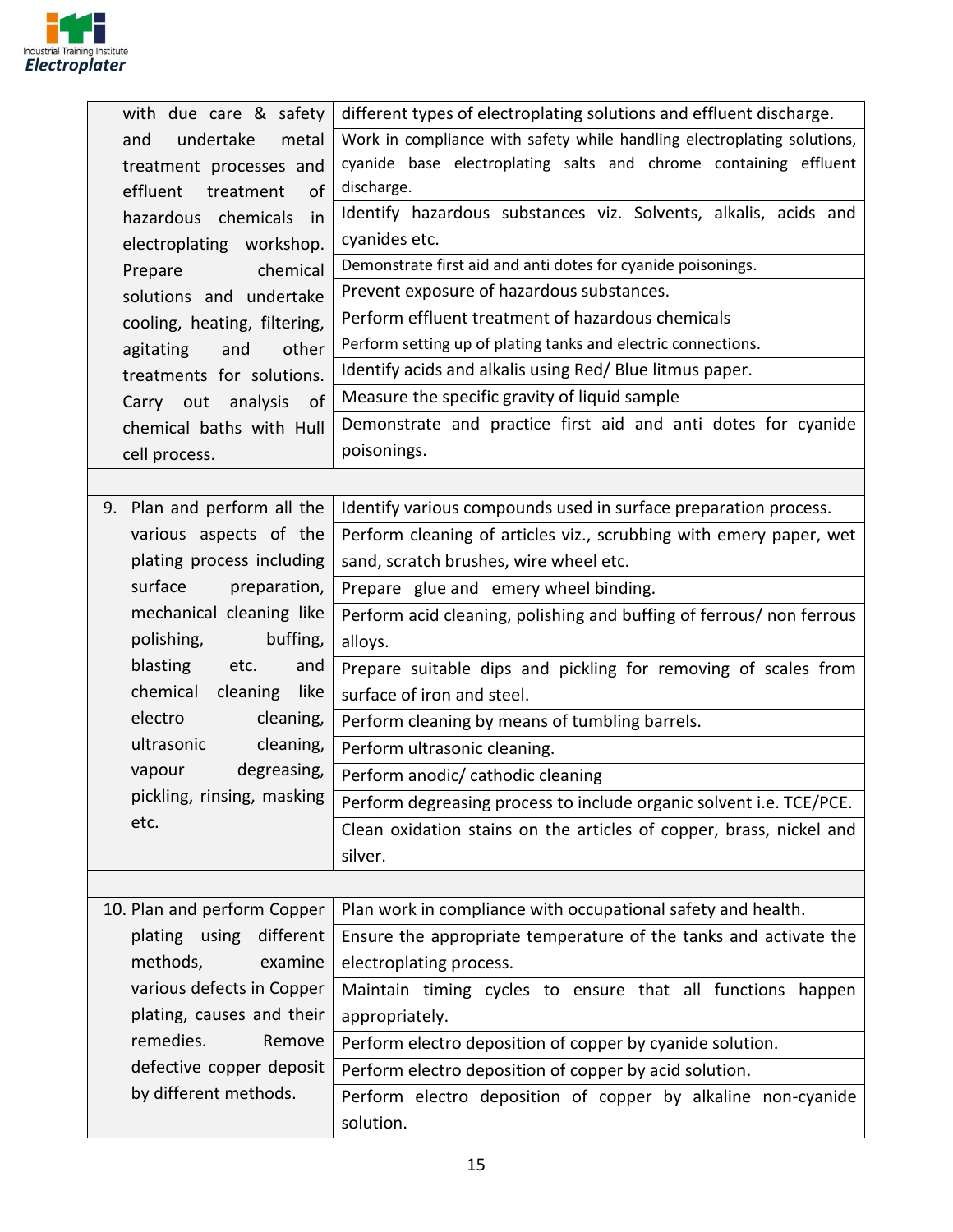

|                             | Perform electro deposition of copper by Pyrophosphate.                 |
|-----------------------------|------------------------------------------------------------------------|
|                             | Test electroplating quality by Hull cell method.                       |
|                             | Ensure the line and machines are ready for future use.                 |
|                             |                                                                        |
| 11. Plan and perform Nickel | Plan work in compliance with occupational safety and health.           |
| plating using different     | Prepare the job for nickel plating.                                    |
| methods,<br>examine         | Determine ECE of nickel                                                |
| various defects in Nickel   | Prepare and set up nickel plating vat, ensure the appropriate          |
| plating, causes and their   | temperature of the tanks and activate the electroplating process.      |
| remedies.<br>Remove         | Perform pre-treatment process and maintain timing cycles to            |
| defective nickel deposit    | ensure that all functions happen appropriately.                        |
| by different methods.       | Prepare and test solution for electro deposition of nickel.            |
|                             | Perform Nickel plating in different articles.                          |
|                             | Demonstrate set-up of current and time for different thickness of      |
|                             | deposition.                                                            |
|                             | Perform adjustment of pH and temperature in bright nickel plating      |
|                             | bath.                                                                  |
|                             | Perform carbon treatment and maintenance of brightner level            |
|                             | Perform testing of nickel plating solution using hull cell apparatus.  |
|                             | Perform duped nickel plating and electrolysis nickel plating.          |
|                             | Ensure the line and machines are ready for future use.                 |
|                             |                                                                        |
| 12. Plan and perform Bright | Demonstrate safety precautions to be observed in Chromium              |
| Chromium<br>Hard<br>and     | Plating.                                                               |
| different<br>plating<br>by  | Prepare the job for Chromium Plating.                                  |
| methods on ferrous and      | Test the electrolyte for Chromium plating.                             |
| non-ferrous<br>metals,      | Ensure the appropriate temperature of the tanks and activate the       |
| examine various defects     | electroplating process.                                                |
| Chromium<br>plating,<br>in. | Maintain timing cycles to ensure that all functions happen             |
| their<br>and<br>causes      | appropriately.                                                         |
| remedies.<br>Remove         | Perform Chromium plating on different metals.                          |
| defective<br>chromium       | Perform Chromium plating in internal areas.                            |
| different<br>deposit<br>by  | metallic<br>impurities<br>Chromium<br>Remove<br>solutions<br>in<br>and |
| methods.                    | demonstrate the regeneration of solution.                              |
|                             | Perform pre-treatment for the Direct Hard Chromium plating and         |
|                             | demonstrate precautions to be taken.                                   |
|                             | Perform hard chromium plating.                                         |
|                             | Ensure the line and machines are ready for future use.                 |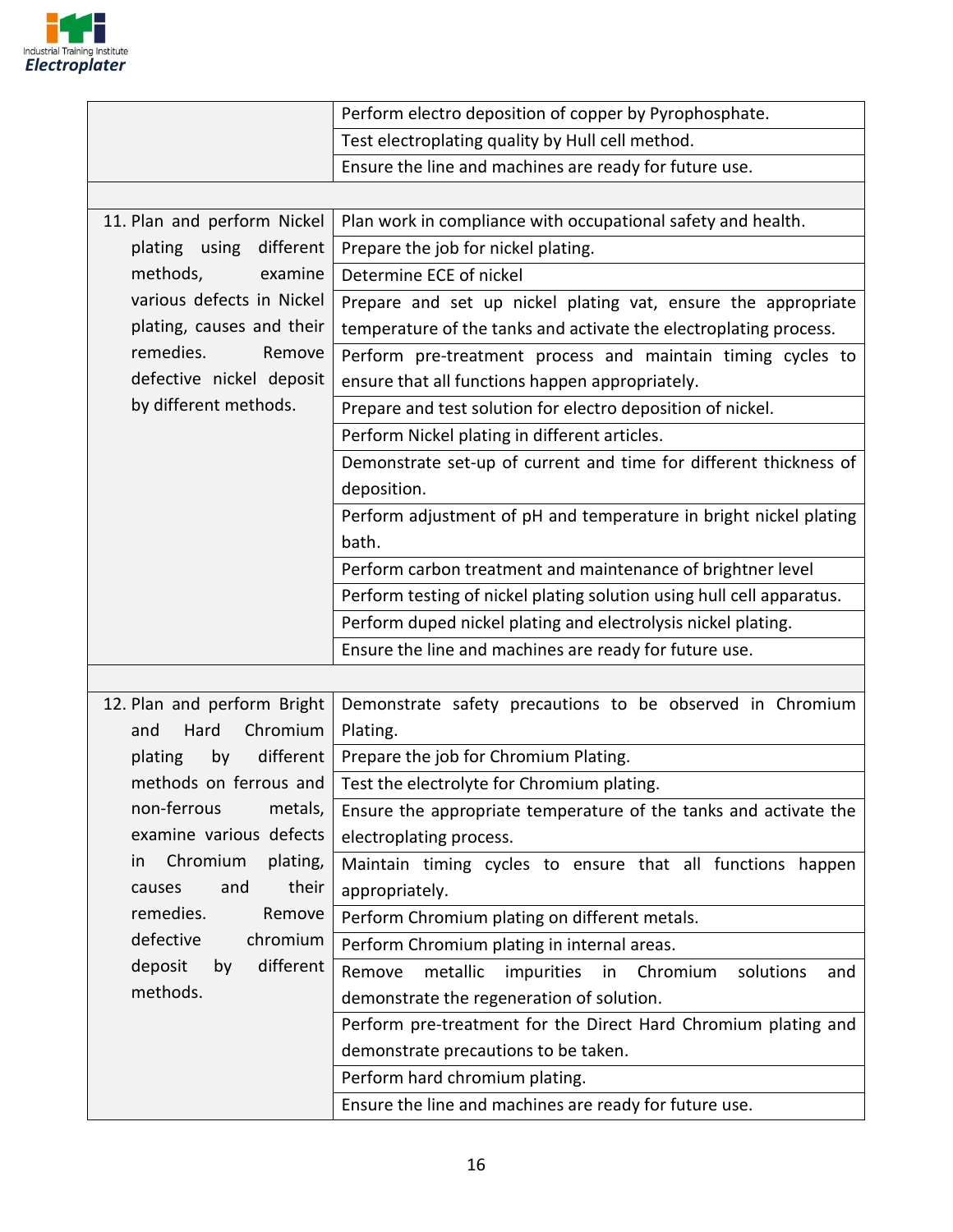

| <b>SECOND YEAR</b>          |                                                                       |  |
|-----------------------------|-----------------------------------------------------------------------|--|
| 13. Plan and perform Zinc   | Plan work in compliance with occupational safety and health.          |  |
| by<br>different<br>plating  | Prepare solution for Zinc plating.                                    |  |
| methods,<br>examine         | Prepare job for Zinc plating.                                         |  |
| various defects in Zinc     | Perform Zinc plating and ensure the appropriate temperature of        |  |
| plating, causes and their   | the tank and activate the electroplating process.                     |  |
| remedies.<br>Remove         | Perform stripping of Zinc deposit and barrel plating.                 |  |
| defective<br>zinc<br>by     |                                                                       |  |
| different methods.          |                                                                       |  |
|                             |                                                                       |  |
| 14. Plan<br>and<br>perform  | Plan work in compliance with occupational safety and health.          |  |
| plating<br>by<br>Cadmium    | Prepare Job for Cadmium plating.                                      |  |
| different<br>methods,       | Test the acidity and density of the solution.                         |  |
| examine various defects     | Perform setting up of VAT for Cadmium Plating                         |  |
| Cadmium<br>plating,<br>in   | Perform Cadmium plating on different jobs.                            |  |
| their<br>and<br>causes      | Find out defects in electroplated surface and explain causes and      |  |
| remedies.<br>Remove         | remedial actions.                                                     |  |
| defective<br>cadmium        |                                                                       |  |
| different<br>deposit<br>by  |                                                                       |  |
| methods.                    |                                                                       |  |
|                             |                                                                       |  |
| 15. Plan and perform Tin    | Plan work in compliance with occupational safety and health.          |  |
| Plating<br>by<br>different  | Prepare the solution for Tin plating.                                 |  |
| methods,<br>examine         | Set up Tin plating bath and maintain timing cycles to ensure that all |  |
| various defects in Tin      | functions happen appropriately.                                       |  |
| plating, causes and their   | Perform Tin plating for different alloy metals by hot dipping/        |  |
| remedies.<br>Remove         | wiping/contact plating method.                                        |  |
| defective tin deposit by    | Ensure the line and machines are ready for future use.                |  |
| different methods.          |                                                                       |  |
| 16. Plan and perform Silver | Plan work in compliance with occupational safety and health.          |  |
| different<br>plating<br>by  | Prepare articles for silver plating.                                  |  |
| methods,<br>examine         | Perform Silver Plating by using hot alkaline cleaning method.         |  |
| various defects in Silver   | Perform Silver Plating by using cathode cold cleaning or cyanide      |  |
| plating, causes and their   | dips method.                                                          |  |
| remedies.<br>Remove         | Demonstrate adjustment of current density and time for the            |  |
| defective silver deposit    | required thickness.                                                   |  |
| by different methods.       |                                                                       |  |
|                             | Perform bright silver plating.                                        |  |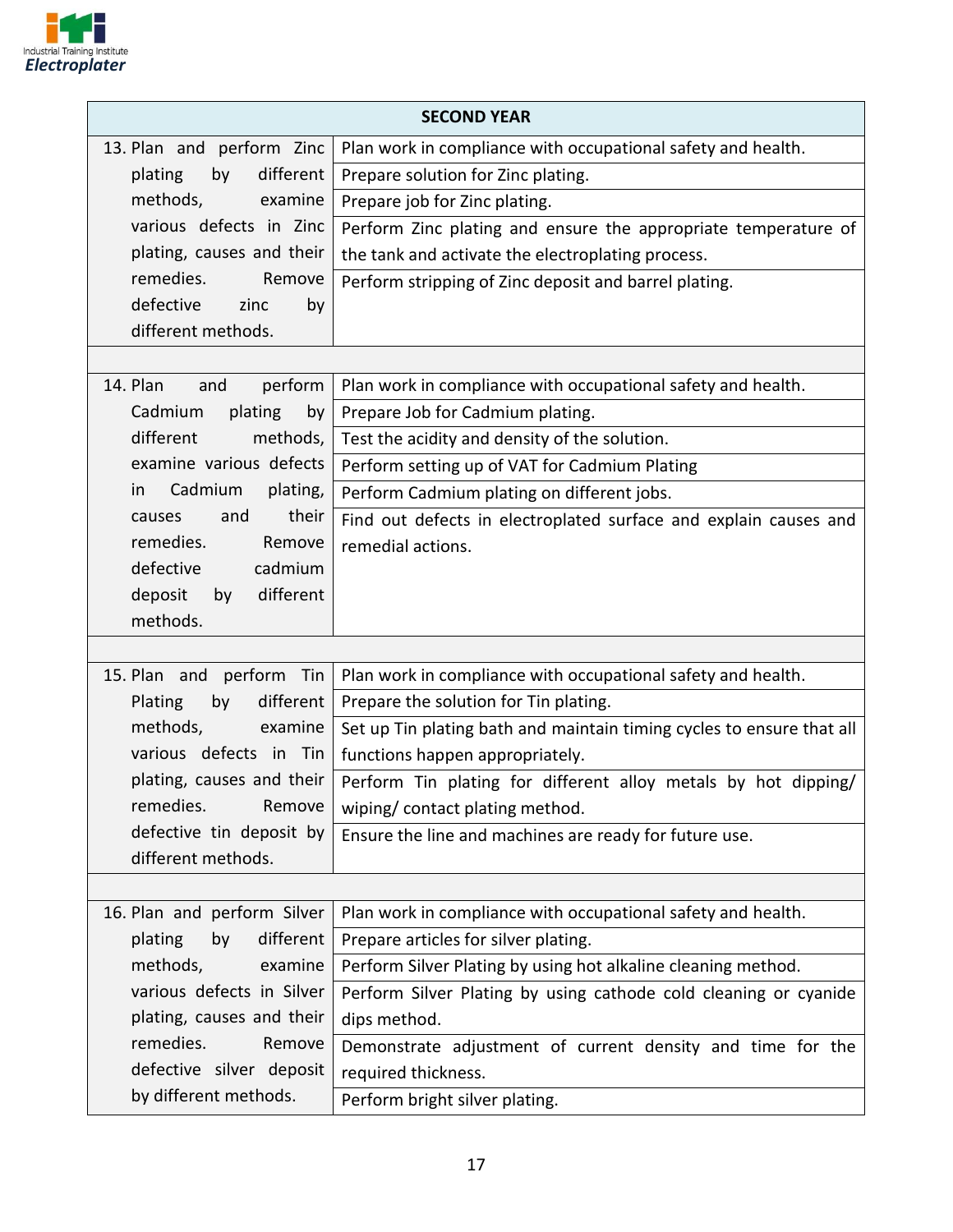

|                                                                                           | Demonstrate cathode movement of heavy silver deposit.                 |  |  |
|-------------------------------------------------------------------------------------------|-----------------------------------------------------------------------|--|--|
|                                                                                           | Ensure the line and machines are ready for future use.                |  |  |
|                                                                                           |                                                                       |  |  |
| Plan work in compliance with occupational safety and health.<br>17. Plan and perform Gold |                                                                       |  |  |
| different<br>plating<br>by                                                                | Prepare job for gold plating by hot cleaning or degreasing, pickling  |  |  |
| methods,<br>examine                                                                       | etc.                                                                  |  |  |
| various defects in Gold                                                                   | Demonstrate electro-cleaning, ultrasonic cleaning and steaming.       |  |  |
| plating, causes and their                                                                 | Perform base coat of strike/flash layer in the items to be plated.    |  |  |
| remedies.<br>Remove                                                                       | Perform gold plating on various articles.                             |  |  |
| defective gold deposit by                                                                 | Perform masking for different platings.                               |  |  |
| different methods.                                                                        | Demonstrate striping of gold plating by electrolytic/ immersion       |  |  |
|                                                                                           | method.                                                               |  |  |
|                                                                                           | Perform electro-polishing of gold plated articles.                    |  |  |
|                                                                                           | Demonstrate masking techniques for different plating and etching      |  |  |
|                                                                                           | operations.                                                           |  |  |
|                                                                                           | Ensure the line and machines are ready for future use.                |  |  |
|                                                                                           |                                                                       |  |  |
| 18. Plan and perform Brass                                                                | Plan work in compliance with occupational safety and health.          |  |  |
| plating, examine various                                                                  | Prepare solution for Brass plating.                                   |  |  |
| defects in Brass plating,                                                                 | Prepare job for Brass plating.                                        |  |  |
| their<br>and<br>causes                                                                    | Perform Brass plating and ensure the appropriate temperature of       |  |  |
| remedies.<br>Remove                                                                       | the tanks and activate the electroplating process.                    |  |  |
| defective brass deposit                                                                   | Maintain timing cycles to ensure that all functions happen            |  |  |
| by different methods.                                                                     | appropriately.                                                        |  |  |
|                                                                                           | Demonstrate effects of current variation in Brass plating.            |  |  |
|                                                                                           | Demonstrate stripping of Brass deposit.                               |  |  |
|                                                                                           |                                                                       |  |  |
| 19. Perform<br><b>Barrel</b><br>plating                                                   | Plan work in compliance with occupational safety and health.          |  |  |
| method of electroplating                                                                  | Demonstrate equipment and solutions for barrel plating.               |  |  |
| for the plating of copper,                                                                | Demonstrate racking/wiring for barrel plating.                        |  |  |
| nickel, tin,<br>zinc<br>and                                                               | Ensure the appropriate temperature of the tanks and activate the      |  |  |
| cadmium.                                                                                  | electroplating process.                                               |  |  |
|                                                                                           | Maintain timing cycles to ensure that all functions happen            |  |  |
|                                                                                           | appropriately.                                                        |  |  |
|                                                                                           | Perform silver/ gold plating on small articles using barrel plating.  |  |  |
|                                                                                           | Perform Tin/ nickel plating on various articles using barrel plating. |  |  |
|                                                                                           | Ensure the line and machines are ready for future use.                |  |  |
|                                                                                           |                                                                       |  |  |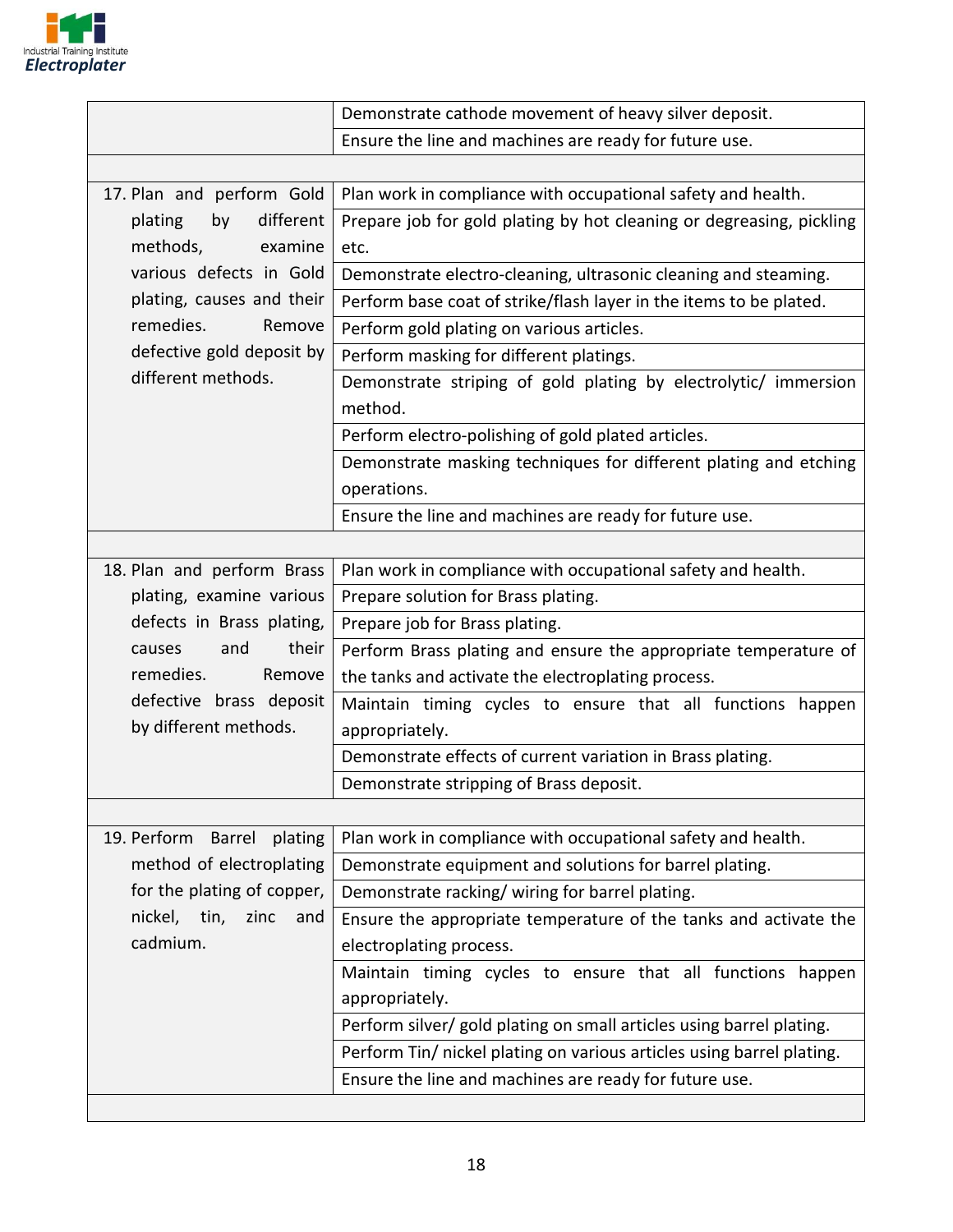

| 20. Plan<br>perform<br>and     | Plan work in compliance with occupational safety and health.        |
|--------------------------------|---------------------------------------------------------------------|
| electroless<br>plating<br>οf   | Perform copper plating by electroless method.                       |
| copper, nickel, tin, silver    | Perform nickel plating by electroless method.                       |
| and gold.                      | Perform tin plating by electroless method.                          |
|                                | Perform silver plating by electroless method.                       |
|                                | Perform gold plating by electroless method.                         |
|                                | Ensure the line and machines are ready for future use.              |
|                                |                                                                     |
| 21. Plan and perform plating   | Plan work in compliance with occupational safety and health.        |
| of copper, tin, nickel, zinc,  | Perform copper plating on aluminium articles.                       |
| cadmium<br>etc.<br>on          | Perform nickel plating on aluminium articles.                       |
| aluminium with Zincate         | Perform tin plating on aluminium articles.                          |
| dipping process.               | Perform zinc plating on aluminium articles.                         |
|                                | Perform cadmium plating on aluminium articles.                      |
|                                | Ensure the line and machines are ready for future use.              |
|                                |                                                                     |
| 22. Plan and perform plating   | Plan work in compliance with occupational safety and health.        |
| of<br>nickel,<br>copper,       | Perform copper plating on ABS plastic.                              |
| chromium, silver and gold      | Perform nickel plating on ABS plastic.                              |
| on non conductive surface      | Perform chromium plating on ABS plastic.                            |
| like plastic.                  | Perform silver plating on ABS plastic.                              |
|                                | Perform gold plating on ABS plastic.                                |
|                                | Ensure the line and machines are ready for future use.              |
|                                |                                                                     |
| 23. Make<br>Printed<br>circuit | Plan work in compliance with occupational safety and health.        |
| board with copper, nickel,     | Make Printed circuit board with copper/nickel/tin                   |
| gold.<br>tin,<br>silver<br>and | Make Printed circuit board with silver/ gold.                       |
| Perform chemical etching       | Make letter printing on copper metal by chemical etching process.   |
| processes for copper and       | Make letter printing on brass metal by chemical etching process.    |
| brass.                         | Ensure the line and machines are ready for future use.              |
|                                |                                                                     |
| 24. Plan<br>perform<br>and     | Plan work in compliance with occupational safety and health.        |
| Anodizing<br>to<br>convert     | Prepare sulphuric acid solution for aluminium anodizing.            |
| metal<br>surface<br>into<br>a  | Set up the anodizing vats and maintain timing cycles to ensure that |
| decorative, durable and        | all functions happen appropriately.                                 |
| corrosion<br>resistant<br>by   | Perform anodizing by chromic acid/ sulphuric acid/ oxalic acid.     |
| different<br>methods.          | Ensure the line and machines are ready for future use.              |
| Examine various defects        |                                                                     |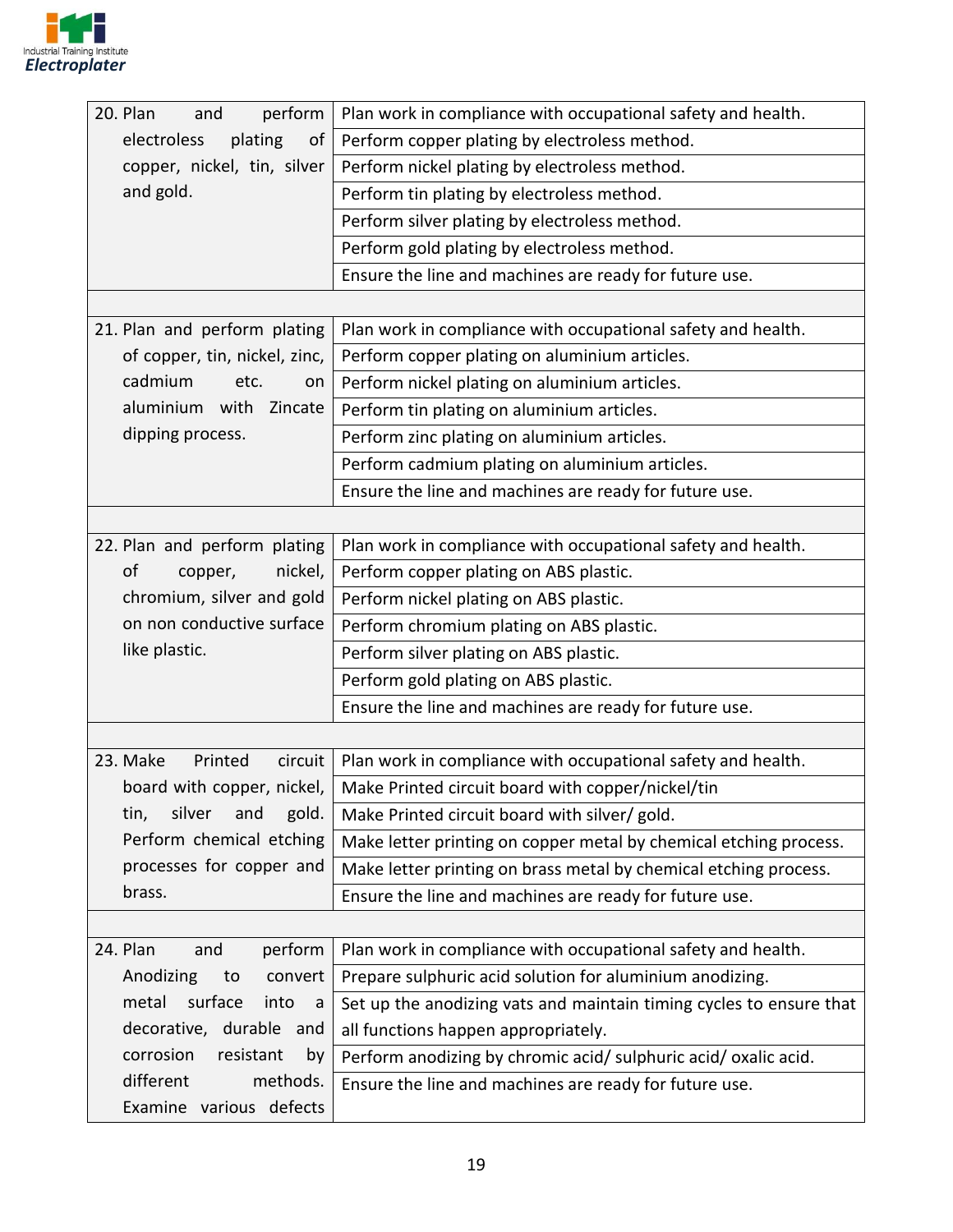

| generally encountered in       |                                                                   |  |  |
|--------------------------------|-------------------------------------------------------------------|--|--|
| anodising, causes<br>and       |                                                                   |  |  |
| their remedies. Remove         |                                                                   |  |  |
| defective<br>anodised<br>the   |                                                                   |  |  |
| film by various methods.       |                                                                   |  |  |
|                                |                                                                   |  |  |
| 25. Plan and perform various   | Plan work in compliance with occupational safety and health.      |  |  |
| colouring techniques on        | Perform metal colouring by chemical method.                       |  |  |
| anodised aluminium by          | Perform metal colouring by electrolytic method.                   |  |  |
| different colouring dyes       | Demonstrate purification of different solution.                   |  |  |
| and other methods like         |                                                                   |  |  |
| electro colouring.             |                                                                   |  |  |
|                                |                                                                   |  |  |
| 26. Perform<br>various         | Plan work in compliance with occupational safety and health.      |  |  |
| conversions<br>coating         | Determine amount of substance by measuring the charges using      |  |  |
| aluminium,<br>process on       | Coulometer.                                                       |  |  |
| magnesium and its alloys.      | Perform conversion coating on aluminium/ Zinc/ Copper/ Steel/     |  |  |
| Perform chemical milling       | Magnesium alloys.                                                 |  |  |
| Aluminium<br>and<br>on         | Perform alodine treatment on Aluminium alloy.                     |  |  |
| undertake passivation of       | Perform chemical etching or chemical milling for steel/ aluminium |  |  |
| stainless steel.               | parts.                                                            |  |  |
|                                | Demonstrate cleaning and surface preparation of stainless steel   |  |  |
|                                | alloy.                                                            |  |  |
|                                | Demonstrate removal of foreign matter by grinding/acid pickling   |  |  |
|                                | method.                                                           |  |  |
|                                | Perform                                                           |  |  |
|                                | chromate conversion coating to passivate<br>steel/                |  |  |
|                                | aluminium/zinc/cadmium/copper/silver/magnesium/tin alloys.        |  |  |
|                                | Ensure the line and machines are ready for future use.            |  |  |
|                                |                                                                   |  |  |
| 27. Plan<br>perform<br>and     | Plan work in compliance with occupational safety and health.      |  |  |
| phosphating,<br>powder         | Prepare the solution and set up for phosphating.                  |  |  |
| coating and metallizing on     | Perform phosphating on various metals.                            |  |  |
| various metals.                | Perform powder coating on various metals.                         |  |  |
|                                | Perform and practice metalizing on various metals.                |  |  |
|                                | Ensure the line and machines are ready for future use.            |  |  |
|                                |                                                                   |  |  |
| 28. Perform<br>quality control | Plan work in compliance with occupational safety and health.      |  |  |
| aspect of the job and          | Find out defects on different electroplated articles by visual    |  |  |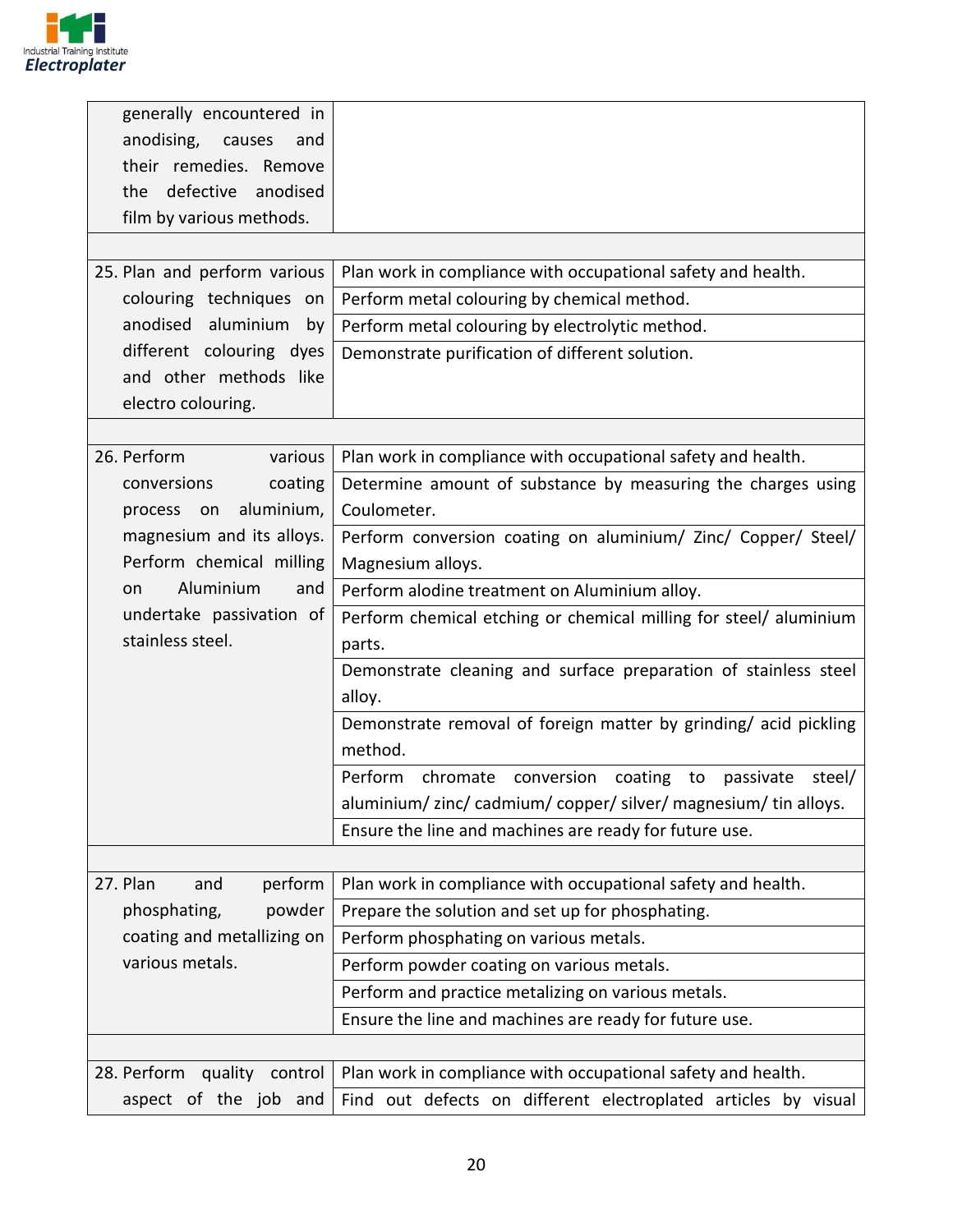

| electroplated<br>ensure     | inspection.                                                       |
|-----------------------------|-------------------------------------------------------------------|
| surfaces are free of any    | Perform corrosion resistance test on stainless steel alloys.      |
| flaws or defects. Perform   | Determine local thickness by using micrometers/ BNF Jet test      |
| various<br>tests<br>VZ      | method.                                                           |
| adhesion,<br>porosity,      | Determine local thickness by using ultrasonic thickness tester.   |
| thickness,<br>corrosion     | Perform testing of adhesion of electrodeposits on given platted   |
| resistance, anodic coating  | alloys.                                                           |
| on aluminium, chemical      |                                                                   |
| analysis of electrolytes    |                                                                   |
| identification<br>and<br>0f |                                                                   |
| deposits etc.               |                                                                   |
|                             |                                                                   |
| of<br>layout<br>29. Prepare | Plan work in compliance with occupational safety and health.      |
| electroplating<br>plant,    | Explain suitability and selection of equipment for electroplating |
| estimate cost, materials    | shops.                                                            |
| and accessories required    | Prepare layout of the electroplating shop with details of plant   |
| for electroplating shop.    | machineries.                                                      |
| Carryout preventive and     | Carry out preventive maintenance of electroplating<br>shop        |
| breakdown maintenance       | machineries.                                                      |
| οf<br>machines<br>in        |                                                                   |
| electroplating shop.        |                                                                   |
|                             |                                                                   |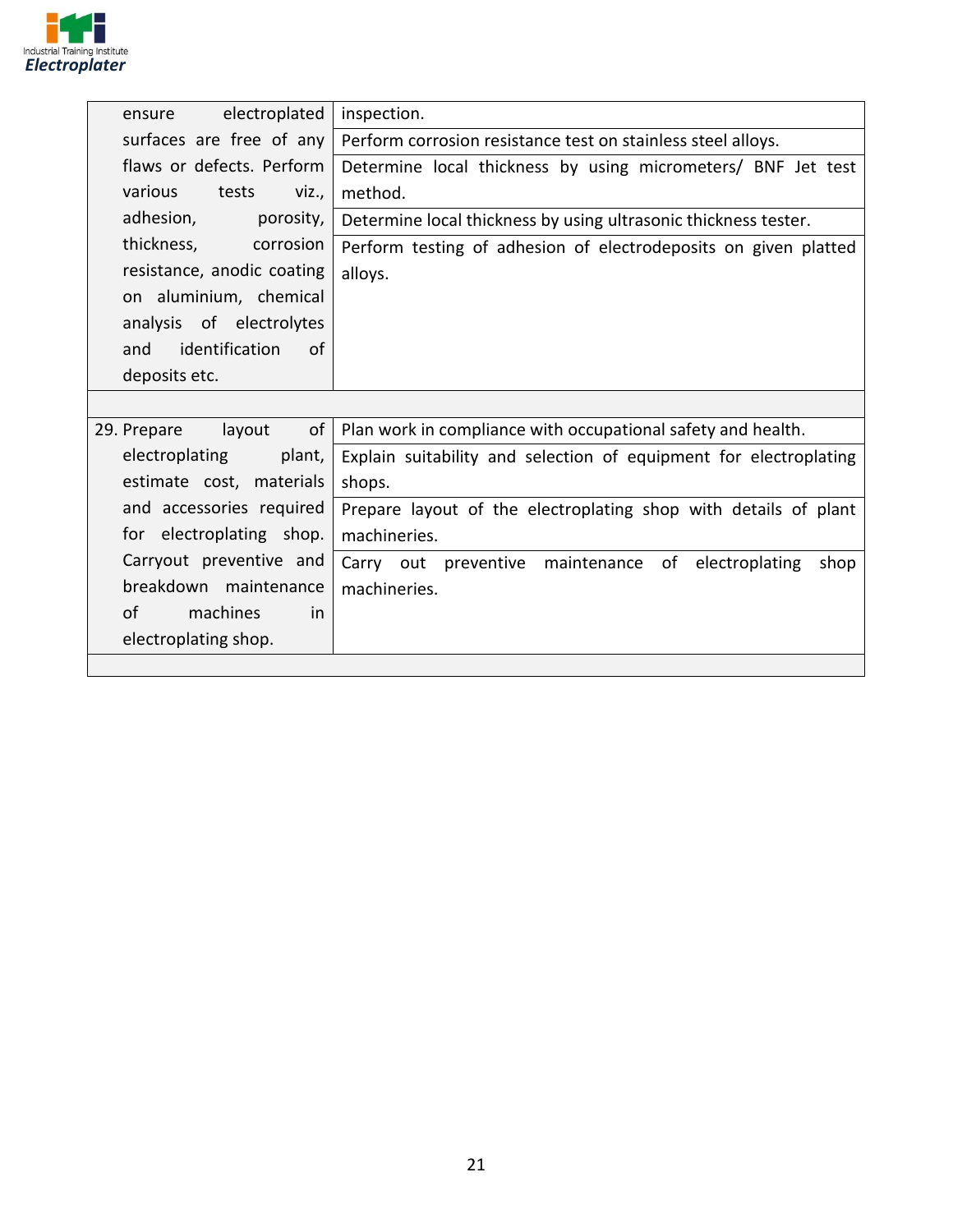

î

г

|                                                                                                                   |                                                                                                                                                                                                                                                                                                                                                                                                                                                                                                                                                                                                                                                                                                                                                                                                                                                                                                 | <b>SYLLABUS FOR ELECTROPLATER TRADE</b>                                                                                                                                                                                                                                                                                                                                                                                                                                                                                                                                                                                                                                   |  |  |  |
|-------------------------------------------------------------------------------------------------------------------|-------------------------------------------------------------------------------------------------------------------------------------------------------------------------------------------------------------------------------------------------------------------------------------------------------------------------------------------------------------------------------------------------------------------------------------------------------------------------------------------------------------------------------------------------------------------------------------------------------------------------------------------------------------------------------------------------------------------------------------------------------------------------------------------------------------------------------------------------------------------------------------------------|---------------------------------------------------------------------------------------------------------------------------------------------------------------------------------------------------------------------------------------------------------------------------------------------------------------------------------------------------------------------------------------------------------------------------------------------------------------------------------------------------------------------------------------------------------------------------------------------------------------------------------------------------------------------------|--|--|--|
| <b>FIRST YEAR</b>                                                                                                 |                                                                                                                                                                                                                                                                                                                                                                                                                                                                                                                                                                                                                                                                                                                                                                                                                                                                                                 |                                                                                                                                                                                                                                                                                                                                                                                                                                                                                                                                                                                                                                                                           |  |  |  |
| Reference<br><b>Learning Outcome</b>                                                                              | <b>Professional Skills</b><br>(Trade Practical)<br><b>With Indicative Hours</b>                                                                                                                                                                                                                                                                                                                                                                                                                                                                                                                                                                                                                                                                                                                                                                                                                 | <b>Professional Knowledge</b><br>(Trade Theory)                                                                                                                                                                                                                                                                                                                                                                                                                                                                                                                                                                                                                           |  |  |  |
| profile<br>Prepare<br>with<br>an<br>appropriate<br>accuracy as<br>per<br>drawing following<br>safety precautions. | 1. Visit various sections of the<br>institutes and location of<br>electrical installations. (05<br>hrs.)<br>2. Identify safety symbols and<br>hazards. (05 Hrs.)<br>3. Preventive measures for<br>electrical accidents<br>and<br>practice steps to be taken<br>in such accidents. (05 hrs.)<br>4. Practice safe methods of<br>fire fighting in case of<br>electrical fire. (05 hrs.)<br>5. Operate a fire extinguisher<br>and put out a fire. (05 Hrs.)<br>6. Practice elementary first<br>aid. (05 hrs.)<br>7. Rescue<br>$\mathsf{a}$<br>person<br>and<br>artificial<br>practice<br>respiration. (05 Hrs.)<br>8. Disposal procedure of<br>waste materials. (05 Hrs.)<br>9. Practice on cleanliness and<br>procedure to maintain it.<br>(05 hrs.)<br>10. Identify<br>hazardous<br>chemicals. (05 hrs.)<br>11. Identify trade tools and<br>machineries. (10Hrs.)<br>12. Practice on preparing T- | Familiarization<br>with<br>the<br>department, institute, trades<br>Introduction<br>etc.<br>to<br>Electroplater trade.<br>Safety rules and safety signs.<br>Types and working of fire<br>extinguishers.<br>Various<br>safety<br>measures<br>involved in the Industry.<br>First aid safety practice.<br>Hazard<br>identification<br>and<br>prevention.<br>Personal safety and factory<br>safety.<br>Response to emergencies e.g.<br>power failure, system failure<br>fire<br>Hazardous<br>etc.<br>and<br>chemicals and safety.<br>(14 hrs)<br>Allied trades: Introduction to<br>fitting<br>tools,<br>safety<br>precautions. Description of<br>files,<br>hammers,<br>chisels |  |  |  |
|                                                                                                                   |                                                                                                                                                                                                                                                                                                                                                                                                                                                                                                                                                                                                                                                                                                                                                                                                                                                                                                 | joint, straight joint and                                                                                                                                                                                                                                                                                                                                                                                                                                                                                                                                                                                                                                                 |  |  |  |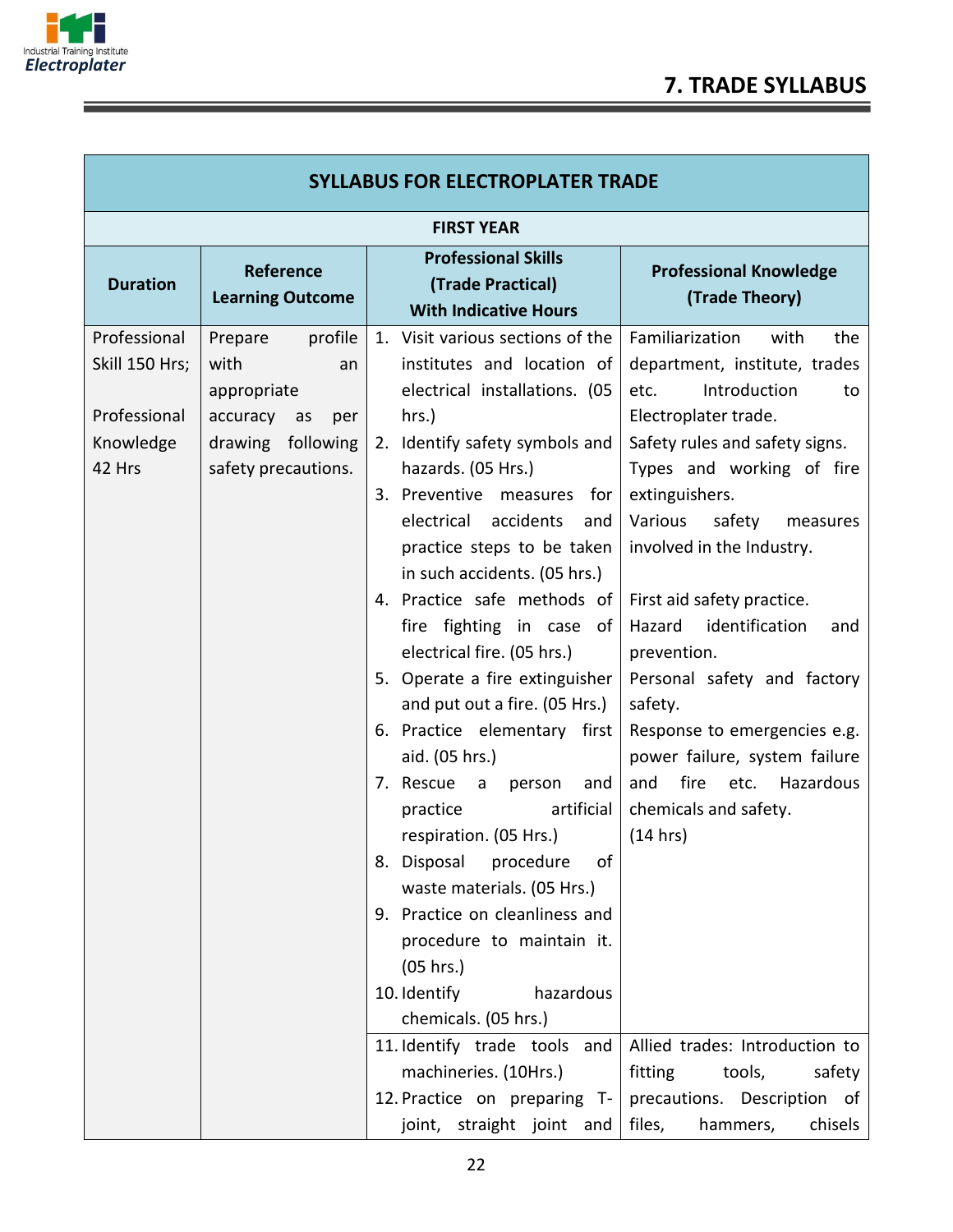

|                                                                      |                                                                            | dovetail joint on wooden<br>blocks. (15 Hrs.)<br>13. Practice sawing, planning,<br>drilling and assembling for<br>making<br>$\overline{a}$<br>wooden<br>switchboard. (15 Hrs.)<br>14. Practice in marking<br>and<br>cutting of straight<br>and<br>curved pieces in<br>metal<br>sheets,<br>making<br>holes,<br>securing<br>by screw<br>and<br>riveting. (15Hrs.)<br>15. Workshop practice on filing<br>and hacksawing. (15Hrs.)<br>16. Workshop practice<br>on<br>drilling, chipping, internal<br>and external threading of<br>different sizes. (15 Hrs.)<br>17. Prepare an open box from<br>metal sheet. (15Hrs.) | hacksaw frames, blades, their<br>specification and grades.<br>Marking tools description and<br>use.<br>Types of drills, description &<br>drilling<br>grinding<br>and<br>machines.<br>Various wooden joints.<br>Carpenter and Sheet metal<br>tools: Description of marking<br>& cutting tools.<br>Types of rivets and riveted<br>joints. Use of thread gauge.<br>and<br>Physical<br>mechanical<br>properties of<br>engineering<br>metals: colour,<br>weight,<br>conductivity,<br>structure,<br>magnetic, fusibility<br>and<br>specific gravity.<br>Mechanical<br>properties:<br>ductility,<br>malleability<br>hardness,<br>brittleness,<br>toughness,<br>tenacity,<br>and<br>elasticity. (28 hrs) |
|----------------------------------------------------------------------|----------------------------------------------------------------------------|-------------------------------------------------------------------------------------------------------------------------------------------------------------------------------------------------------------------------------------------------------------------------------------------------------------------------------------------------------------------------------------------------------------------------------------------------------------------------------------------------------------------------------------------------------------------------------------------------------------------|--------------------------------------------------------------------------------------------------------------------------------------------------------------------------------------------------------------------------------------------------------------------------------------------------------------------------------------------------------------------------------------------------------------------------------------------------------------------------------------------------------------------------------------------------------------------------------------------------------------------------------------------------------------------------------------------------|
| Professional<br>Skill 50 Hrs;<br>Professional<br>Knowledge<br>14 Hrs | Prepare electrical<br>wire joints, carry<br>out soldering and<br>crimping. | 18. Prepare terminations<br>of<br>cable ends (06hrs.)<br>19. Practice<br>skinning,<br>on<br>twisting<br>crimping.<br>and<br>(06Hrs.)<br>20. Identify various types of<br>cables<br>and<br>measure<br>conductor size using SWG<br>and micrometer. (06Hrs.)<br>21. Make<br>simple<br>twist,<br>married, Tee and western<br>union joints. (10Hrs.)<br>22. Make britannia straight,<br>britannia Tee and rat tail<br>joints. (10Hrs.)                                                                                                                                                                                 | Conductors and insulators.<br>Conducting materials<br>and<br>their comparison. Wires and<br>cables- types, measurement<br>of wire size, voltage grading.<br><b>SWG</b><br>outside<br>and<br>micro<br>meter. Crimping and crimping<br>tool.<br>Joints in electrical conductors.<br>Techniques of soldering.<br>Types of solders and flux.<br>(14 hrs)                                                                                                                                                                                                                                                                                                                                             |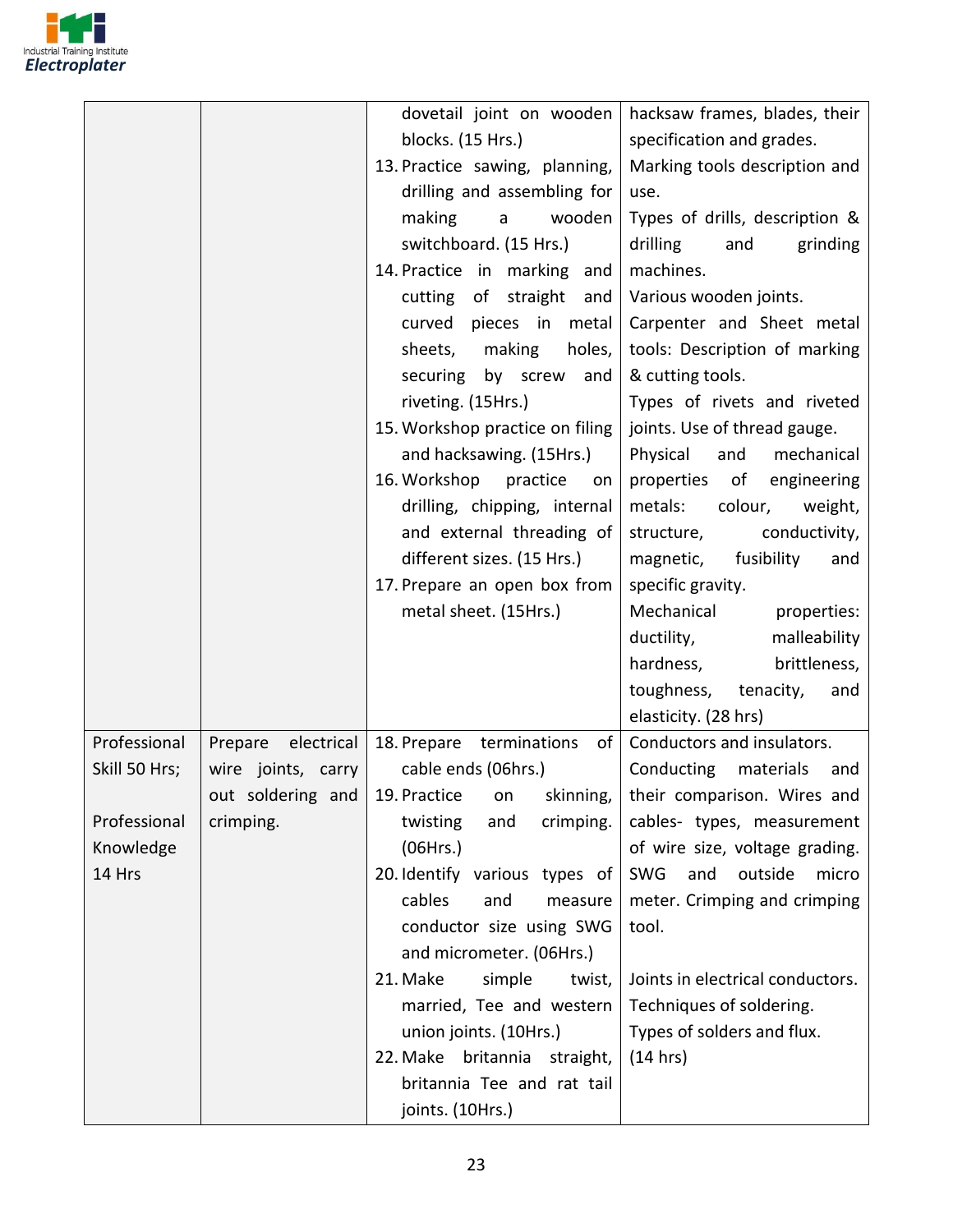

|               |                       | 23. Practice in Soldering of        |                                  |
|---------------|-----------------------|-------------------------------------|----------------------------------|
|               |                       | joints/ lugs. (12Hrs.)              |                                  |
| Professional  | Verify                | 24. Identify polarity of DC         | Fundamentals of electricity,     |
| Skill 50 Hrs; | characteristics<br>of | supply by various methods.          | definitions, units & effects of  |
|               | electrical<br>and     | (05 hrs.)                           | electric current.                |
| Professional  | magnetic circuits.    | 25. Connection of voltmeter         | Types of electrical supply.      |
| Knowledge     |                       | and<br>ammeter<br>and<br>to         | Comparison and Advantages        |
| 14 Hrs        |                       | measure voltage current             | of DC and AC.                    |
|               |                       | and power. (05hrs.)                 | Polarity test in DC.             |
|               |                       | 26. Verify laws of series and       | Resistance<br>and<br>specific    |
|               |                       | parallel<br>circuits<br>with        | resistance. Laws of Resistance   |
|               |                       | voltage source in different         | and various types of resistors.  |
|               |                       | combinations. (08Hrs.)              | Measurement of low and           |
|               |                       | 27. Verify the characteristics of   | medium resistance. Electrical    |
|               |                       | series parallel combination         | measuring instruments such       |
|               |                       | of resistors. (05Hrs.)              | as Voltmeter, Ammeter and        |
|               |                       | 28. Verify the<br>relationship      | Ohmmeter.<br>Series<br>and       |
|               |                       | between V,I and R in a DC           | parallel<br>combinations<br>of   |
|               |                       | circuit. (08hrs.)                   | resistors.                       |
|               |                       | 29. Measure<br>the<br>value<br>of l | Ohm's Law.                       |
|               |                       | resistance by Ohm's Law.            | Simple electrical circuits and   |
|               |                       | (05Hrs.)                            | problems.                        |
|               |                       | 30. Trace the magnetic poles of     | Magnetic terms; magnetic         |
|               |                       | a bar magnet. (05 hrs.)             | materials and properties of      |
|               |                       | 31. Prepare an electromagnet        | Electro<br>magnet.<br>magnet,    |
|               |                       | (05 hrs.)                           | Faradays<br>laws of electro-     |
|               |                       | 32. Identify the phase and          | magnetic<br>induction.           |
|               |                       | neutral in single phase AC          | Alternating current - vector     |
|               |                       | supply by various methods.          | diagrams.                        |
|               |                       | (04hrs.)                            | (14 hrs)                         |
| Professional  | Carry<br>out          | 33. Practice<br>proper<br>use<br>of | Types of cells, advantages/      |
| Skill 50 Hrs; | Installation, testing | different types of cells.           | disadvantages<br>their<br>and    |
|               | and<br>maintenance    | (05hrs.)                            | applications. Primary cells and  |
| Professional  | of batteries with     | 34. Practice on grouping of         | secondary cells, Grouping of     |
| Knowledge     | due<br>care<br>and    | cells for specified voltage         | cells. Charging of battery, care |
| 14 Hrs        | safety.               | and current under different         | maintenance.<br>Sealed<br>and    |
|               |                       | conditions and care. (10            | Maintenance free Batteries.      |
|               |                       | Hrs.)                               | (14 hrs)                         |
|               |                       | 35. Prepare and practice on         |                                  |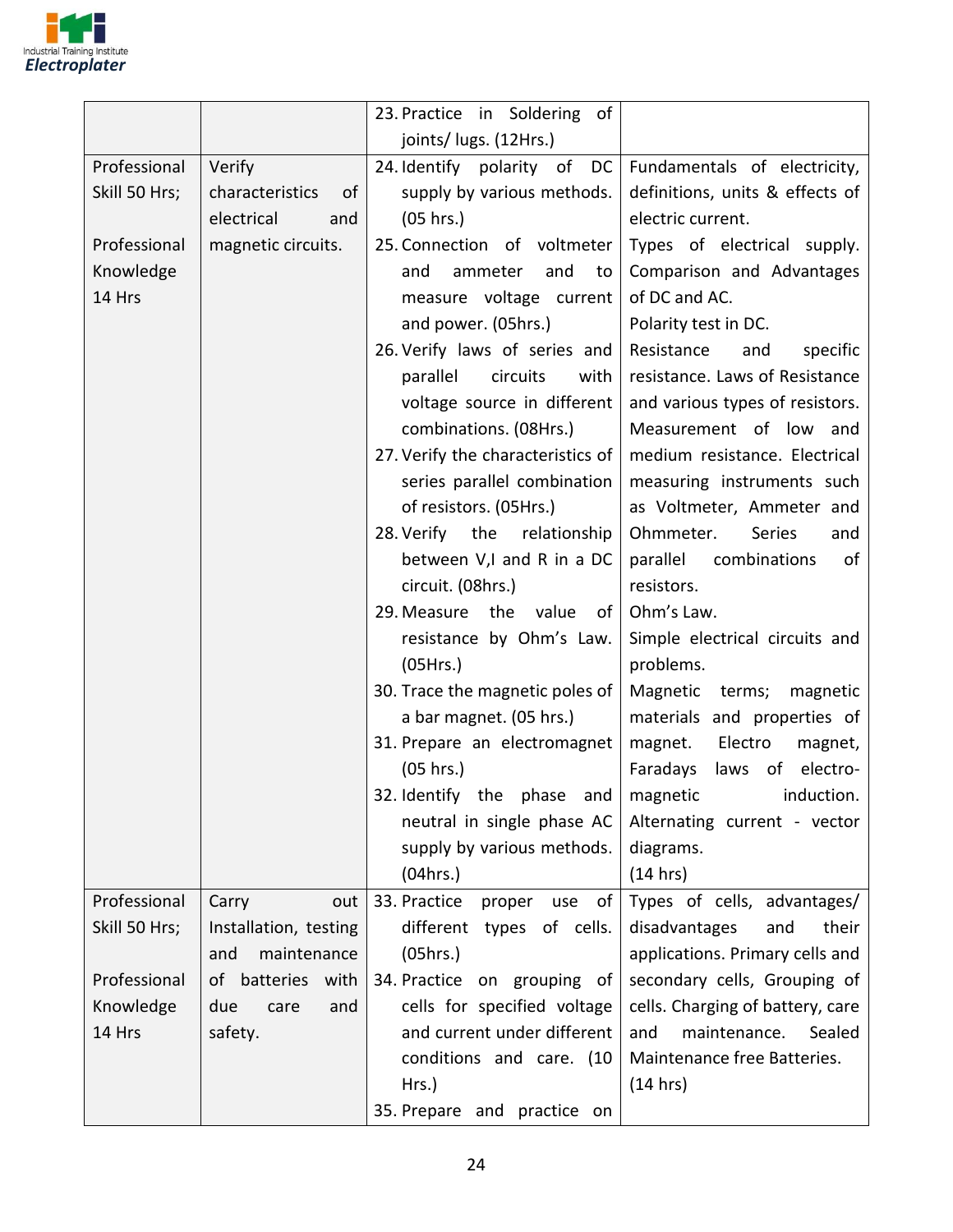

|               |                        | battery charging. (15Hrs.)       |                                        |
|---------------|------------------------|----------------------------------|----------------------------------------|
|               |                        | 36. Practice on routine, care    |                                        |
|               |                        | maintenance<br>and<br>of         |                                        |
|               |                        | batteries. (10 hrs.)             |                                        |
|               |                        | 37. Perform<br>testing<br>οf     |                                        |
|               |                        | batteries. (10Hrs.)              |                                        |
| Professional  | Perform<br>wiring,     | 38. Demonstrate<br>wiring        | Electrical<br>Common<br>wiring         |
| Skill 75 Hrs; | installation<br>of     | accessories. (05hrs.)            | their<br>Accessories,                  |
|               | electrical             | 39. Practice on installation and | specifications<br><b>B.I.S.</b><br>and |
| Professional  | accessories<br>and     | overhauling<br>common            | Symbols.                               |
| Knowledge     | of<br>earthing         | electrical<br>accessories.       | Diagrams and systems used in           |
| 21 Hrs        | electrical             | (05hrs.)                         | domestic wiring.                       |
|               | equipment.             | 40. Fixing of switches, holder   | (21 hrs)                               |
|               |                        | plugs etc. in wooden/PVC/        |                                        |
|               |                        | Metallic boards. (15 hrs.)       |                                        |
|               |                        | 41. Wire up a test board and     |                                        |
|               |                        | test it. (10 hrs.)               |                                        |
|               |                        | 42. Practice of various types of |                                        |
|               |                        | electrical<br>circuit            |                                        |
|               |                        | connections such as one          |                                        |
|               |                        | lamp, two lamp, three lamp       |                                        |
|               |                        | with wall socket, stair case     |                                        |
|               |                        | tube<br>wiring,<br>light         |                                        |
|               |                        | connection etc. (20 hrs.)        |                                        |
|               |                        | 43. Wire<br>two<br>up<br>lamps   |                                        |
|               |                        | alternatively ON and OFF,        |                                        |
|               |                        | bright and dim, godown           |                                        |
|               |                        | wiring,<br>railway<br>signal     |                                        |
|               |                        | wiring. (20 hrs.)                |                                        |
| Professional  | Construct<br>small     | 44. Determine the resistance     | <b>Basic electronics</b>               |
| Skill 50 Hrs; | circuits<br>electronic | by colour coding. (05hrs.)       | Semiconductor energy level,            |
|               | drawing<br>per<br>as   | 45. Identify active and passive  | atomic structure, types of             |
| Professional  | using<br>basic         | electronic<br>components.        | materials,<br>P-N-junction.            |
| Knowledge     | electronic             | (05hrs.)                         | Doping, Intrinsic and extrinsic        |
| 14 Hrs        | components.            | 46. Identify<br>terminals<br>of  | semiconductor,<br>Covalent             |
|               |                        | different<br>electronic          | bond.                                  |
|               |                        | components viz., resistors,      | PN junction diode, Forward             |
|               |                        | diodes,<br>transistors<br>etc.   | and Reverse characteristics.           |
|               |                        | (05hrs.)                         | Specification and applications         |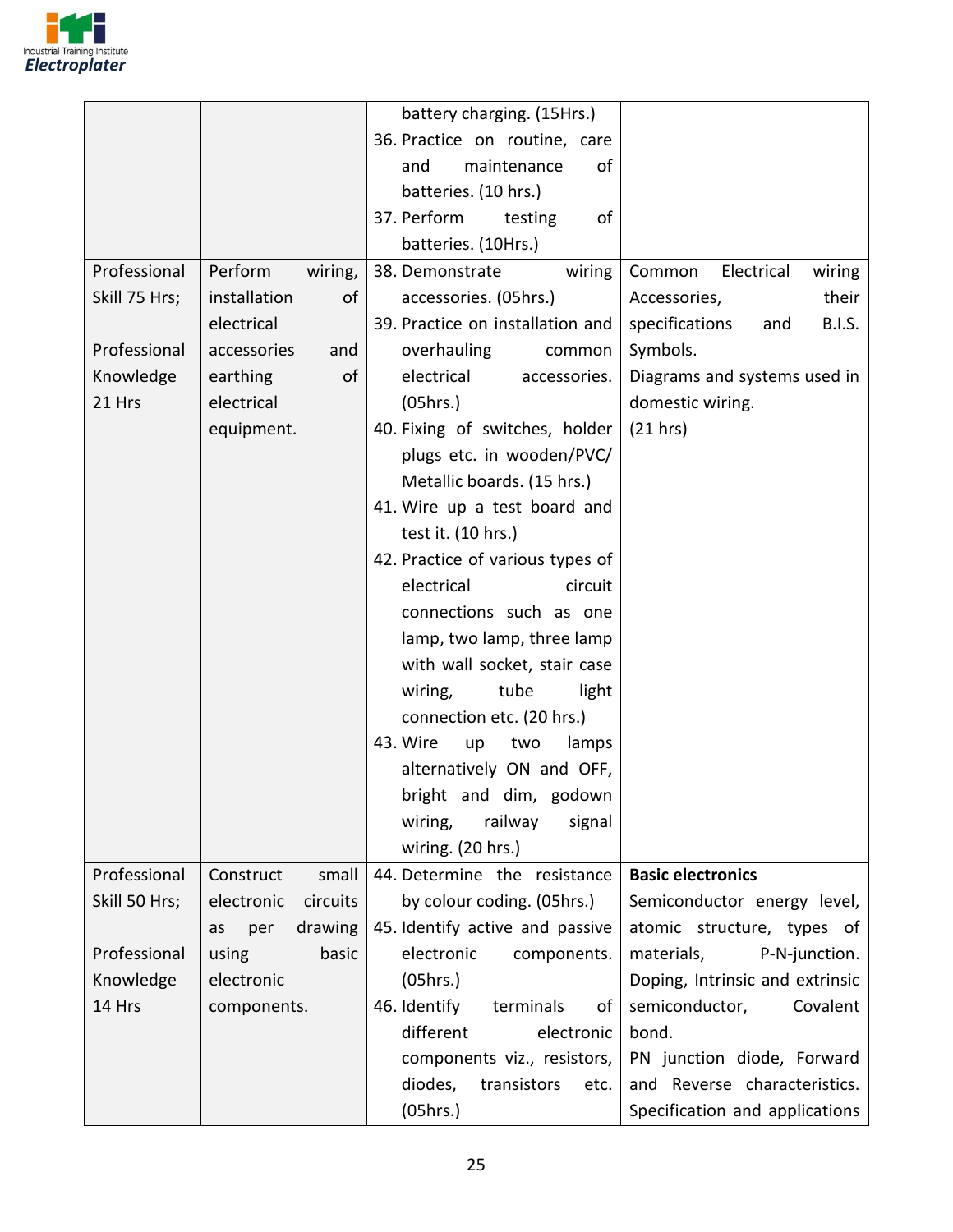

|                                       | 47. Verification<br>of                                              | of diodes. Explanation of D.C.   |
|---------------------------------------|---------------------------------------------------------------------|----------------------------------|
|                                       | characteristics of diode.                                           | rectifier circuit. Half wave,    |
|                                       | (05hrs.)                                                            | Full wave and Bridge circuit.    |
|                                       | 48. Construct and test half                                         | (14 hrs)                         |
|                                       | rectifier<br>circuit.<br>wave                                       |                                  |
|                                       | (10 hrs.)                                                           |                                  |
|                                       | 49. Construct and test full                                         |                                  |
|                                       | rectifier<br>circuit.<br>wave                                       |                                  |
|                                       | (10 hrs.)                                                           |                                  |
|                                       | 50. Construct and test bridge                                       |                                  |
|                                       | rectifier circuit. (10hrs.)                                         |                                  |
| Professional<br>Explain<br>principles | 51. Identify the laboratory                                         | Familiarization of laboratory    |
| Skill 100 Hrs;<br>and basic process   | apparatus. (05 hrs.)                                                | apparatus. Hard and<br>soft      |
| of<br>plating<br>one                  | 52. Verify action of pure and                                       | water,                           |
| Professional<br>metal onto another    | salt water on metals and                                            | water for industrial purposes.   |
| Knowledge<br>by electrolysis. Use     | alloys. (05hrs.)                                                    | Technique to convert<br>hard     |
| 28 Hrs<br>laboratory                  | 53. Practice identification of                                      | water to soft water. Types       |
| apparatus<br>and                      | acids and alkalis<br>using                                          | of<br>solutions,<br>saturated,   |
| estimate pH, mass,                    | other<br>litmus paper and                                           | unsaturated, super saturated     |
| normality,                            | methods. (05 hrs.)                                                  | solutions,<br>solubility<br>οf   |
| conductivity,                         | 54. Prepare a solution with de                                      | solids, distilled and de-ionized |
| specific gravity etc.                 | ionized water. (05 hrs.)                                            | water, melting and boiling       |
|                                       | 55. Analyse the reactions of                                        | points.                          |
|                                       | anions (05 hrs.)                                                    | Reactions<br>of anions<br>and    |
|                                       | 56. Analyse the reactions of                                        | Exothermic<br>cations.<br>and    |
|                                       | cations (05 hrs.)                                                   | endothermic reactions.           |
|                                       | 57. Determine the normality $\vert$ Qualitative analysis. Reactions |                                  |
|                                       | litre of $ $<br>and<br>mass<br>per                                  | of cations and anions.           |
|                                       | sodium hydroxide, sodium                                            | The<br>terms<br>involved<br>in   |
|                                       | carbonate,<br>potassium                                             | volumetric<br>analysis<br>i.e.   |
|                                       | hydroxide,<br>hydrochloric                                          | Standard solution, normality,    |
|                                       | acid, sulphuric acid and                                            | titration, titrant, titrate, end |
|                                       | oxalic acid. (20 hrs.)                                              | point, indicator etc. Principles |
|                                       | 58. Estimate<br>the<br>mass<br>of                                   | volumetric<br>of<br>analysis,    |
|                                       | sodium hydroxide, sodium                                            | equivalent masses, normality,    |
|                                       | carbonate,<br>potassium                                             | molarity, indicators.            |
|                                       | hydroxide,<br>hydrochloric                                          | Acidimetry and alkalimetry.      |
|                                       | acid, sulphuric acid and                                            | Density and specific gravity.    |
|                                       |                                                                     |                                  |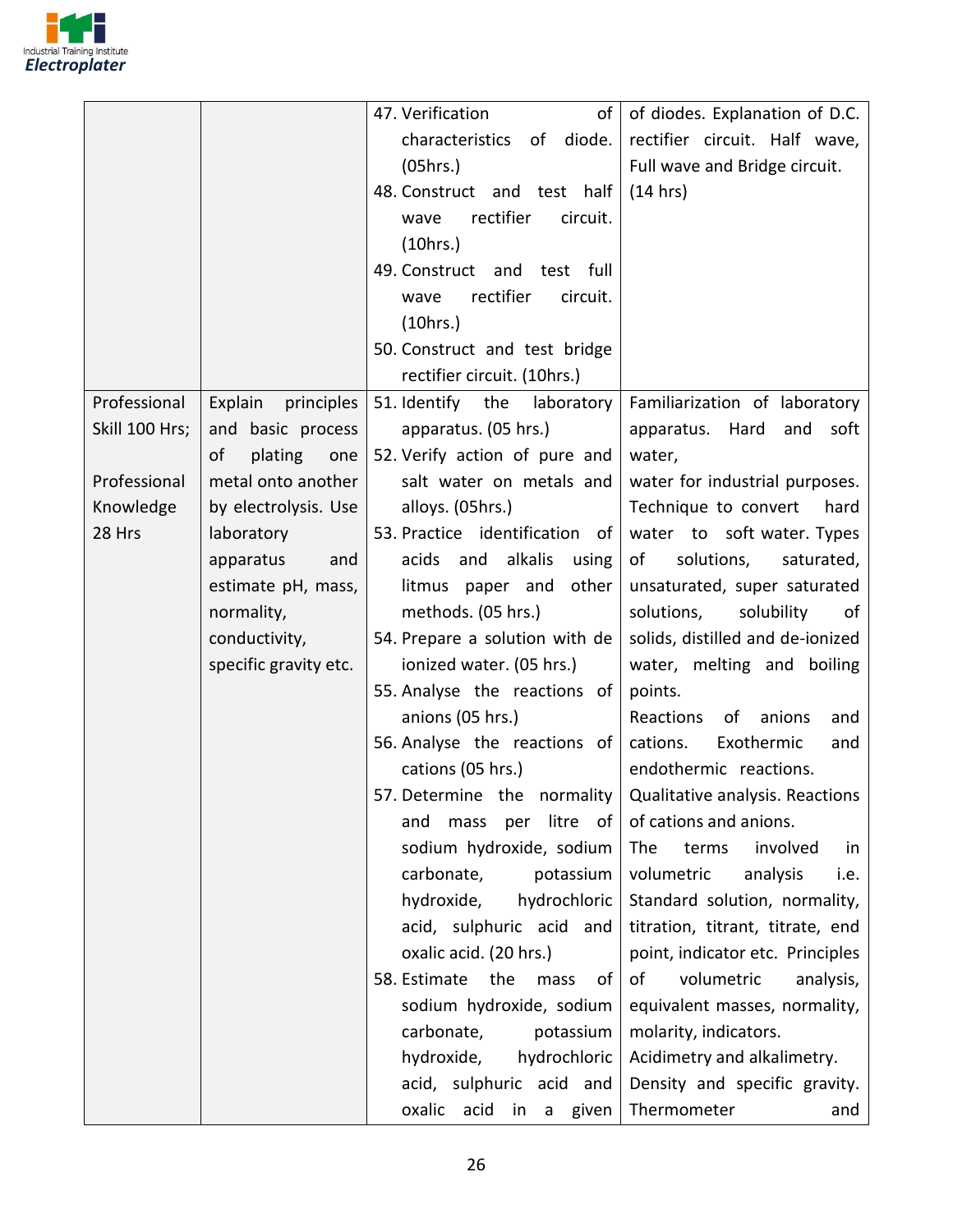

|               |                         | solution. (20 hrs.)            | hydrometer.<br>Degree          |
|---------------|-------------------------|--------------------------------|--------------------------------|
|               |                         | 59. Measure<br>the<br>specific | Centigrade, Fahrenheit and its |
|               |                         | gravity of liquid sample and   | conversion.                    |
|               |                         | check the temperature in       | Definition of pH, pH scale,    |
|               |                         | centigrade<br>degree<br>and    | Chemical effect of electric    |
|               |                         | convert to Fahrenheit. (05     | current, ECE and principle of  |
|               |                         | hrs.)                          | electrolysis.                  |
|               |                         | 60. Determine pH value of      | Faraday's Law of electrolysis. |
|               |                         | different liquids using pH     | Explanation of Anodes and      |
|               |                         | meter. (05hrs.)                | cathodes.                      |
|               |                         | 61. Study the change in pH of  | (28 hrs)                       |
|               |                         | acetic acid on the addition    |                                |
|               |                         | of sodium acetate. (05 hrs.)   |                                |
|               |                         | 62. Determine the conductivity |                                |
|               |                         | of different liquids using     |                                |
|               |                         | conductivity<br>meter.         |                                |
|               |                         | (05hrs.)                       |                                |
|               |                         | 63. Measure boiling point a    |                                |
|               |                         | liquid. (05 Hrs.)              |                                |
|               |                         | 64. Measure melting point of a |                                |
|               |                         | solid. (05hrs.)                |                                |
| Professional  | Handle<br>different     | 65. Identify and demonstrate   | Various types of corrosions    |
| Skill 75 Hrs; | solutions with due      | soft<br>&<br>water<br>de-      | and importance of protective   |
|               | care & safety and       | mineralized water. (05 hrs.)   | treatments.                    |
| Professional  | undertake<br>metal      | 66. Identify and demonstrate   | Principles and applications of |
| Knowledge     | treatment               | various types of corrosions.   | electroplating.                |
| 21 Hrs        | and<br>processes        | (05 hrs.)                      | General terms and definitions  |
|               | effluent treatment      | 67. Demonstrate basic safety   | subjected to electroplating.   |
|               | hazardous<br>of         | precautions to be taken        | Safety<br>precautions<br>in    |
|               | chemicals<br>in         | handling different<br>while    | electroplating shop.           |
|               | electroplating          | types<br>of<br>electroplating  | First aid and antidotes for    |
|               | workshop. Prepare       | effluent<br>solutions<br>and   | chemical poisoning.            |
|               | chemical solutions      | discharge. (05hrs.)            | Exothermic and endothermic     |
|               | undertake<br>and        | 68. Demonstrate<br>safety      | reactions.                     |
|               | cooling,<br>heating,    | precautions to be taken        | formulas<br>Chemical<br>οf     |
|               | filtering,<br>agitating | handling<br>while<br>cyanide   | different<br>acids, alkalis &  |
|               | other<br>and            | base electroplating salts      | cyanides.                      |
|               | for<br>treatments       | chrome containing<br>and       | Properties and Values of ECE   |
|               | solutions. Carry out    | effluent. (05hrs.)             | for different metals.          |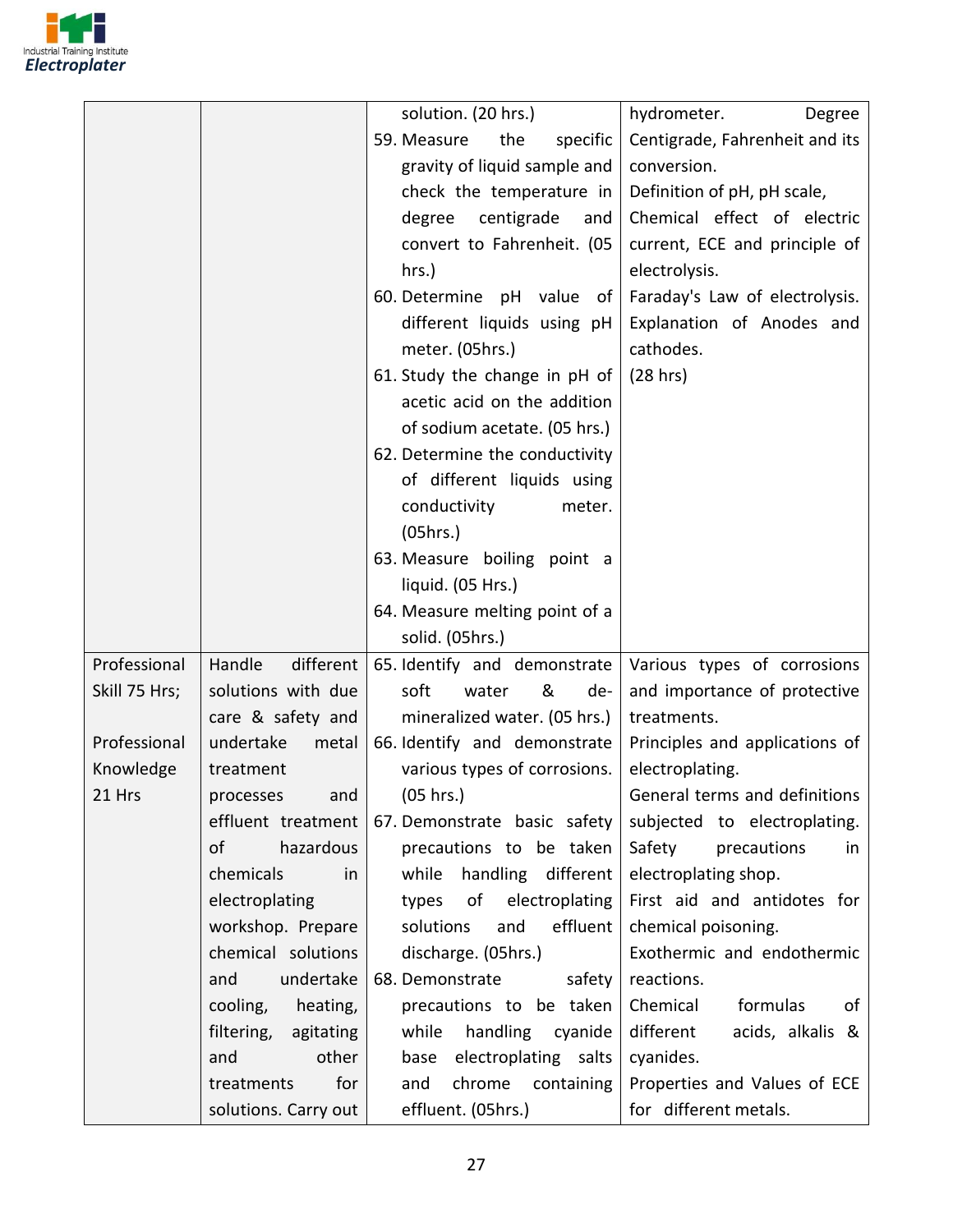

|                | of<br>analysis         | 69. Perform effluent treatment            | Precautions to be observed.    |
|----------------|------------------------|-------------------------------------------|--------------------------------|
|                | chemical<br>baths      | of hazardous chemicals in                 | Method<br>of<br>mixing<br>of   |
|                | with<br>Hull<br>cell   | plating shop. (08hrs.)                    | electrolyte,<br>of<br>use      |
|                | process.               | 70. Demonstrate and practice              | hydrometer & thermometer.      |
|                |                        | first aid and antidotes for               | pollution<br>Environmental     |
|                |                        | cyanide poisonings.<br>(08                | related<br>to<br>the<br>trade, |
|                |                        | hrs.)                                     | consequences, mitigation &     |
|                |                        | 71. Perform<br>setting up<br>of l         | control.                       |
|                |                        | tanks<br>plating<br>and                   | Knowledge<br>about             |
|                |                        | connections. (10hrs.)                     | molecular weight, equivalent   |
|                |                        | 72. Determine ECE values of               | weight.                        |
|                |                        | different solutions.<br>(05)              | Hard and soft water, water     |
|                |                        | $hrs.$ )                                  | industrial<br>for<br>purposes. |
|                |                        | 73. Practice identification of            | Technique to convert hard      |
|                |                        | acids and alkalis using Red/              | water to soft water.           |
|                |                        | Blue litmus paper. (05 hrs.)              | Theory involved<br>the<br>in   |
|                |                        | 74. Determine pH value using              | treatment of plating effluent, |
|                |                        | pH paper and digital pH                   | pollution control, standard    |
|                |                        | meter. (05 hrs.)                          | rules governing discharge of   |
|                |                        | 75. Measure<br>the<br>specific            | effluents.                     |
|                |                        | gravity of liquid sample and              | Types of solutions, saturated, |
|                |                        | check the temperature.                    | unsaturated, super saturated   |
|                |                        | (06 hrs.)                                 | solutions,<br>solubility<br>0f |
|                |                        | 76. Carry out analysis<br>of <sub>l</sub> | solids,                        |
|                |                        | chemical baths with Hull                  | Analysis of chemical baths     |
|                |                        | cell process. (08hrs.)                    | with Hull cell process.        |
|                |                        |                                           | (21 hrs)                       |
| Professional   | Plan and perform       | 77. Identify and demonstrate              | Requirements of a plating      |
| Skill 125 Hrs; | the<br>various<br>all  | the equipments used<br>in                 | shop.                          |
|                | the<br>aspects<br>οf   | electroplating<br>shop.<br>(05)           | Abrasives and Adhesives used   |
| Professional   | plating<br>process     | hrs.)                                     | for the preparation of wheels. |
| Knowledge      | including<br>surface   | 78. Demonstrate<br>various                | Various compounds used for     |
| 35 Hrs         | preparation,           | polishing<br>wheels<br>and                | polishing and buffing.         |
|                | mechanical             | compounds used in surface                 | Importance of cleaning, its    |
|                | cleaning<br>like       | preparation process.<br>(06               | types, ex.                     |
|                | polishing,<br>buffing, | $hrs.$ )                                  | a) Mechanical / chemical.      |
|                | blasting etc. and      | 79. Practice cleaning of articles         | b) Polishing / buffing         |
|                | chemical<br>cleaning   | before<br>plating<br>viz.,                | c) Abrasive cleaning           |
|                | like<br>electro        | scrubbing<br>with<br>emery                | d) Degreasing, pickling, hot   |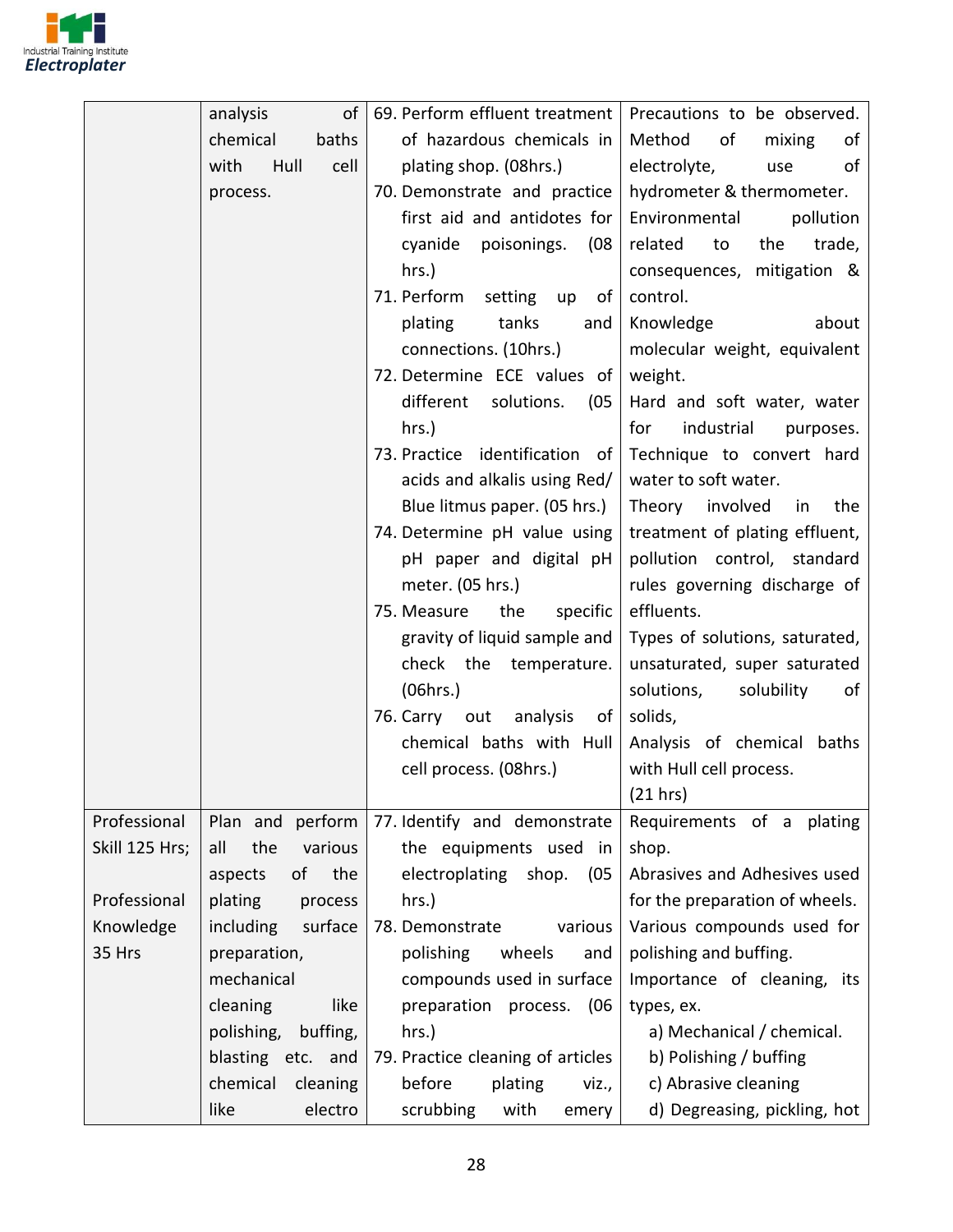

| cleaning, ultrasonic  | paper, wet sand, scratch          | alkaline<br>cleaning&<br>final  |
|-----------------------|-----------------------------------|---------------------------------|
| cleaning,<br>vapour   | brushes, wire wheel etc.          | cleaning.                       |
| degreasing,           | (12 hrs.)                         | Equivalent<br>weight<br>of      |
| pickling,<br>rinsing, | 80. Prepare glue and emery        | compounds,<br>acids,<br>oxide,  |
| masking etc.          | wheel binding. (06 hrs.)          | reduction<br>of<br>acids<br>and |
|                       | 81. Practice<br>surface           | stopping off compounds.         |
|                       | preparation of ferrous/ non       | Chemical cleaning methods       |
|                       | ferrous alloys including acid     | by acid dipping, alkaline soak  |
|                       | cleaning, polishing, buffing      | cleaning, vapour degreasing,    |
|                       | and blast cleaning. (17 hrs.)     | ultrasonic cleaning, alkaline   |
|                       | 82. Prepare suitable dips and     | electro cleaning etc.           |
|                       | pickling for removing of          | Different plating techniques    |
|                       | scales from surface of iron       | for ferrous & non-ferrous       |
|                       | and steel. (12 hrs.)              | metals.                         |
|                       | 83. Practice in cleaning<br>by    | General<br>care<br>and          |
|                       | means of tumbling barrels.        | maintenance of plating baths,   |
|                       | (10 hrs.)                         | electroplating tank & lining.   |
|                       | 84. Practice ultrasonic cleaning  | Various methods of masking.     |
|                       | soil<br>from<br>remove<br>to      | (35 hrs)                        |
|                       | inaccessible<br>places<br>as      |                                 |
|                       | crevices, blind holes, and        |                                 |
|                       | gear teeth etc. (06 hrs.)         |                                 |
|                       | 85. Practice anodic/ cathodic     |                                 |
|                       | cleaning. (08 hrs.)               |                                 |
|                       | 86. Practice cleaning of specific |                                 |
|                       | metals such as iron, steel,       |                                 |
|                       | stainless steel, nickel,          |                                 |
|                       | brass, copper etc. (15 hrs.)      |                                 |
|                       | 87. Practice<br>degreasing        |                                 |
|                       | (vapour and immersion)            |                                 |
|                       | process to include organic        |                                 |
|                       | solvent i.e. TCE/PCE. (03         |                                 |
|                       | hrs.)                             |                                 |
|                       | 88. Practice in using cleaning    |                                 |
|                       | tanks, preparing suitable         |                                 |
|                       | solution and methods of           |                                 |
|                       | masking. (15 hrs.)                |                                 |
|                       | 89. Practice<br>cleaning<br>of    |                                 |
|                       | oxidation stains on the           |                                 |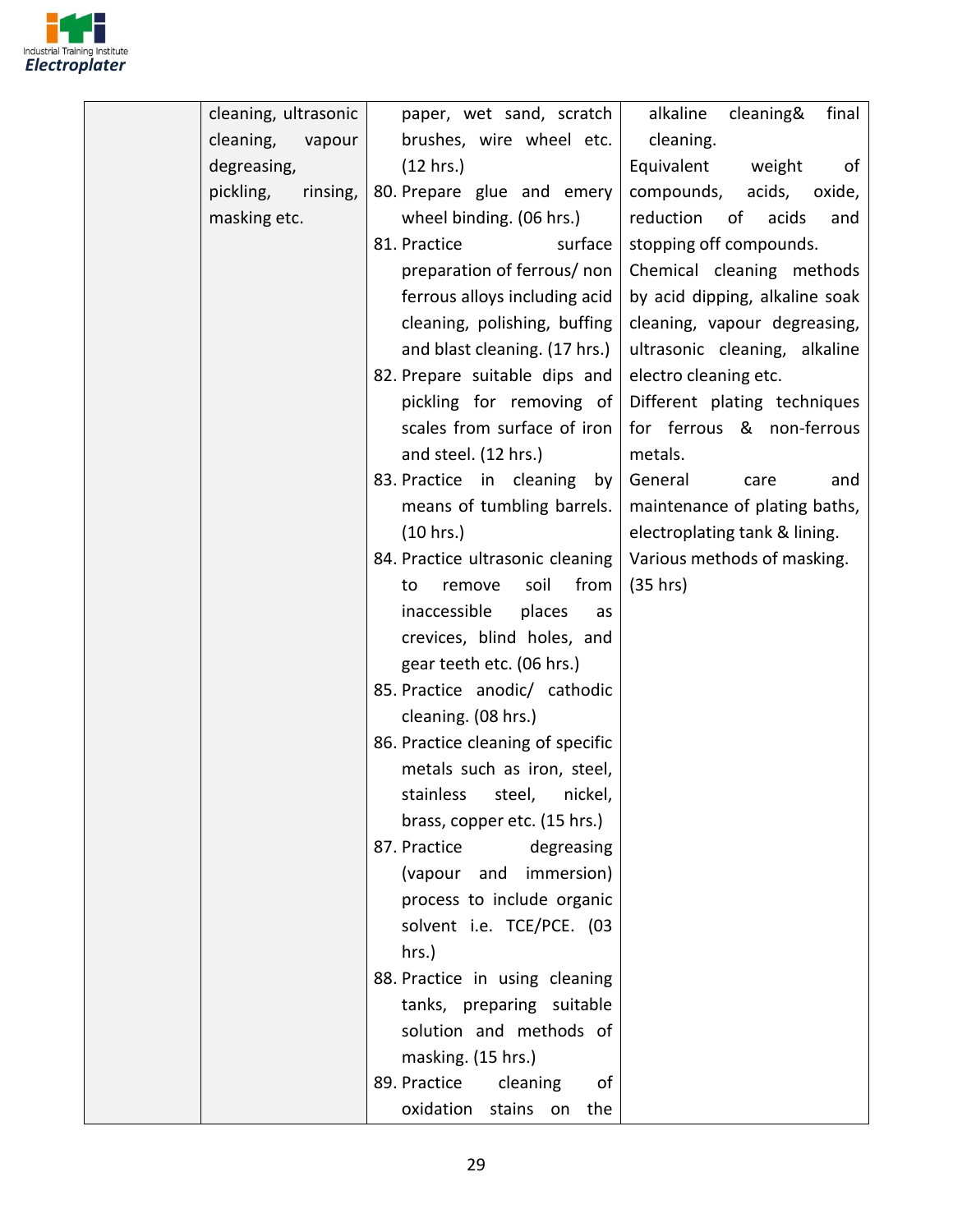

|                                     |                                                                                                                                               | articles of copper, brass,                                                                                                                                                                                                                                                                                                                                                                                                                                                                                                                                                                                                             |                                                                                                                                                                                                                                                                                                                                                                                                                                                                                                                                                                                                                                                                                                                                                                                                                                                                                                                                                           |
|-------------------------------------|-----------------------------------------------------------------------------------------------------------------------------------------------|----------------------------------------------------------------------------------------------------------------------------------------------------------------------------------------------------------------------------------------------------------------------------------------------------------------------------------------------------------------------------------------------------------------------------------------------------------------------------------------------------------------------------------------------------------------------------------------------------------------------------------------|-----------------------------------------------------------------------------------------------------------------------------------------------------------------------------------------------------------------------------------------------------------------------------------------------------------------------------------------------------------------------------------------------------------------------------------------------------------------------------------------------------------------------------------------------------------------------------------------------------------------------------------------------------------------------------------------------------------------------------------------------------------------------------------------------------------------------------------------------------------------------------------------------------------------------------------------------------------|
|                                     |                                                                                                                                               | nickel and silver. (10 hrs.)                                                                                                                                                                                                                                                                                                                                                                                                                                                                                                                                                                                                           |                                                                                                                                                                                                                                                                                                                                                                                                                                                                                                                                                                                                                                                                                                                                                                                                                                                                                                                                                           |
| Professional<br>Skill 75 Hrs;       | Plan and perform<br>Copper<br>plating<br>different<br>using                                                                                   | 90. Practice<br>setting<br>of<br>up<br>copper plating in acid bath.<br>(10 hrs.)                                                                                                                                                                                                                                                                                                                                                                                                                                                                                                                                                       | of<br>Properties<br>copper,<br>Applications<br>and<br>uses of<br>copper plating in acid bath.                                                                                                                                                                                                                                                                                                                                                                                                                                                                                                                                                                                                                                                                                                                                                                                                                                                             |
| Professional<br>Knowledge<br>21 Hrs | methods, examine<br>defects,<br>various<br>causes and their<br>remedies. Remove<br>defective<br>copper<br>deposit<br>by<br>different methods. | 91. Prepare the acid solution<br>for copper plating. (05 hrs.)<br>92. Perform copper plating on<br>different ferrous metals<br>from acid bath. (20 hrs.)<br>93. Practice<br>setting<br>up<br>of <sub>1</sub><br>copper plating in cyanide<br>bath. (10 hrs.)<br>94. Prepare<br>the<br>cyanide<br>solution for copper plating.<br>(05 hrs.)<br>95. Practice<br>and<br>perform<br>deposition<br>electro<br>of<br>copper on different ferrous<br>metals by cyanide solution.<br>(20 hrs.)<br>96. Practice to remove the<br>defective copper deposit<br>ferrous<br>from<br>metal<br>by<br>immersion and electrolytic<br>methods. (05 hrs.) | Equipments for copper plating<br>in acid bath, Various types of<br>copper solutions in acid type,<br>their<br>compositions<br>and<br>operating conditions,<br>their<br>preparation<br>and<br>maintenance.<br>Processing steps of copper<br>plating in acid bath.<br>defects<br>Various<br>generally<br>encountered in the acid type<br>copper plating, causes for<br>these<br>defects<br>their<br>and<br>remedies<br>Applications<br>and<br>uses<br>of<br>copper plating in cyanide<br>bath.<br>Equipments for copper plating<br>in cyanide bath, Various types<br>of copper solutions in cyanide<br>type, their compositions and<br>operating conditions, their<br>preparation<br>and<br>maintenance.<br>Processing steps of copper<br>plating in cyanide bath.<br>defects<br>Various<br>generally<br>encountered in the cyanide<br>type copper plating, causes<br>for these defects and their<br>remedies. Various methods<br>for the removal of copper |
| Professional                        | Plan and perform                                                                                                                              | 97.<br>Practice<br>setting up<br>of                                                                                                                                                                                                                                                                                                                                                                                                                                                                                                                                                                                                    | deposit. (21 hrs)<br>Properties<br>nickel.<br>of                                                                                                                                                                                                                                                                                                                                                                                                                                                                                                                                                                                                                                                                                                                                                                                                                                                                                                          |
|                                     |                                                                                                                                               |                                                                                                                                                                                                                                                                                                                                                                                                                                                                                                                                                                                                                                        |                                                                                                                                                                                                                                                                                                                                                                                                                                                                                                                                                                                                                                                                                                                                                                                                                                                                                                                                                           |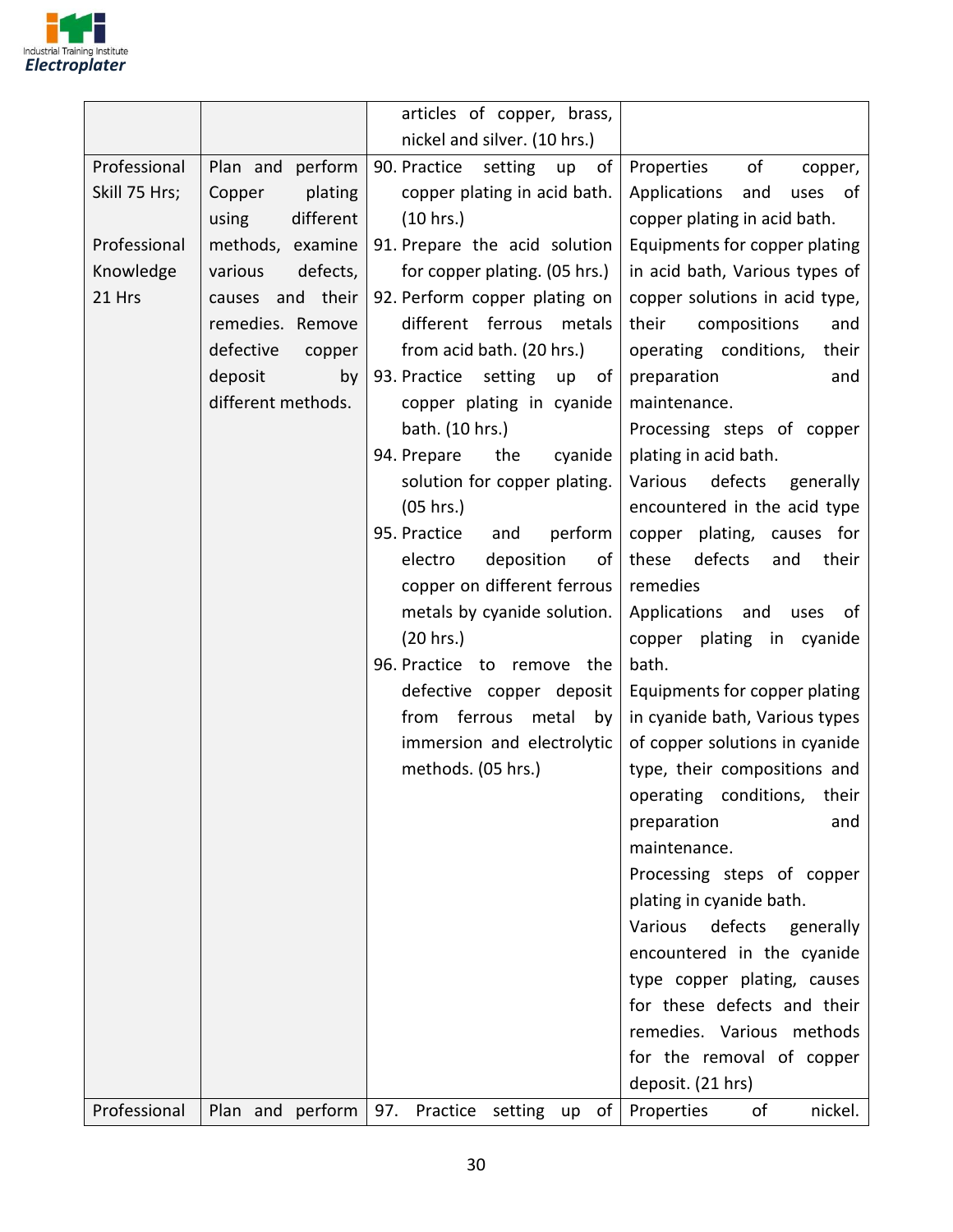

| Skill 75 Hrs;  | Nickel plating using | nickel plating bath. (05         | Applications<br>and<br>of l<br>uses          |
|----------------|----------------------|----------------------------------|----------------------------------------------|
|                | different methods,   | hrs.)                            | nickel plating.                              |
| Professional   | examine<br>various   | Prepare the solution for<br>98.  | Equipments for nickel plating,               |
| Knowledge      | defects<br>in Nickel | Nickel plating. (05 hrs.)        | Various<br>nickel<br>types<br>of             |
| 21 Hrs         | plating, causes and  | Perform Nickel plating in<br>99. | solutions like dull,<br>bright,              |
|                | their<br>remedies.   | articles made of iron. (20       | black etc, their<br>chemical                 |
|                | Remove defective     | hrs.)                            | compositions,<br>operating                   |
|                | Nickel deposit by    | 100. Perform Nickel plating in   | conditions<br>their<br>and                   |
|                | different methods.   | articles made of copper.         | preparation.                                 |
|                |                      | (15 hrs.)                        | Importance and maintenance                   |
|                |                      | 101. Perform Nickel plating in   | of pH value, density, agitation              |
|                |                      | articles made of brass.          | and filtration.                              |
|                |                      | (15 hrs.)                        | Removal of impurities by                     |
|                |                      | 102. Practice to remove the      | carbon<br>treatment<br>and                   |
|                |                      | defective nickel deposit         | filtration.                                  |
|                |                      | from different metals by         | Processing steps of nickel                   |
|                |                      | immersion                        | plating.<br>and                              |
|                |                      | electrolytic methods. (10        | defects<br>Various<br>generally              |
|                |                      | $hrs.$ )                         | in the<br>nickel<br>encountered              |
|                |                      | 103. Perform                     | carbon<br>these<br>plating,<br>causes<br>for |
|                |                      | treatment<br>and                 | other<br>defects and their remedies          |
|                |                      | maintenance<br>of                | nickel<br>Various<br>methods for the         |
|                |                      | solution. (05 hrs.)              | removal of nickel deposit                    |
|                |                      |                                  | from different metals. (21 hrs)              |
| Professional   | Plan and perform     | 104. Practice setting            | up of<br>Safety precautions & Exhaust,       |
| Skill 125 Hrs; | Bright and<br>Hard   | bright chromium plating          | methods<br>preventive<br>for                 |
|                | Chromium plating     | bath. (10 hrs.)                  | removing fumes<br>from                       |
| Professional   | different<br>by      | 105. Prepare the solution for    | chromium plating solutions.                  |
| Knowledge      | methods<br>on        | bright chromium plating.         | Applications<br>and uses of                  |
| 35 Hrs         | ferrous and non-     | (05 hrs.)                        | bright chromium plating.                     |
|                | ferrous<br>metals,   | 106. Perform bright chromium     | Equipments for chromium                      |
|                | various<br>examine   | plating in articles made of      | plating, Anodes for chromium                 |
|                | defects<br>in        | iron. (20 hrs.)                  | plating                                      |
|                | Chromium plating,    | 107. Perform bright chromium     | Regeneration of chromium                     |
|                | causes and their     | plating in articles made of      | solutions,<br>plating<br>Proper              |
|                | remedies. Remove     | copper. (20 hrs.)                | maintenance,<br>removal<br>0f                |
|                | the<br>defective     | 108. Practice setting            | excess sulphate, rectification<br>up of      |
|                | Chromium deposit     | hard chromium plating            | of trivalent chromium.                       |
|                | different<br>by      | bath. (10 hrs.)                  | Various<br>types<br>of<br>bright             |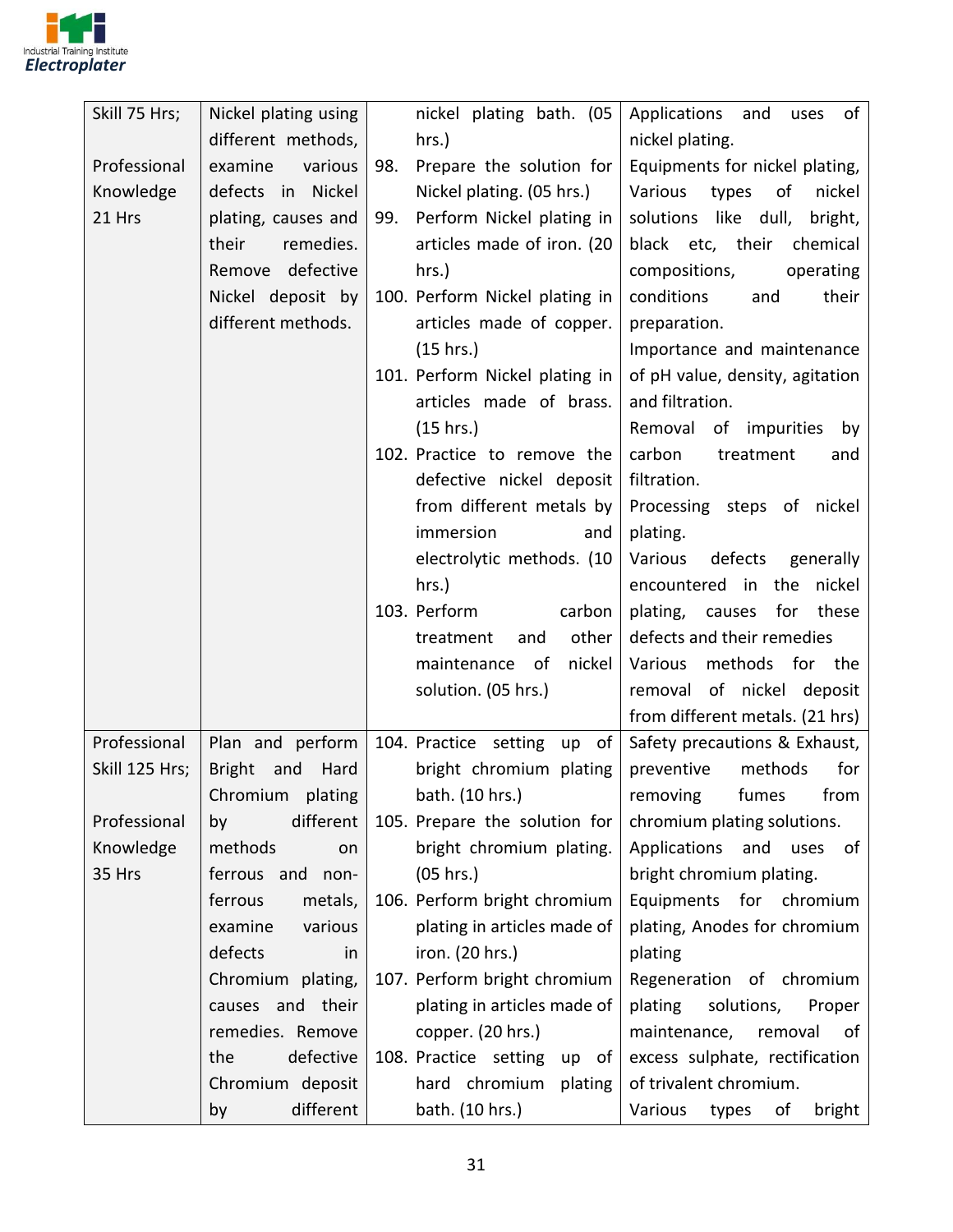

| methods.                        | 109. Prepare the solution for | chromium<br>like<br>solutions    |
|---------------------------------|-------------------------------|----------------------------------|
|                                 | hard chromium plating.        | regular, self regulating and     |
|                                 | (05 hrs.)                     | black<br>chromium,<br>their      |
|                                 | 110. Perform hard chromium    | chemical<br>compositions,        |
|                                 | plating in articles made of   | operating conditions and their   |
|                                 | iron. (20 hrs.)               | preparation.                     |
|                                 | 111. Perform hard chromium    | Processing steps of bright       |
|                                 | plating in articles made of   | chromium plating.                |
|                                 | copper. (20 hrs.)             | Various defects<br>generally     |
|                                 | 112. Practice to remove the   | encountered in the bright        |
|                                 | defective<br>chromium         | chromium plating, causes for     |
|                                 | deposit from different        | these<br>defects<br>their<br>and |
|                                 | metals by immersion and       | remedies.                        |
|                                 | electrolytic methods. (15     | Applications and uses of hard    |
|                                 | hrs.)                         | chromium plating.                |
|                                 |                               | Various<br>hard<br>types<br>of   |
|                                 |                               | chromium<br>like<br>solutions    |
|                                 |                               | regular, high speed and self     |
|                                 |                               | regulating chromium, their       |
|                                 |                               | chemical<br>compositions,        |
|                                 |                               | operating conditions and their   |
|                                 |                               | preparation.                     |
|                                 |                               | Processing steps of<br>hard      |
|                                 |                               | chromium plating.                |
|                                 |                               | Various<br>defects<br>generally  |
|                                 |                               | encountered<br>in<br>the<br>hard |
|                                 |                               | chromium plating, causes for     |
|                                 |                               | defects<br>their<br>these<br>and |
|                                 |                               | remedies. Various methods        |
|                                 |                               | for the removal of chromium      |
|                                 |                               | deposit from different metals.   |
|                                 |                               | (35 hrs)                         |
| Project work / Industrial visit |                               |                                  |
| <b>Broad Areas:</b>             |                               |                                  |
| a) Copper electroplating        |                               |                                  |
|                                 |                               |                                  |

- b) Nickel electroplating
- c) Bright and hard chromium plating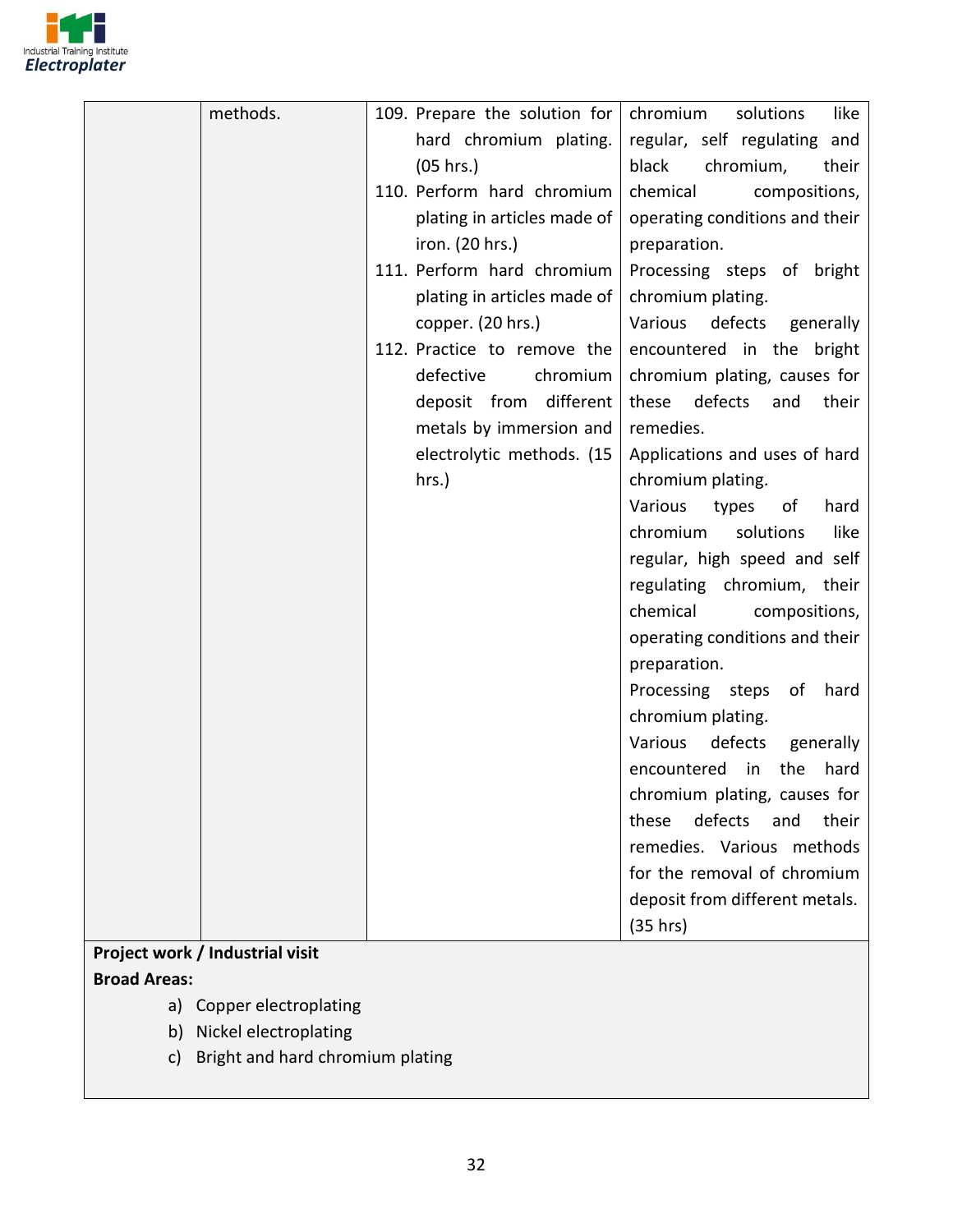

|                                                                       | <b>SYLLABUS FOR ELECTROPLATER TRADE</b>                                                                                                                                                                                     |                                                                                                                                                                                                                                                                                                                                                                                                                                                                  |                                                                                                                                                                                                                                                                                                                                                                                                                                                                                         |  |
|-----------------------------------------------------------------------|-----------------------------------------------------------------------------------------------------------------------------------------------------------------------------------------------------------------------------|------------------------------------------------------------------------------------------------------------------------------------------------------------------------------------------------------------------------------------------------------------------------------------------------------------------------------------------------------------------------------------------------------------------------------------------------------------------|-----------------------------------------------------------------------------------------------------------------------------------------------------------------------------------------------------------------------------------------------------------------------------------------------------------------------------------------------------------------------------------------------------------------------------------------------------------------------------------------|--|
|                                                                       |                                                                                                                                                                                                                             | <b>SECOND YEAR</b>                                                                                                                                                                                                                                                                                                                                                                                                                                               |                                                                                                                                                                                                                                                                                                                                                                                                                                                                                         |  |
| <b>Duration</b>                                                       | <b>Reference</b><br><b>Learning outcome</b>                                                                                                                                                                                 | <b>Professional Skills</b><br>(Trade Practical)<br><b>With Indicative Hours</b>                                                                                                                                                                                                                                                                                                                                                                                  | <b>Professional Knowledge</b><br>(Trade Theory)                                                                                                                                                                                                                                                                                                                                                                                                                                         |  |
| Professional<br>Skill 125 Hrs;<br>Professional<br>Knowledge<br>45 Hrs | Plan and perform<br>Zinc plating using<br>different methods,<br>examine<br>various<br>defects<br>Zinc<br>in<br>plating, causes and<br>remedies.<br>their<br>Remove defective<br>deposit<br>by<br>Zinc<br>different methods. | 113. Practice setting up of zinc<br>plating for acid bath. (10<br>$hrs.$ )<br>114. Prepare the acid solution<br>for zinc plating. (10 hrs.)<br>115. Perform zinc plating on<br>different ferrous metals<br>in acid bath and passivate<br>with different colours. (20<br>$hrs.$ )<br>116. Perform zinc plating on<br>different<br>non<br>ferrous<br>metals in acid bath and<br>passivate with different<br>colours. (20 hrs.)<br>117. Practice setting up of zinc | Properties of zinc.<br>Applications and uses of zinc<br>plating.<br>Equipments for zinc plating in<br>acid bath. Various types of<br>zinc solutions for acid bath,<br>their<br>compositions<br>and<br>operating conditions,<br>their<br>preparation and maintenance.<br>Processing steps<br>of<br>zinc<br>plating in acid bath.<br>Equipments for zinc plating in<br>cyanide bath.<br>Various types of zinc solutions<br>cyanide<br>bath,<br>their<br>for<br>compositions and operating |  |
|                                                                       |                                                                                                                                                                                                                             | plating for cyanide and<br>alkaline zinc bath. (10<br>$hrs.$ )<br>118. Prepare the cyanide and<br>alkaline zinc solution for<br>zinc plating. (10 hrs.)<br>119. Perform zinc plating on<br>different ferrous metals<br>in cyanide and alkaline<br>zinc bath and passivate<br>with different colours. (20<br>hrs.)<br>120. Perform zinc plating on<br>different<br>non<br>ferrous<br>metals in cyanide and<br>alkaline zinc bath and<br>passivate with different  | conditions, their preparation<br>and maintenance.<br>Processing steps<br>of<br>zinc<br>plating In cyanide bath.<br>Various colouring solutions<br>for<br>passivating<br>the<br>zinc<br>deposit.<br>Various<br>defects<br>generally<br>encountered<br>the<br>in<br>zinc<br>plating in acid and cyanide<br>bath, causes for these defects<br>and their remedies<br>Methods for the removal of<br>zinc deposit from various                                                                |  |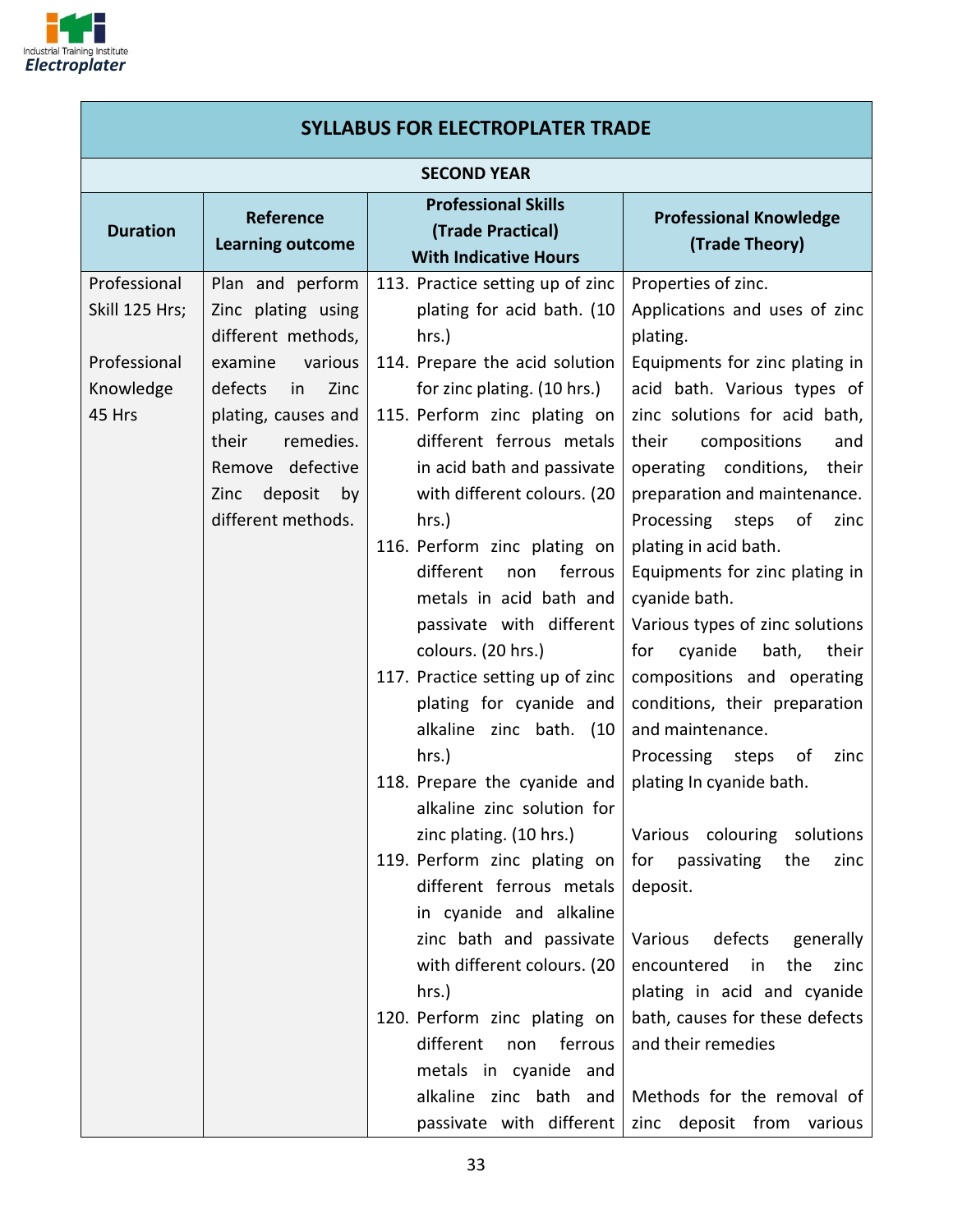

|               |                      | colours. (15 hrs.)              | metals.                           |
|---------------|----------------------|---------------------------------|-----------------------------------|
|               |                      | 121. Practice to remove the     | (45 hrs)                          |
|               |                      | defective zinc<br>deposit       |                                   |
|               |                      | from various metals by          |                                   |
|               |                      | immersion<br>and                |                                   |
|               |                      | electrolytic methods. (10       |                                   |
|               |                      | hrs.)                           |                                   |
| Professional  | Plan and perform     | 122. Setting up of cadmium      | Properties<br>of<br>cadmium.      |
| Skill 50 Hrs; | Cadmium<br>plating   | plating bath. (10 hrs.)         | Applications<br>and<br>uses<br>of |
|               | different<br>using   | 123. Prepare the solution for   | cadmium plating. Equipments       |
| Professional  | methods, examine     | cadmium<br>plating.<br>(05)     | for cadmium plating. Various      |
| Knowledge     | various defects in   | hrs.)                           | types of cadmium solutions,       |
| 18 Hrs        | Cadmium plating,     | 124. Perform cadmium plating    | their<br>compositions<br>and      |
|               | causes and their     | different<br>ferrous<br>on      | operating conditions,<br>their    |
|               | remedies. Remove     | metals and passivate with       | preparation and maintenance.      |
|               | defective Cadmium    | different colours. (05 hrs.)    | Various colouring solutions       |
|               | deposit<br>by        | 125. Perform cadmium plating    | for passivating the cadmium       |
|               | different methods.   | on different non ferrous        | deposit.                          |
|               |                      | metals and passivate with       | Processing steps of cadmium       |
|               |                      | different colours. (20 hrs.)    | plating.                          |
|               |                      | 126. Practice to remove the     | Various<br>defects<br>generally   |
|               |                      | defective<br>cadmium            | encountered in the cadmium        |
|               |                      | from<br>deposit<br>various      | plating, causes for these         |
|               |                      | metals by immersion and         | defects and their remedies        |
|               |                      | electrolytic methods. (10       | Methods for the removal of        |
|               |                      | hrs.)                           | cadmium<br>from<br>deposit        |
|               |                      |                                 | various metals. (18 hrs)          |
| Professional  | Plan and perform     | 127. Practice setting up of Tin | Properties of Tin, Applications   |
| Skill 50 Hrs; | Tin plating using    | plating bath. (05 hrs.)         | and uses of Tin plating.          |
|               | different methods,   | 128. Prepare the solution for   | Equipments for Tin plating in     |
| Professional  | examine<br>various   | Tin plating. (05 hrs.)          | acid bath. Various types of Tin   |
| Knowledge     | defects<br>Tin<br>in | 129. Perform Tin plating on     | solutions for acid bath, their    |
| 18 Hrs        | plating, causes and  | different ferrous metals.       | compositions and operating        |
|               | remedies.<br>their   | (15 hrs.)                       | conditions, their preparation     |
|               | defective<br>Remove  | 130. Perform Tin plating on     | and maintenance.                  |
|               | deposit<br>by<br>Tin | different<br>non<br>ferrous     | Processing steps of Tin plating   |
|               | different methods.   | metals. (15 hrs.)               | in acid bath.                     |
|               |                      | 131. Practice to remove the     | Equipments for Tin plating in     |
|               |                      | defective<br>Tin<br>deposit     | cyanide bath. Various types of    |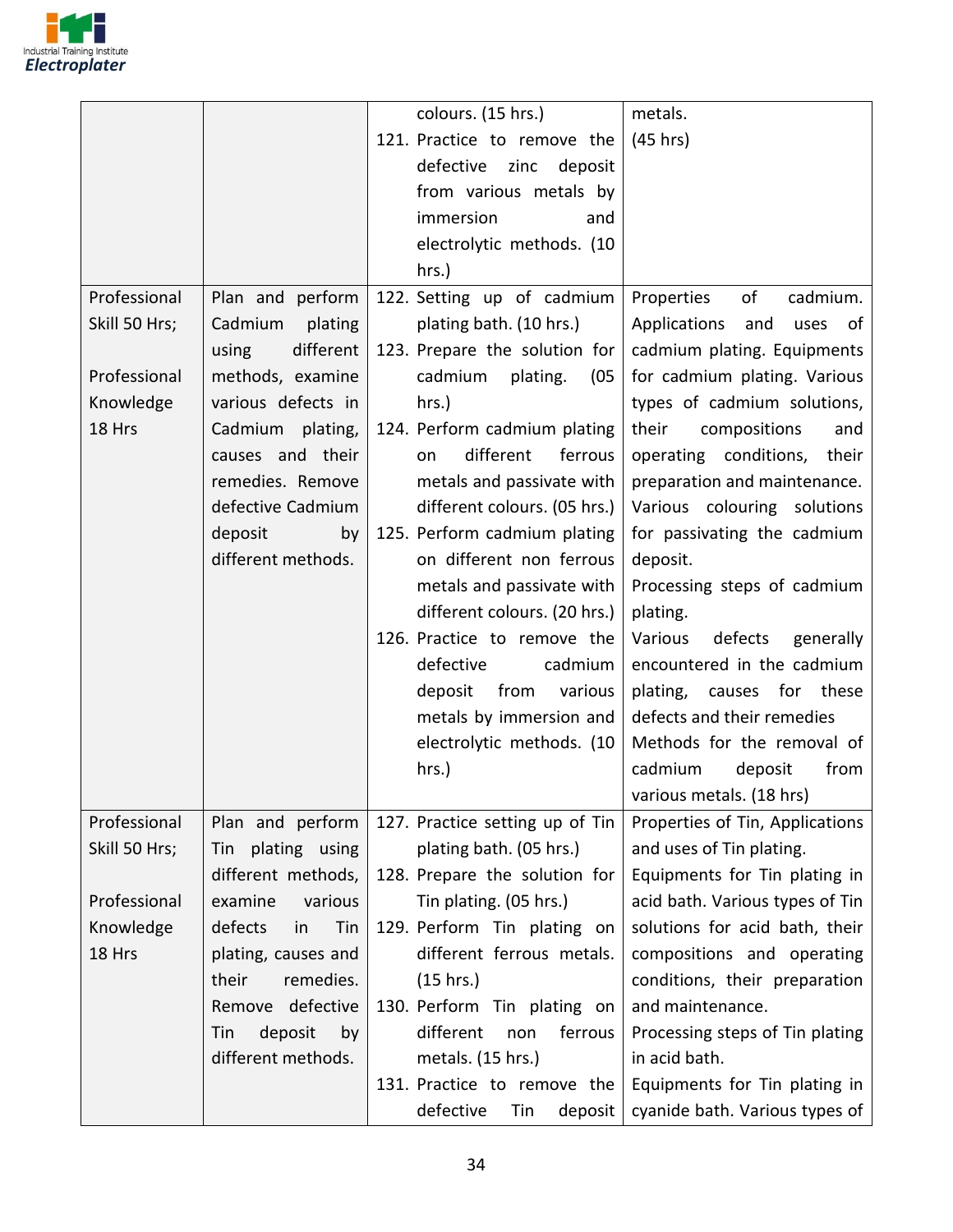

|               |                       | from various metals by             | Tin solutions for cyanide bath,                  |
|---------------|-----------------------|------------------------------------|--------------------------------------------------|
|               |                       | immersion<br>and                   | their<br>compositions<br>and                     |
|               |                       | electrolytic methods. (10          | operating conditions,<br>their                   |
|               |                       | hrs.)                              | preparation and maintenance.                     |
|               |                       |                                    | Processing steps of Tin plating                  |
|               |                       |                                    | In cyanide bath.                                 |
|               |                       |                                    | Various<br>defects generally                     |
|               |                       |                                    | encountered in the Tin plating                   |
|               |                       |                                    | in acid and cyanide bath,                        |
|               |                       |                                    | causes for these defects and                     |
|               |                       |                                    | their remedies                                   |
|               |                       |                                    | Methods for the removal of                       |
|               |                       |                                    | Tin deposit from various                         |
|               |                       |                                    | metals. (18 hrs)                                 |
| Professional  | Plan and perform      | of<br>132. Setting<br>Silver<br>up | of<br>Properties<br>Silver,                      |
| Skill 75 Hrs; | Silver plating using  | plating bath. (10 hrs.)            | Applications and uses of Silver                  |
|               | different methods,    | 133. Prepare the solution for      | plating.                                         |
| Professional  | examine<br>various    | Silver plating. (05 hrs.)          | Equipments for Silver plating.                   |
| Knowledge     | defects in Silver     | 134. Perform Silver plating on     | Various<br>Silver<br>types<br>of                 |
| 27 Hrs        | plating, causes and   | different ferrous metals.          | solutions, their compositions                    |
|               | their<br>remedies.    | (25 hrs.)                          | operating conditions,<br>and                     |
|               | Remove defective      | 135. Perform Silver plating on     | their<br>preparation<br>and                      |
|               | Silver deposit by     | different<br>ferrous<br>non        | maintenance.                                     |
|               | different methods.    | metals. $(25$ hrs.)                | Processing steps of Silver                       |
|               |                       | 136. Practice to remove the        | plating.                                         |
|               |                       | defective Silver deposit           | Various<br>defects generally                     |
|               |                       |                                    | from various metals by encountered in the Silver |
|               |                       | immersion<br>and                   | plating,<br>causes<br>for<br>these               |
|               |                       | electrolytic methods. (10          | defects and their remedies.                      |
|               |                       | hrs.)                              | Methods for the removal of                       |
|               |                       |                                    | Silver deposit from various                      |
|               |                       |                                    | metals. (27 hrs)                                 |
| Professional  | Plan and perform      | 137. Practice setting up<br>of     | of<br>Properties<br>Gold,                        |
| Skill 50 Hrs; | plating<br>Gold<br>by | Gold plating bath.<br>(05)         | Applications and uses of Gold                    |
|               | different methods,    | $hrs.$ )                           | plating. Equipments for Gold                     |
| Professional  | examine<br>various    | 138. Prepare the solution for      | plating. Various types of Gold                   |
| Knowledge     | defects<br>in<br>Gold | Gold plating. (05 hrs.)            | solutions, their compositions                    |
| 18 Hrs        | plating, causes and   | 139. Perform Gold plating on       | and<br>operating conditions,                     |
|               | their<br>remedies.    | different ferrous metals.          | their<br>preparation<br>and                      |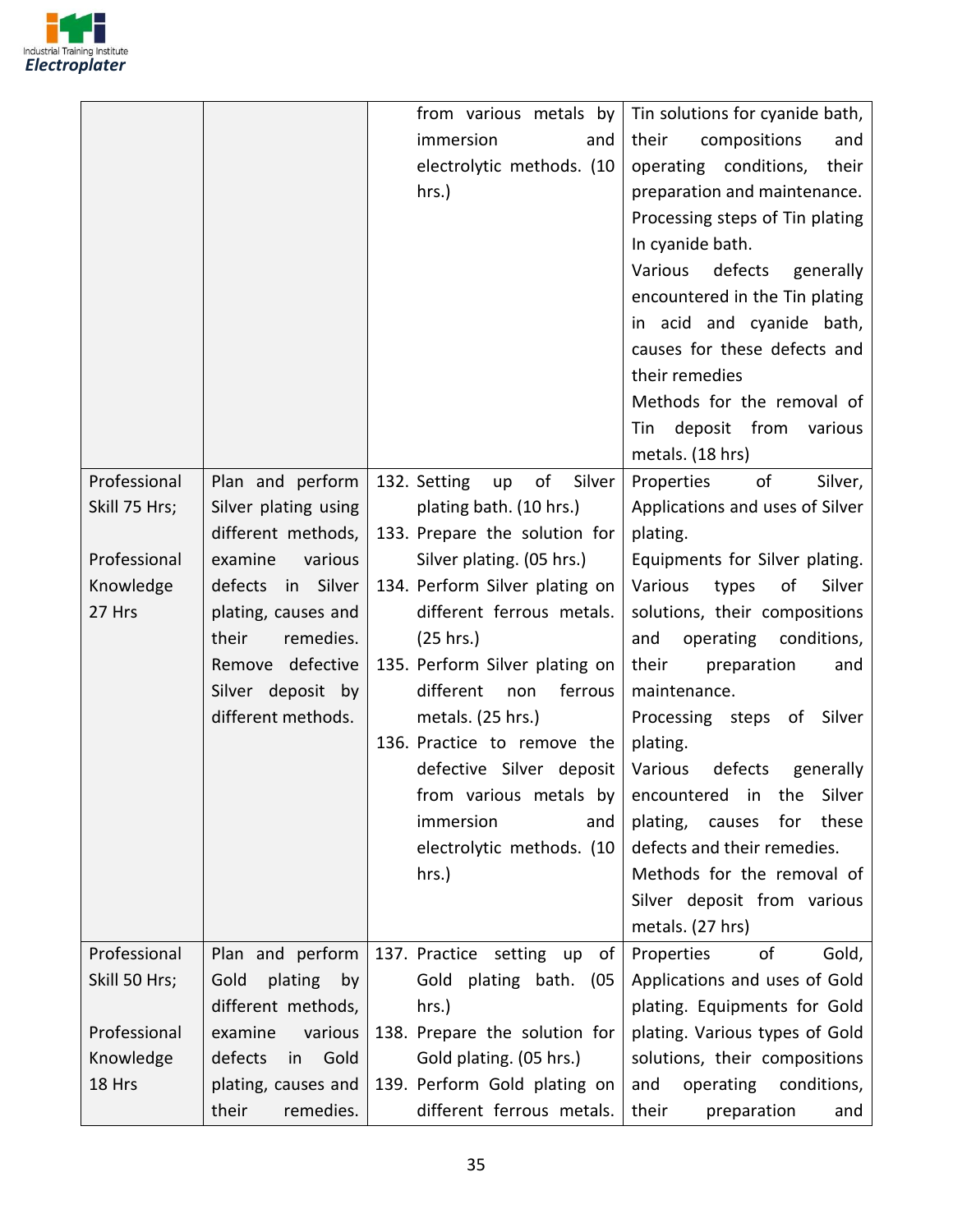

|               | Remove defective      | (15hrs.)                       | maintenance.                             |
|---------------|-----------------------|--------------------------------|------------------------------------------|
|               | deposit<br>Gold<br>by | 140. Perform Gold plating on   | Processing steps of<br>Gold              |
|               | different methods.    | different<br>ferrous<br>non    | plating.                                 |
|               |                       | metals. (15hrs.)               | Various<br>defects generally             |
|               |                       | 141. Practice to remove the    | in<br>the<br>Gold<br>encountered         |
|               |                       | defective Gold deposit         | these<br>plating, causes<br>for          |
|               |                       | from various metals by         | defects and their remedies               |
|               |                       | immersion<br>and               | Methods for the removal of               |
|               |                       | electrolytic methods. (10      | Gold deposit from various                |
|               |                       | $hrs.$ )                       | metals. (18 hrs)                         |
| Professional  | Plan and perform      | 142. Prepare the solution for  | of<br>Properties<br>Brass,               |
| Skill 50 Hrs; | Brass plating using   | Brass plating and setting      | Applications and uses of Brass           |
|               | different methods,    | up the bath. (05 hrs.)         | plating. Equipments for Brass            |
| Professional  | various<br>examine    | 143. Perform Brass plating on  | plating.                                 |
| Knowledge     | defects in Brass      | different ferrous metals.      | Various<br>types of<br><b>Brass</b>      |
| 18 Hrs        | plating, causes and   | (20 hrs.)                      | solutions, their compositions            |
|               | remedies.<br>their    | 144. Perform Brass plating on  | operating conditions,<br>and             |
|               | Remove defective      | different<br>ferrous<br>non    | their<br>preparation<br>and              |
|               | Brass deposit by      | metals. (20hrs.)               | maintenance.                             |
|               | different methods.    | 145. Practice to remove the    | Processing steps of Brass                |
|               |                       | defective Brass deposit        | plating.                                 |
|               |                       | from various metals by         | defects<br>Various<br>generally          |
|               |                       | immersion<br>and               | encountered<br>in<br>the<br><b>Brass</b> |
|               |                       | electrolytic methods. (05      | plating, causes<br>for<br>these          |
|               |                       | hrs.)                          | defects and their remedies               |
|               |                       |                                | Methods for the removal of               |
|               |                       |                                | Brass deposit from various               |
|               |                       |                                | metals. 918 hrs)                         |
| Professional  | Perform<br>Barrel     | 146. Perform copper plating of | Applications of barrel plating           |
| Skill 50 Hrs; | plating method of     | small articles by barrel       | in electroplating industry.              |
|               | electroplating<br>for | method. (10 hrs.)              | Types of barrels used for                |
| Professional  | plating<br>the<br>of  | 147. Perform nickel plating of | barrelling. Automatic barrel             |
| Knowledge     | copper, nickel, tin,  | small articles by barrel       | plating plants in the modern             |
| 18 Hrs        | zinc and cadmium.     | method. (10 hrs.)              | industry.                                |
|               |                       | 148. Perform tin plating of    | Preparation of articles prior to         |
|               |                       | small articles by barrel       | barrel plating. Barrel plating           |
|               |                       | method. (10 hrs.)              | solutions and the operating              |
|               |                       | 149. Perform zinc plating of   | conditions used for barrel               |
|               |                       | small articles by barrel       | plating of copper, nickel, tin,          |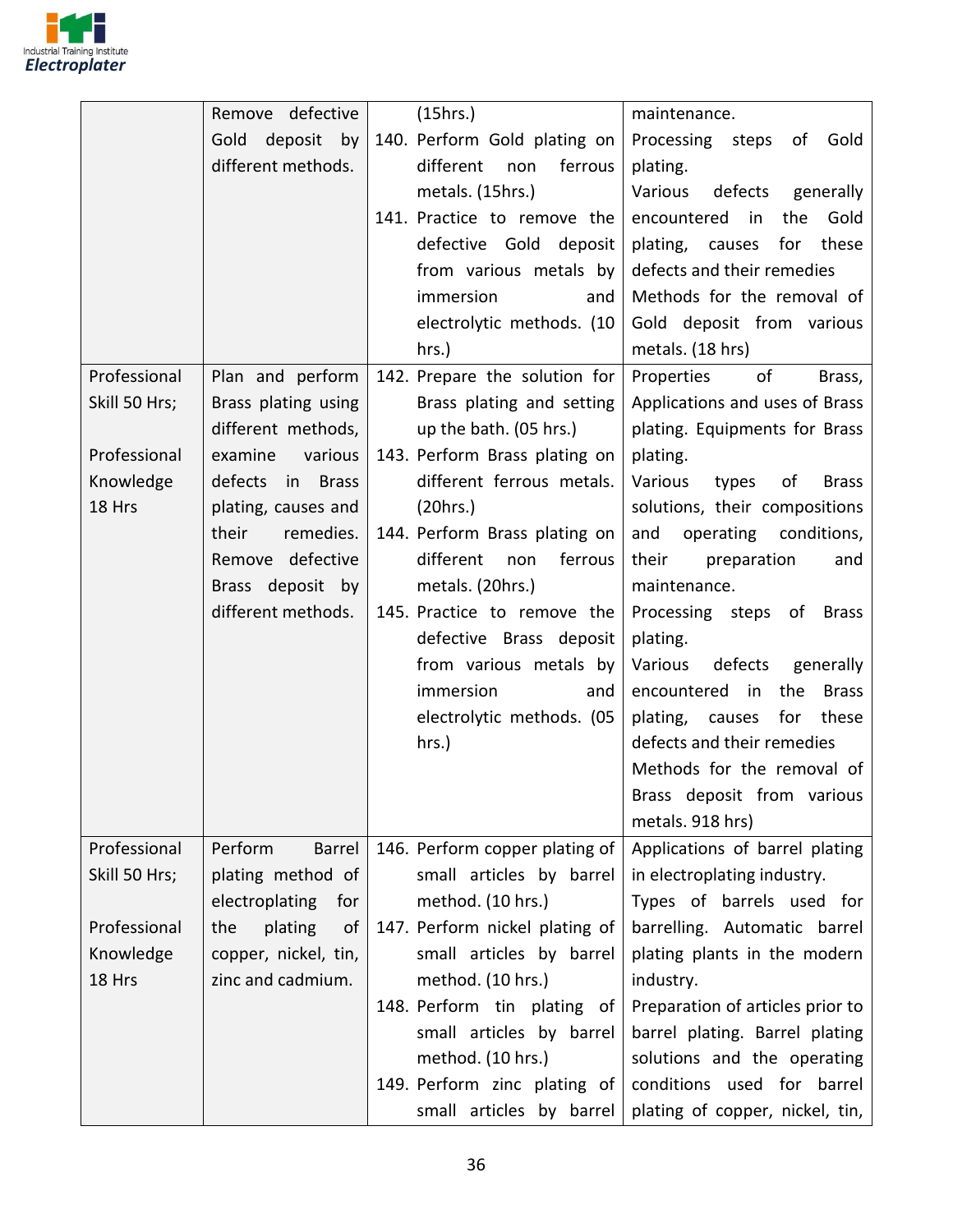

|               |                       | method. (10 hrs.)                       | zinc and cadmium.                |
|---------------|-----------------------|-----------------------------------------|----------------------------------|
|               |                       | 150. Perform cadmium plating            | General defects, their causes    |
|               |                       | of small articles by barrel             | remedies<br>barrel<br>and<br>in  |
|               |                       | method. (10 hrs.)                       | plating. (18 hrs)                |
| Professional  | Plan and perform      | 151. Perform copper plating             | Applications of electroless      |
| Skill 50 Hrs; | electroless plating   | by electroless method.                  | plating<br>in<br>electroplating  |
|               | of copper, nickel,    | (10 hrs.)                               | industry.                        |
| Professional  | tin, silver and gold. | 152. Perform nickel plating by          | Preparation of articles prior to |
| Knowledge     |                       | electroless method. (10                 | electroless plating.             |
| 18 Hrs        |                       | $hrs.$ )                                | Electroless plating solutions    |
|               |                       | 153. Perform tin plating by             | and their operating conditions   |
|               |                       | electroless method. (10                 | of copper, nickel, tin, silver   |
|               |                       | hrs.)                                   | and gold.                        |
|               |                       | 154. Perform silver plating by          | General defects, their causes    |
|               |                       | electroless method. (10                 | and remedies in electroless      |
|               |                       | $hrs.$ )                                | plating.                         |
|               |                       | 155. Perform gold plating by            | (18 hrs)                         |
|               |                       | electroless method. (10                 |                                  |
|               |                       | hrs.)                                   |                                  |
| Professional  | Plan and perform      | 156. Perform copper plating             | Applications of electroplating   |
| Skill 50 Hrs; | plating of copper,    | on aluminium articles. (10              | on aluminium.                    |
|               | tin, nickel, zinc,    | $hrs.$ )                                | Preparation of aluminium         |
| Professional  | cadmium etc. on       | 157. Perform nickel plating on          | articles prior to plating.       |
| Knowledge     | aluminium<br>with     | aluminium articles. (10                 | Solution<br>composition,         |
| 18 Hrs        | Zincate<br>dipping    | $hrs.$ )                                | preparation<br>and operating     |
|               | process.              | 158. Perform tin plating on             | conditions of zincate dipping    |
|               |                       | aluminium articles. $(10 \mid$ process. |                                  |
|               |                       | hrs.                                    | Processing steps of copper,      |
|               |                       | 159. Perform zinc plating on            | nickel, tin, zinc and cadmium    |
|               |                       | aluminium articles. (10                 | plating on aluminium.            |
|               |                       | hrs.)                                   | General defects, their causes    |
|               |                       | 160. Perform cadmium plating            | and remedies in plating of       |
|               |                       | on aluminium articles. (10              | aluminium.                       |
|               |                       | hrs.)                                   | Removal of copper, nickel, tin,  |
|               |                       |                                         | zinc and cadmium deposit         |
|               |                       |                                         | from aluminium articles. (18     |
|               |                       |                                         | hrs)                             |
| Professional  | Plan and perform      | 161. Perform copper plating             | Applications of electroplating   |
| Skill 50 Hrs; | plating of copper,    | on ABS plastic. (10 hrs.)               | on plastic and non conductive    |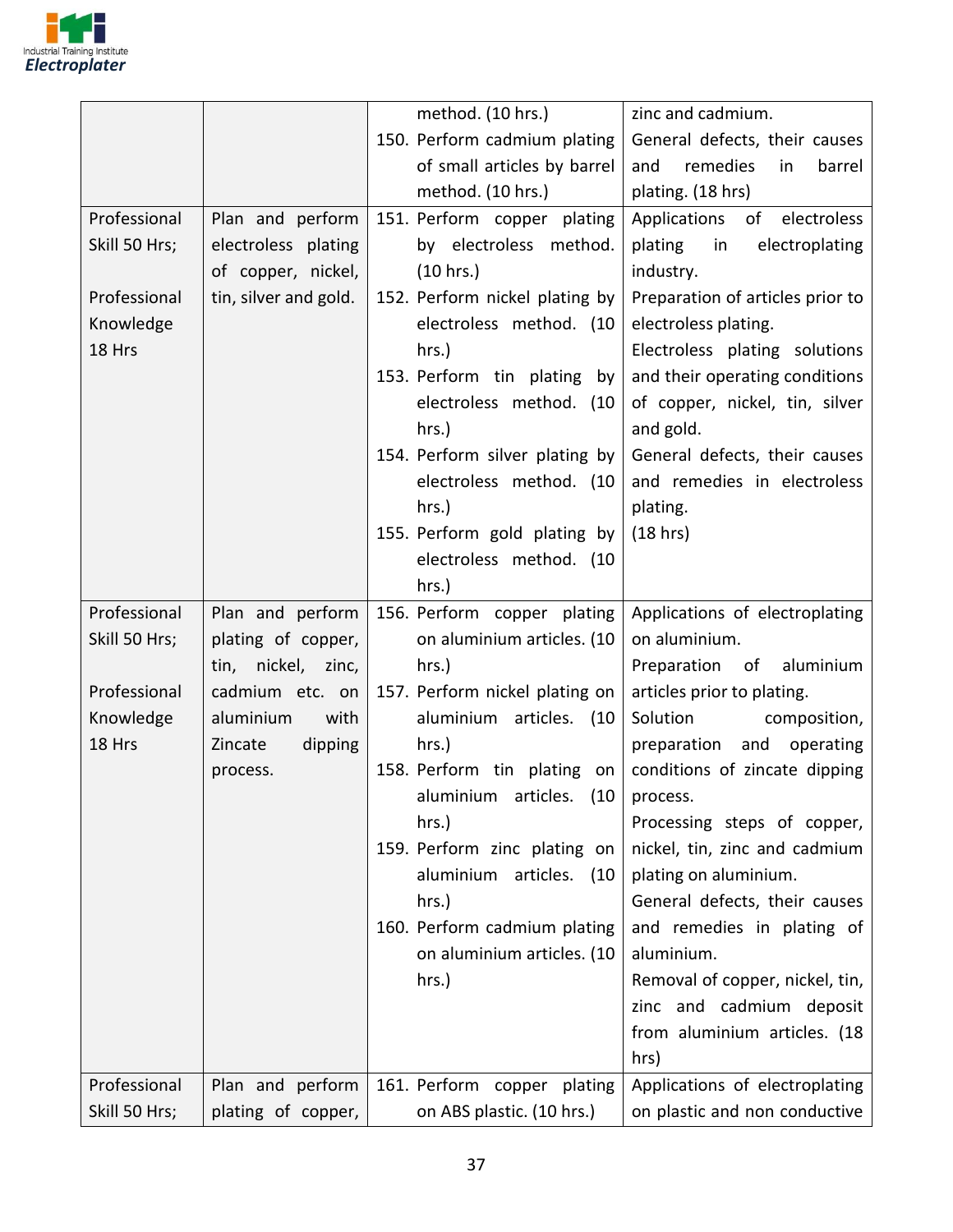

|               | nickel, chromium,     | 162. Perform nickel plating on                          | surfaces. Properties of ABS       |
|---------------|-----------------------|---------------------------------------------------------|-----------------------------------|
| Professional  | silver and gold on    | ABS plastic. (10 hrs.)                                  | plastic.                          |
| Knowledge     | conductive<br>non     | 163. Perform<br>chromium                                | Preparation of ABS plastics       |
| 18 Hrs        | surface like plastic. | plating on ABS plastic. (10                             | prior to<br>plating.<br>Solution  |
|               |                       | hrs.)                                                   | composition, preparation and      |
|               |                       | 164. Perform silver plating on                          | operating<br>conditions<br>of     |
|               |                       | ABS plastic. (10 hrs.)                                  | plating on plastic processes.     |
|               |                       | 165. Perform gold plating on                            | Processing steps of copper,       |
|               |                       | ABS plastic. (10 hrs.)                                  | nickel, chromium, silver and      |
|               |                       |                                                         | gold plating on ABS plastic.      |
|               |                       |                                                         | General defects, their causes     |
|               |                       |                                                         | and remedies in plating of non    |
|               |                       |                                                         | conductive surfaces.              |
|               |                       |                                                         | Removal of coating from ABS       |
|               |                       |                                                         | plastic surfaces. (18 hrs)        |
| Professional  | Make<br>Printed       | 166. Make<br>Printed<br>circuit                         | Applications printed circuit      |
| Skill 75 Hrs; | circuit board with    | board with copper. (10                                  | boards in electronic industry.    |
|               | copper, nickel, tin,  | hrs.)                                                   | Types of base materials of        |
| Professional  | silver and gold and   | 167. Make<br>Printed<br>circuit                         | PCB.                              |
| Knowledge     | chemical<br>etching   | with nickel. (10<br>board                               | Methods of Layout marking.        |
| 27 Hrs        | for<br>processes      | $hrs.$ )                                                | Immersion<br>and<br>copper        |
|               | copper and brass.     | 168. Make<br>Printed<br>circuit                         | etching<br>solutions<br>and       |
|               |                       | board with tin. (10 hrs.)                               | operating conditions.             |
|               |                       | 169. Make<br>Printed<br>circuit                         | Processing steps for making       |
|               |                       | with silver. (10<br>board                               | PCB with copper, nickel, tin,     |
|               |                       | $hrs.$ )                                                | silver and gold.                  |
|               |                       | 170. Make Printed circuit General defects, their causes |                                   |
|               |                       | board with gold. (10 hrs.)                              | and remedies in making of         |
|               |                       | 171. Make letter printing on                            | PCBs.                             |
|               |                       | copper metal by chemical                                | Solution                          |
|               |                       | etching process. (10 hrs.)                              | Solution<br>composition,          |
|               |                       | 172. Make letter printing on                            | operating<br>conditions<br>and    |
|               |                       | brass metal by chemical                                 | processing steps of<br>brass      |
|               |                       | etching process. (15 hrs.)                              | etching. (27 hrs)                 |
| Professional  | Plan and perform      | 173. Prepare<br>solution<br>for                         | Properties of aluminium and       |
| Skill 50 Hrs; | Anodizing<br>to       | sulphuric<br>anodizing<br>in                            | its corrosion.                    |
|               | convert<br>metal      | acid and set up the bath.                               | Applications<br>and<br>uses<br>of |
| Professional  | surface<br>into<br>a  | (05 hrs.)                                               | anodizing.                        |
| Knowledge     | decorative,           | 174. Perform<br>practice<br>and                         | Preparation<br>aluminium<br>of    |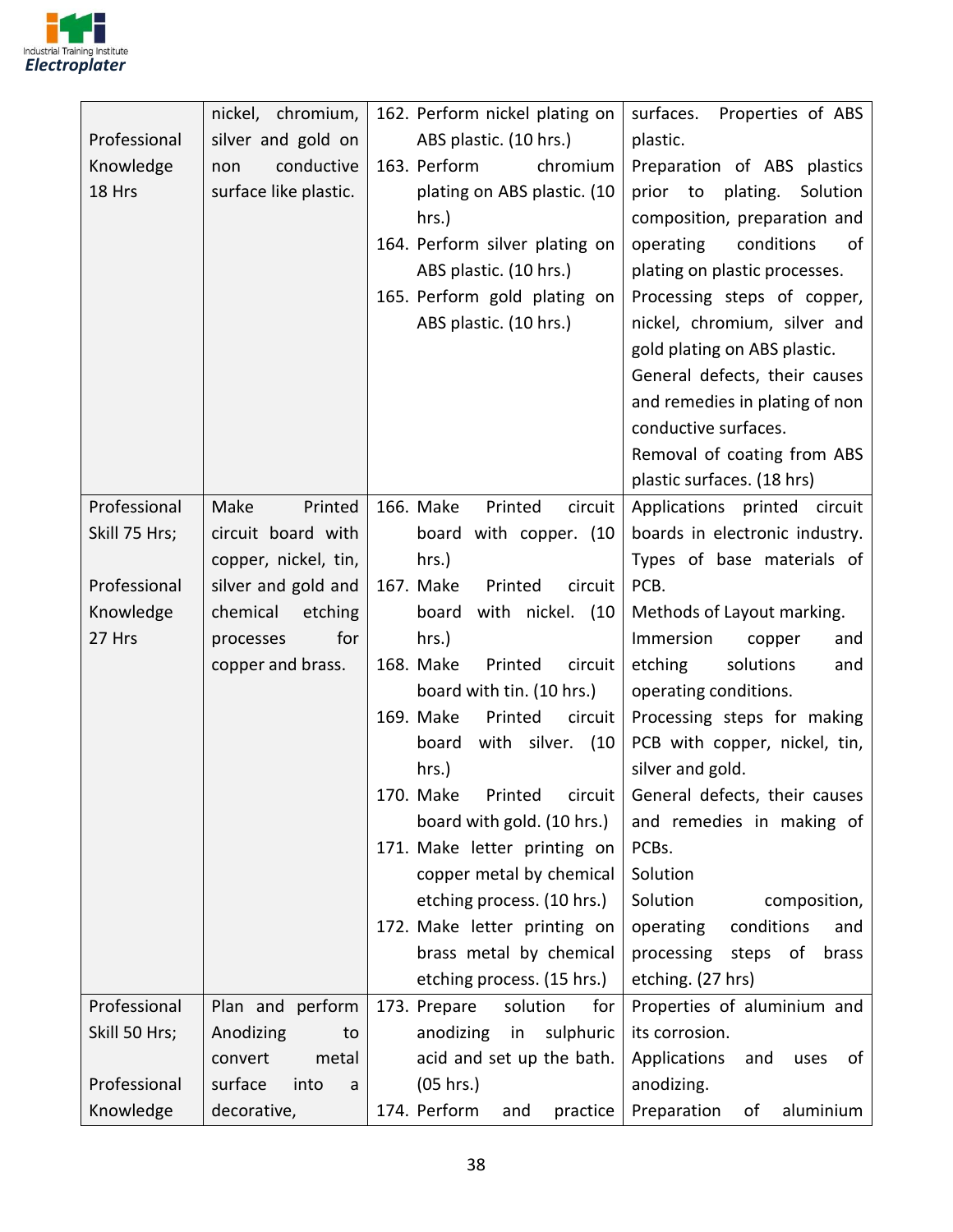

| 18 Hrs        | durable<br>and      | aluminium anodizing in                                      | articles prior to anodizing.      |
|---------------|---------------------|-------------------------------------------------------------|-----------------------------------|
|               | corrosion resistant | sulphuric acid bath. (10                                    | Types of anodizing solutions,     |
|               | different<br>by     | $hrs.$ )                                                    | preparation<br>and<br>operating   |
|               | methods. Examine    | 175. Prepare<br>solution<br>for                             | conditions.                       |
|               | various defects in  | anodizing in chromic acid                                   | Processing steps of anodizing     |
|               | anodizing, causes   | and set up the bath. (05                                    | process. Post treatments of       |
|               | and<br>their        | $hrs.$ )                                                    | anodizing.                        |
|               | remedies. Remove    | 176. Practice<br>anodizing<br>by                            | General defects, their causes     |
|               | defective<br>the    | using chromic acid. (10                                     | and remedies in anodizing of      |
|               | anodized film by    | $hrs.$ )                                                    | aluminium.                        |
|               | various methods.    | 177. Prepare<br>solution<br>for                             | Removal of anodized<br>film       |
|               |                     | anodizing in oxalic acid                                    | from aluminium articles.          |
|               |                     | and set up the bath. (05                                    | (18 hrs)                          |
|               |                     | $hrs.$ )                                                    |                                   |
|               |                     | 178. Practice<br>anodizing<br>by                            |                                   |
|               |                     | using oxalic acid. (10 hrs.)                                |                                   |
|               |                     | 179. Practice<br>removal<br>0f                              |                                   |
|               |                     | anodised<br>film<br>from                                    |                                   |
|               |                     | aluminium articles. (05                                     |                                   |
|               |                     | $hrs.$ )                                                    |                                   |
| Professional  | Plan and perform    | 180. Prepare<br>for<br>solution                             | Applications<br>and<br>of<br>uses |
| Skill 50 Hrs; | various colouring   | various<br>colouring                                        | anodized colouring.               |
|               | techniques<br>on    | solutions<br>various<br>by                                  | Methods of various colouring      |
| Professional  | anodized            | colour dye stuffs. (10 hrs.)                                | techniques.                       |
| Knowledge     | aluminium<br>by     | 181. Practice<br>colouring<br>on                            | Preparation<br>operating<br>and   |
| 18 Hrs        | different colouring | anodised<br>aluminium                                       | conditions<br>of<br>various       |
|               | dyes and other      | article by using various   colouring solutions              | for                               |
|               | methods<br>like     | colouring solutions. (10                                    | anodized aluminium articles.      |
|               | electro colouring.  | hrs.)                                                       | Processing steps for colouring.   |
|               |                     | 182. Prepare<br>solution<br>for                             | Post treatments of colouring.     |
|               |                     | electro<br>colouring<br>and                                 | General defects, their causes     |
|               |                     | setting up the bath. (10                                    | and remedies in colouring of      |
|               |                     | hrs.)                                                       | anodized parts.                   |
|               |                     | 183. Practice electro colouring                             | Removal of colour film from       |
|               |                     | on anodised aluminium                                       | anodized aluminium articles.      |
|               |                     | article with various colour                                 | (18 hrs)                          |
|               |                     | shades. (10 hrs.)                                           |                                   |
|               |                     |                                                             |                                   |
|               |                     | 184. Remove<br>the<br>colour<br>without<br>attacking<br>the |                                   |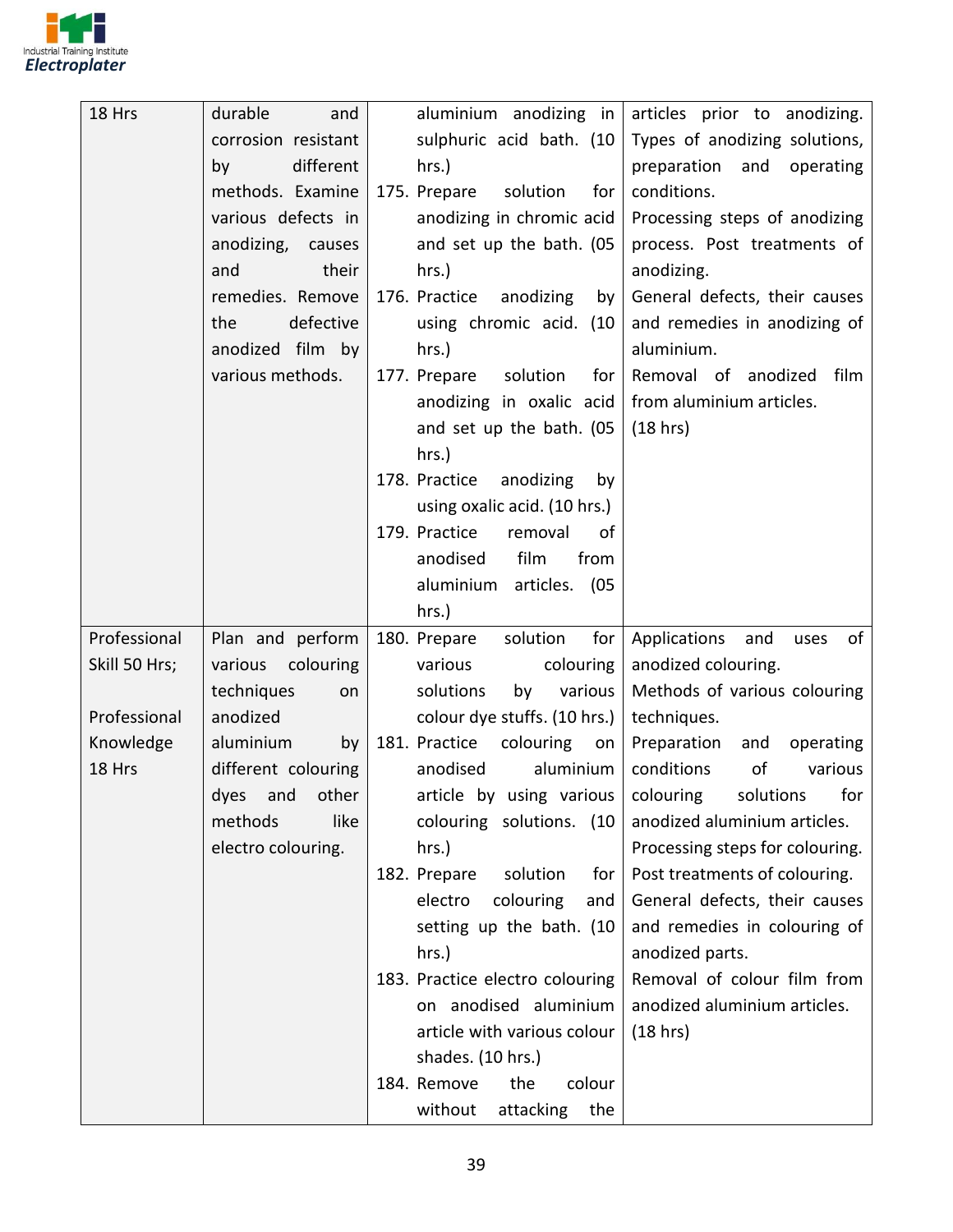

|                                                                      |                                                                                                                                                                                                                   | anodised film. (10 hrs.)                                                                                                                                                                                                                                                                                                                      |                                                                                                                                                                                                                                                                                                                                                                                                                                                                                                                                                      |
|----------------------------------------------------------------------|-------------------------------------------------------------------------------------------------------------------------------------------------------------------------------------------------------------------|-----------------------------------------------------------------------------------------------------------------------------------------------------------------------------------------------------------------------------------------------------------------------------------------------------------------------------------------------|------------------------------------------------------------------------------------------------------------------------------------------------------------------------------------------------------------------------------------------------------------------------------------------------------------------------------------------------------------------------------------------------------------------------------------------------------------------------------------------------------------------------------------------------------|
| Professional<br>Skill 50 Hrs;<br>Professional<br>Knowledge<br>18 Hrs | Perform<br>various<br>conversions<br>coating process on<br>aluminium,<br>magnesium and its<br>alloys.<br>Perform<br>chemical milling on<br>aluminium<br>and<br>undertake<br>passivation<br>οf<br>stainless steel. | 185. Prepare<br>solution<br>for<br>conversion<br>coating<br>on<br>aluminium. (05 hrs.)<br>186. Practice<br>conversion<br>coating on aluminium and<br>magnesium<br>parts.<br>(10<br>hrs.)<br>187. Remove the conversion<br>coating without attacking<br>the base metal. (05 hrs.)<br>188. Prepare and set up the<br>bath for chemical milling. | Properties and applications<br>for conversion coating.<br>Preparation of solution and<br>operating conditions.<br>Processing<br>steps<br>of<br>conversion<br>coating<br>on<br>aluminium.<br>Removal<br>of<br>conversion<br>coating.<br>Application<br>and<br>of<br>uses<br>chemical<br>milling<br>on<br>aluminium.<br>Preparation of solution and<br>operating conditions.                                                                                                                                                                           |
|                                                                      |                                                                                                                                                                                                                   | (05 hrs.)<br>189. Practice chemical milling<br>on aluminium. (10 hrs.)<br>190. Prepare<br>solution<br>for<br>stainless<br>steel<br>passivation. (05 hrs.)<br>191. Practice passivation<br>on<br>stainless steel. (10 hrs.)                                                                                                                    | Processing steps of chemical<br>milling on aluminium.<br>Application<br>and<br>uses<br>of<br>passivation on stainless steel.<br>Preparation of solution and<br>operating<br>conditions<br>for<br>passivation on stainless steel.<br>Processing<br>steps<br>for<br>passivation on stainless steel.<br>(18 hrs)                                                                                                                                                                                                                                        |
| Professional<br>Skill 50 Hrs;<br>Professional<br>Knowledge<br>18 Hrs | Plan and perform<br>phosphating,<br>powder<br>coating<br>and metallizing on<br>various metals.                                                                                                                    | 192. Prepare the solution and<br>set up for phosphating.<br>$(05$ hrs.)<br>193. Perform<br>and<br>practice<br>phosphating on various<br>metals. (10 hrs.)<br>194. Perform<br>and<br>practice<br>powder<br>coating<br>on<br>various metals. (15 hrs.)<br>195. Perform<br>and<br>practice<br>metallizing on<br>various<br>metals. (20 hrs.)     | Application<br>and<br>of<br>uses<br>phosphating.<br>of<br><b>Types</b><br>phosphating solutions.<br>Preparation of solution and<br>for<br>operating<br>conditions<br>phosphating.<br>Processing<br>for<br>steps<br>phosphating.<br>Post<br>for<br>treatment<br>phosphating.<br>Application<br>and<br>uses<br>of<br>powder coating.<br>Equipments<br>for<br>powder<br>coating.<br>Preparation<br>and<br>operating<br>conditions<br>for<br>powder<br>coating.<br>Processing steps and post<br>treatments<br>for<br>powder<br>coating. General care and |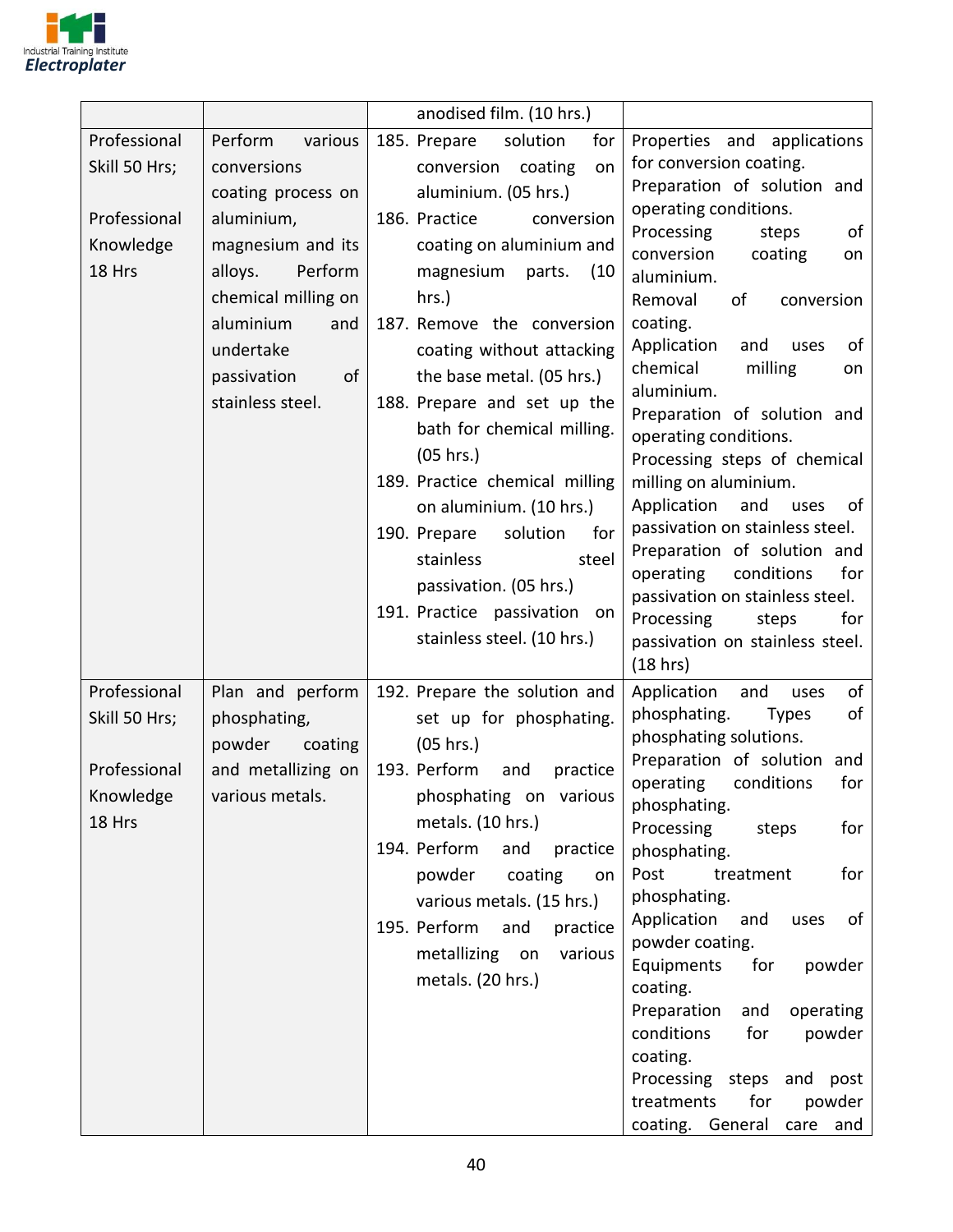

| coating machine.<br>Application<br>of<br>and<br>uses<br>metallizing.<br>Equipments for metallizing.<br>Preparation<br>and<br>operating<br>conditions for metallizing.<br>Processing steps and post<br>for metallizing.<br>treatments<br>General<br>care<br>and<br>maintenance for metallizing<br>machine. (18 hrs)<br>Professional<br>196. Carry<br>visual<br>Perform<br>quality<br>Quality<br>control<br>in<br>out<br>Skill 75 Hrs;<br>control aspect of<br>different<br>inspection of<br>electroplating<br>shops.<br>the job and ensure<br>electroplated articles for<br>Inspection of platted surfaces<br>Professional<br>electroplated<br>any defects. (05 hrs.)<br>by appearance and to test<br>197. Perform adhesion tests<br>surfaces are free of<br>thickness by using<br>Knowledge<br>27 Hrs<br>flaws<br>by various methods. (10<br>micrometer, BNF<br>iet i<br>any<br>test<br><u>or</u><br>defects.<br>Perform<br>methods, ultrasonic thickness<br>hrs.)<br>198. Perform porosity tests by<br>tester etc. and to check the<br>various tests viz.,<br>various<br>methods.<br>adhesion on the base metals<br>adhesion, porosity,<br>(10)<br>thickness,<br>methods<br>like<br>$hrs.$ )<br>by various<br>199. Perform<br>burnishing test, bend test,<br>corrosion<br>corrosion<br>lifting test,<br>resistance, anodic<br>resistance<br>impact<br>tests<br>test,<br>by<br>methods.<br>grinding wheel test, baking<br>coating<br>various<br>(10)<br>on<br>test etc. Various Corrosion<br>aluminium,<br>hrs.)<br>chemical<br>200. Practice<br>analysis<br>in<br>testing<br>resistance<br>tests<br>by<br>using<br>of electrolytes and<br>different plated jobs for<br>various<br>salt<br>tests,<br>spray<br>identification<br>determining<br>local<br>of<br>the<br>corrodekote<br>sulphur<br>test,<br>thickness<br>deposits etc.<br>by<br>various<br>dioxide<br>various<br>test<br>etc.<br>methods. (10 hrs.)<br>porosity tests like Hcl test,<br>201. Practice<br>ferri cyanide test, hot water<br>in<br>testing<br>different anodised<br>test, salt spray test, hydrogen<br>jobs<br>determining<br>salt<br>for<br>peroxide<br>test<br>the<br>etc.<br>thickness and insulation.<br>Methods of testing anodic<br>aluminium.<br>(15hrs.)<br>coating<br>on<br>202. Practice<br>Chemical analysis of various<br>analysing<br>in<br>different<br>electroplating<br>plating electrolytes. (21 hrs)<br>solutions. (15hrs.)<br>Professional<br>Prepare layout of<br>203. Demonstrate Installation<br>Electroplating shop<br>layout, |               |                |                        | for<br>maintenance<br>powder   |
|--------------------------------------------------------------------------------------------------------------------------------------------------------------------------------------------------------------------------------------------------------------------------------------------------------------------------------------------------------------------------------------------------------------------------------------------------------------------------------------------------------------------------------------------------------------------------------------------------------------------------------------------------------------------------------------------------------------------------------------------------------------------------------------------------------------------------------------------------------------------------------------------------------------------------------------------------------------------------------------------------------------------------------------------------------------------------------------------------------------------------------------------------------------------------------------------------------------------------------------------------------------------------------------------------------------------------------------------------------------------------------------------------------------------------------------------------------------------------------------------------------------------------------------------------------------------------------------------------------------------------------------------------------------------------------------------------------------------------------------------------------------------------------------------------------------------------------------------------------------------------------------------------------------------------------------------------------------------------------------------------------------------------------------------------------------------------------------------------------------------------------------------------------------------------------------------------------------------------------------------------------------------------------------------------------------------------------------------------------------------------------------------------------------------------------------------------------------------------------------------------------------------------------|---------------|----------------|------------------------|--------------------------------|
|                                                                                                                                                                                                                                                                                                                                                                                                                                                                                                                                                                                                                                                                                                                                                                                                                                                                                                                                                                                                                                                                                                                                                                                                                                                                                                                                                                                                                                                                                                                                                                                                                                                                                                                                                                                                                                                                                                                                                                                                                                                                                                                                                                                                                                                                                                                                                                                                                                                                                                                                |               |                |                        |                                |
|                                                                                                                                                                                                                                                                                                                                                                                                                                                                                                                                                                                                                                                                                                                                                                                                                                                                                                                                                                                                                                                                                                                                                                                                                                                                                                                                                                                                                                                                                                                                                                                                                                                                                                                                                                                                                                                                                                                                                                                                                                                                                                                                                                                                                                                                                                                                                                                                                                                                                                                                |               |                |                        |                                |
|                                                                                                                                                                                                                                                                                                                                                                                                                                                                                                                                                                                                                                                                                                                                                                                                                                                                                                                                                                                                                                                                                                                                                                                                                                                                                                                                                                                                                                                                                                                                                                                                                                                                                                                                                                                                                                                                                                                                                                                                                                                                                                                                                                                                                                                                                                                                                                                                                                                                                                                                |               |                |                        |                                |
|                                                                                                                                                                                                                                                                                                                                                                                                                                                                                                                                                                                                                                                                                                                                                                                                                                                                                                                                                                                                                                                                                                                                                                                                                                                                                                                                                                                                                                                                                                                                                                                                                                                                                                                                                                                                                                                                                                                                                                                                                                                                                                                                                                                                                                                                                                                                                                                                                                                                                                                                |               |                |                        |                                |
|                                                                                                                                                                                                                                                                                                                                                                                                                                                                                                                                                                                                                                                                                                                                                                                                                                                                                                                                                                                                                                                                                                                                                                                                                                                                                                                                                                                                                                                                                                                                                                                                                                                                                                                                                                                                                                                                                                                                                                                                                                                                                                                                                                                                                                                                                                                                                                                                                                                                                                                                |               |                |                        |                                |
|                                                                                                                                                                                                                                                                                                                                                                                                                                                                                                                                                                                                                                                                                                                                                                                                                                                                                                                                                                                                                                                                                                                                                                                                                                                                                                                                                                                                                                                                                                                                                                                                                                                                                                                                                                                                                                                                                                                                                                                                                                                                                                                                                                                                                                                                                                                                                                                                                                                                                                                                |               |                |                        |                                |
|                                                                                                                                                                                                                                                                                                                                                                                                                                                                                                                                                                                                                                                                                                                                                                                                                                                                                                                                                                                                                                                                                                                                                                                                                                                                                                                                                                                                                                                                                                                                                                                                                                                                                                                                                                                                                                                                                                                                                                                                                                                                                                                                                                                                                                                                                                                                                                                                                                                                                                                                |               |                |                        |                                |
|                                                                                                                                                                                                                                                                                                                                                                                                                                                                                                                                                                                                                                                                                                                                                                                                                                                                                                                                                                                                                                                                                                                                                                                                                                                                                                                                                                                                                                                                                                                                                                                                                                                                                                                                                                                                                                                                                                                                                                                                                                                                                                                                                                                                                                                                                                                                                                                                                                                                                                                                |               |                |                        |                                |
|                                                                                                                                                                                                                                                                                                                                                                                                                                                                                                                                                                                                                                                                                                                                                                                                                                                                                                                                                                                                                                                                                                                                                                                                                                                                                                                                                                                                                                                                                                                                                                                                                                                                                                                                                                                                                                                                                                                                                                                                                                                                                                                                                                                                                                                                                                                                                                                                                                                                                                                                |               |                |                        |                                |
|                                                                                                                                                                                                                                                                                                                                                                                                                                                                                                                                                                                                                                                                                                                                                                                                                                                                                                                                                                                                                                                                                                                                                                                                                                                                                                                                                                                                                                                                                                                                                                                                                                                                                                                                                                                                                                                                                                                                                                                                                                                                                                                                                                                                                                                                                                                                                                                                                                                                                                                                |               |                |                        |                                |
|                                                                                                                                                                                                                                                                                                                                                                                                                                                                                                                                                                                                                                                                                                                                                                                                                                                                                                                                                                                                                                                                                                                                                                                                                                                                                                                                                                                                                                                                                                                                                                                                                                                                                                                                                                                                                                                                                                                                                                                                                                                                                                                                                                                                                                                                                                                                                                                                                                                                                                                                |               |                |                        |                                |
|                                                                                                                                                                                                                                                                                                                                                                                                                                                                                                                                                                                                                                                                                                                                                                                                                                                                                                                                                                                                                                                                                                                                                                                                                                                                                                                                                                                                                                                                                                                                                                                                                                                                                                                                                                                                                                                                                                                                                                                                                                                                                                                                                                                                                                                                                                                                                                                                                                                                                                                                |               |                |                        |                                |
|                                                                                                                                                                                                                                                                                                                                                                                                                                                                                                                                                                                                                                                                                                                                                                                                                                                                                                                                                                                                                                                                                                                                                                                                                                                                                                                                                                                                                                                                                                                                                                                                                                                                                                                                                                                                                                                                                                                                                                                                                                                                                                                                                                                                                                                                                                                                                                                                                                                                                                                                |               |                |                        |                                |
|                                                                                                                                                                                                                                                                                                                                                                                                                                                                                                                                                                                                                                                                                                                                                                                                                                                                                                                                                                                                                                                                                                                                                                                                                                                                                                                                                                                                                                                                                                                                                                                                                                                                                                                                                                                                                                                                                                                                                                                                                                                                                                                                                                                                                                                                                                                                                                                                                                                                                                                                |               |                |                        |                                |
|                                                                                                                                                                                                                                                                                                                                                                                                                                                                                                                                                                                                                                                                                                                                                                                                                                                                                                                                                                                                                                                                                                                                                                                                                                                                                                                                                                                                                                                                                                                                                                                                                                                                                                                                                                                                                                                                                                                                                                                                                                                                                                                                                                                                                                                                                                                                                                                                                                                                                                                                |               |                |                        |                                |
|                                                                                                                                                                                                                                                                                                                                                                                                                                                                                                                                                                                                                                                                                                                                                                                                                                                                                                                                                                                                                                                                                                                                                                                                                                                                                                                                                                                                                                                                                                                                                                                                                                                                                                                                                                                                                                                                                                                                                                                                                                                                                                                                                                                                                                                                                                                                                                                                                                                                                                                                |               |                |                        |                                |
|                                                                                                                                                                                                                                                                                                                                                                                                                                                                                                                                                                                                                                                                                                                                                                                                                                                                                                                                                                                                                                                                                                                                                                                                                                                                                                                                                                                                                                                                                                                                                                                                                                                                                                                                                                                                                                                                                                                                                                                                                                                                                                                                                                                                                                                                                                                                                                                                                                                                                                                                |               |                |                        |                                |
|                                                                                                                                                                                                                                                                                                                                                                                                                                                                                                                                                                                                                                                                                                                                                                                                                                                                                                                                                                                                                                                                                                                                                                                                                                                                                                                                                                                                                                                                                                                                                                                                                                                                                                                                                                                                                                                                                                                                                                                                                                                                                                                                                                                                                                                                                                                                                                                                                                                                                                                                |               |                |                        |                                |
|                                                                                                                                                                                                                                                                                                                                                                                                                                                                                                                                                                                                                                                                                                                                                                                                                                                                                                                                                                                                                                                                                                                                                                                                                                                                                                                                                                                                                                                                                                                                                                                                                                                                                                                                                                                                                                                                                                                                                                                                                                                                                                                                                                                                                                                                                                                                                                                                                                                                                                                                |               |                |                        |                                |
|                                                                                                                                                                                                                                                                                                                                                                                                                                                                                                                                                                                                                                                                                                                                                                                                                                                                                                                                                                                                                                                                                                                                                                                                                                                                                                                                                                                                                                                                                                                                                                                                                                                                                                                                                                                                                                                                                                                                                                                                                                                                                                                                                                                                                                                                                                                                                                                                                                                                                                                                |               |                |                        |                                |
|                                                                                                                                                                                                                                                                                                                                                                                                                                                                                                                                                                                                                                                                                                                                                                                                                                                                                                                                                                                                                                                                                                                                                                                                                                                                                                                                                                                                                                                                                                                                                                                                                                                                                                                                                                                                                                                                                                                                                                                                                                                                                                                                                                                                                                                                                                                                                                                                                                                                                                                                |               |                |                        |                                |
|                                                                                                                                                                                                                                                                                                                                                                                                                                                                                                                                                                                                                                                                                                                                                                                                                                                                                                                                                                                                                                                                                                                                                                                                                                                                                                                                                                                                                                                                                                                                                                                                                                                                                                                                                                                                                                                                                                                                                                                                                                                                                                                                                                                                                                                                                                                                                                                                                                                                                                                                |               |                |                        |                                |
|                                                                                                                                                                                                                                                                                                                                                                                                                                                                                                                                                                                                                                                                                                                                                                                                                                                                                                                                                                                                                                                                                                                                                                                                                                                                                                                                                                                                                                                                                                                                                                                                                                                                                                                                                                                                                                                                                                                                                                                                                                                                                                                                                                                                                                                                                                                                                                                                                                                                                                                                |               |                |                        |                                |
|                                                                                                                                                                                                                                                                                                                                                                                                                                                                                                                                                                                                                                                                                                                                                                                                                                                                                                                                                                                                                                                                                                                                                                                                                                                                                                                                                                                                                                                                                                                                                                                                                                                                                                                                                                                                                                                                                                                                                                                                                                                                                                                                                                                                                                                                                                                                                                                                                                                                                                                                |               |                |                        |                                |
|                                                                                                                                                                                                                                                                                                                                                                                                                                                                                                                                                                                                                                                                                                                                                                                                                                                                                                                                                                                                                                                                                                                                                                                                                                                                                                                                                                                                                                                                                                                                                                                                                                                                                                                                                                                                                                                                                                                                                                                                                                                                                                                                                                                                                                                                                                                                                                                                                                                                                                                                |               |                |                        |                                |
|                                                                                                                                                                                                                                                                                                                                                                                                                                                                                                                                                                                                                                                                                                                                                                                                                                                                                                                                                                                                                                                                                                                                                                                                                                                                                                                                                                                                                                                                                                                                                                                                                                                                                                                                                                                                                                                                                                                                                                                                                                                                                                                                                                                                                                                                                                                                                                                                                                                                                                                                |               |                |                        |                                |
|                                                                                                                                                                                                                                                                                                                                                                                                                                                                                                                                                                                                                                                                                                                                                                                                                                                                                                                                                                                                                                                                                                                                                                                                                                                                                                                                                                                                                                                                                                                                                                                                                                                                                                                                                                                                                                                                                                                                                                                                                                                                                                                                                                                                                                                                                                                                                                                                                                                                                                                                |               |                |                        |                                |
|                                                                                                                                                                                                                                                                                                                                                                                                                                                                                                                                                                                                                                                                                                                                                                                                                                                                                                                                                                                                                                                                                                                                                                                                                                                                                                                                                                                                                                                                                                                                                                                                                                                                                                                                                                                                                                                                                                                                                                                                                                                                                                                                                                                                                                                                                                                                                                                                                                                                                                                                |               |                |                        |                                |
|                                                                                                                                                                                                                                                                                                                                                                                                                                                                                                                                                                                                                                                                                                                                                                                                                                                                                                                                                                                                                                                                                                                                                                                                                                                                                                                                                                                                                                                                                                                                                                                                                                                                                                                                                                                                                                                                                                                                                                                                                                                                                                                                                                                                                                                                                                                                                                                                                                                                                                                                |               |                |                        |                                |
|                                                                                                                                                                                                                                                                                                                                                                                                                                                                                                                                                                                                                                                                                                                                                                                                                                                                                                                                                                                                                                                                                                                                                                                                                                                                                                                                                                                                                                                                                                                                                                                                                                                                                                                                                                                                                                                                                                                                                                                                                                                                                                                                                                                                                                                                                                                                                                                                                                                                                                                                |               |                |                        |                                |
|                                                                                                                                                                                                                                                                                                                                                                                                                                                                                                                                                                                                                                                                                                                                                                                                                                                                                                                                                                                                                                                                                                                                                                                                                                                                                                                                                                                                                                                                                                                                                                                                                                                                                                                                                                                                                                                                                                                                                                                                                                                                                                                                                                                                                                                                                                                                                                                                                                                                                                                                |               |                |                        |                                |
|                                                                                                                                                                                                                                                                                                                                                                                                                                                                                                                                                                                                                                                                                                                                                                                                                                                                                                                                                                                                                                                                                                                                                                                                                                                                                                                                                                                                                                                                                                                                                                                                                                                                                                                                                                                                                                                                                                                                                                                                                                                                                                                                                                                                                                                                                                                                                                                                                                                                                                                                |               |                |                        |                                |
|                                                                                                                                                                                                                                                                                                                                                                                                                                                                                                                                                                                                                                                                                                                                                                                                                                                                                                                                                                                                                                                                                                                                                                                                                                                                                                                                                                                                                                                                                                                                                                                                                                                                                                                                                                                                                                                                                                                                                                                                                                                                                                                                                                                                                                                                                                                                                                                                                                                                                                                                |               |                |                        |                                |
|                                                                                                                                                                                                                                                                                                                                                                                                                                                                                                                                                                                                                                                                                                                                                                                                                                                                                                                                                                                                                                                                                                                                                                                                                                                                                                                                                                                                                                                                                                                                                                                                                                                                                                                                                                                                                                                                                                                                                                                                                                                                                                                                                                                                                                                                                                                                                                                                                                                                                                                                |               |                |                        |                                |
|                                                                                                                                                                                                                                                                                                                                                                                                                                                                                                                                                                                                                                                                                                                                                                                                                                                                                                                                                                                                                                                                                                                                                                                                                                                                                                                                                                                                                                                                                                                                                                                                                                                                                                                                                                                                                                                                                                                                                                                                                                                                                                                                                                                                                                                                                                                                                                                                                                                                                                                                |               |                |                        |                                |
|                                                                                                                                                                                                                                                                                                                                                                                                                                                                                                                                                                                                                                                                                                                                                                                                                                                                                                                                                                                                                                                                                                                                                                                                                                                                                                                                                                                                                                                                                                                                                                                                                                                                                                                                                                                                                                                                                                                                                                                                                                                                                                                                                                                                                                                                                                                                                                                                                                                                                                                                |               |                |                        |                                |
|                                                                                                                                                                                                                                                                                                                                                                                                                                                                                                                                                                                                                                                                                                                                                                                                                                                                                                                                                                                                                                                                                                                                                                                                                                                                                                                                                                                                                                                                                                                                                                                                                                                                                                                                                                                                                                                                                                                                                                                                                                                                                                                                                                                                                                                                                                                                                                                                                                                                                                                                |               |                |                        |                                |
|                                                                                                                                                                                                                                                                                                                                                                                                                                                                                                                                                                                                                                                                                                                                                                                                                                                                                                                                                                                                                                                                                                                                                                                                                                                                                                                                                                                                                                                                                                                                                                                                                                                                                                                                                                                                                                                                                                                                                                                                                                                                                                                                                                                                                                                                                                                                                                                                                                                                                                                                |               |                |                        |                                |
|                                                                                                                                                                                                                                                                                                                                                                                                                                                                                                                                                                                                                                                                                                                                                                                                                                                                                                                                                                                                                                                                                                                                                                                                                                                                                                                                                                                                                                                                                                                                                                                                                                                                                                                                                                                                                                                                                                                                                                                                                                                                                                                                                                                                                                                                                                                                                                                                                                                                                                                                | Skill 50 Hrs; | electroplating | of<br>machinery<br>for | characteristics, factors to be |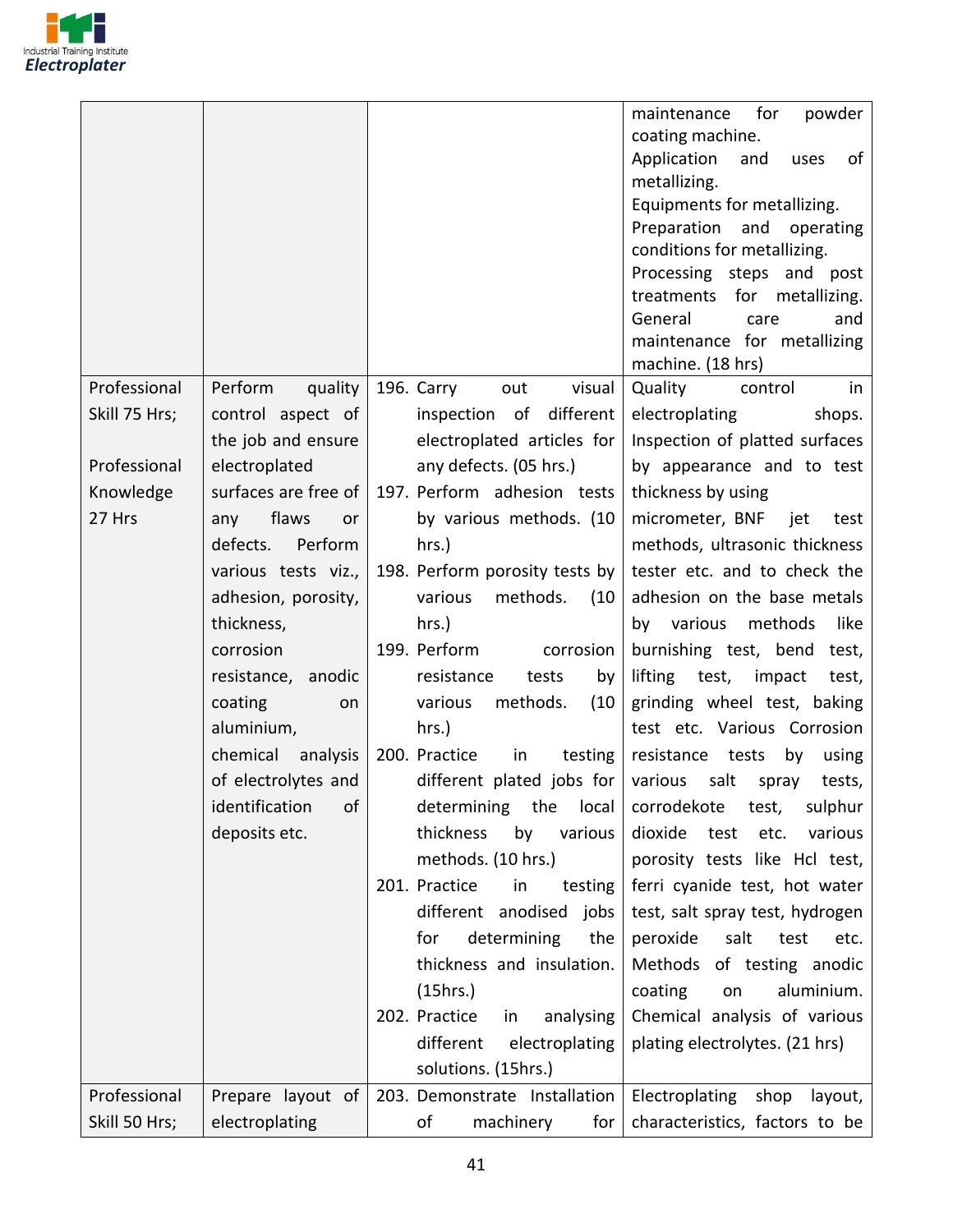

|              | plant,<br>estimate  | electroplating shops using        | considered i.e. availability of |
|--------------|---------------------|-----------------------------------|---------------------------------|
| Professional | cost, materials and | visual aids. (05 hrs.)            | indigenous materials, waste     |
| Knowledge    | accessories         | 204. Practical<br>study<br>with   | disposal.                       |
| 18 Hrs       | required<br>for     | regards to suitability and        | Installation of machinery for   |
|              | electroplating      | selection of equipment            | electroplating shops.           |
|              | shop.<br>Carryout   | for electroplating shops.         | Practical study with regards to |
|              | preventive<br>and   | (05 hrs.)                         | suitability and selection of    |
|              | breakdown           | 205. Prepare<br>complete<br>a     | equipment,<br>advantages,       |
|              | of<br>maintenance   | of<br>layout<br>the               | disadvantages and technical     |
|              | machines<br>in      | electroplating shop with          | specification.                  |
|              | electroplating      | of<br>details<br>plant            | Calculation<br>pertaining<br>to |
|              | shop.               | machineries and technical         | of<br>consumption<br>anodes,    |
|              |                     | specifications. (10 hrs.)         | estimation<br>materials<br>and  |
|              |                     | 206. Working<br>out<br>detailed   | for<br>quantity<br>required     |
|              |                     | electroplating layout and         | constructing<br>and<br>etching, |
|              |                     | calculate the approximate         | plating vats, cleaning etc.     |
|              |                     | cost of the shop. (10 hrs.)       | Suitability<br>selection<br>of  |
|              |                     | 207. Carry out<br>preventive      | equipments advantages and       |
|              |                     | maintenance<br>of                 | disadvantages.                  |
|              |                     | electroplating shops. (05         | Calculation of the capacity of  |
|              |                     | $hrs.$ )                          | the plating vats.               |
|              |                     | 208. Estimate<br>materials<br>and | (18 hr)                         |
|              |                     | for<br>quantity<br>required       |                                 |
|              |                     | constructing                      |                                 |
|              |                     | electroplating plant. (15         |                                 |
|              |                     | hrs.)                             |                                 |

#### **Project work / Industrial visit**

Broad Areas:

- a) Electroless plating
- b) Plating on aluminium
- c) Plating on ABS plastic
- d) Anodizing
- e) Metal colouring
- f) Conversion coating
- g) Plating on PCB
- h) Etching and chemical milling
- i) Project report on installation of electroplating shop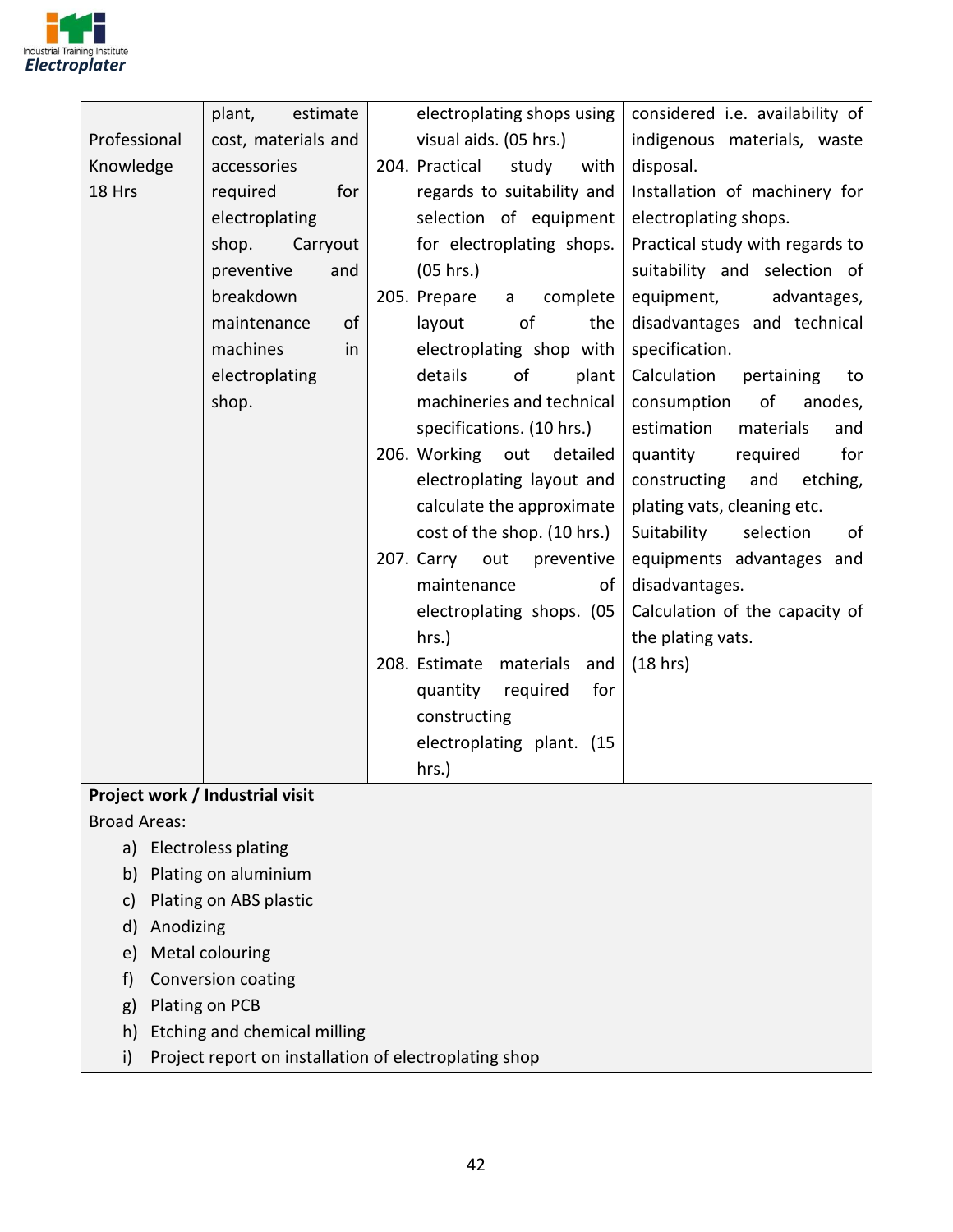

#### **SYLLABUS FOR CORE SKILLS**

- 1. Workshop Calculation & Science ( Common for two year course) (80 hrs + 80 hrs)
- 2. Engineering Drawing (Common for Group-II (Electrical, Electronics & IT Trade Group)) (80 hrs + 80 hrs)
- 3. Employability Skills ( Common for all CTS trades) (160 hrs + 80 hrs)

Learning outcomes, assessment criteria, syllabus and Tool List of Core Skills subjects which is common for a group of trades, provided separately inwww.bharatskills.gov.in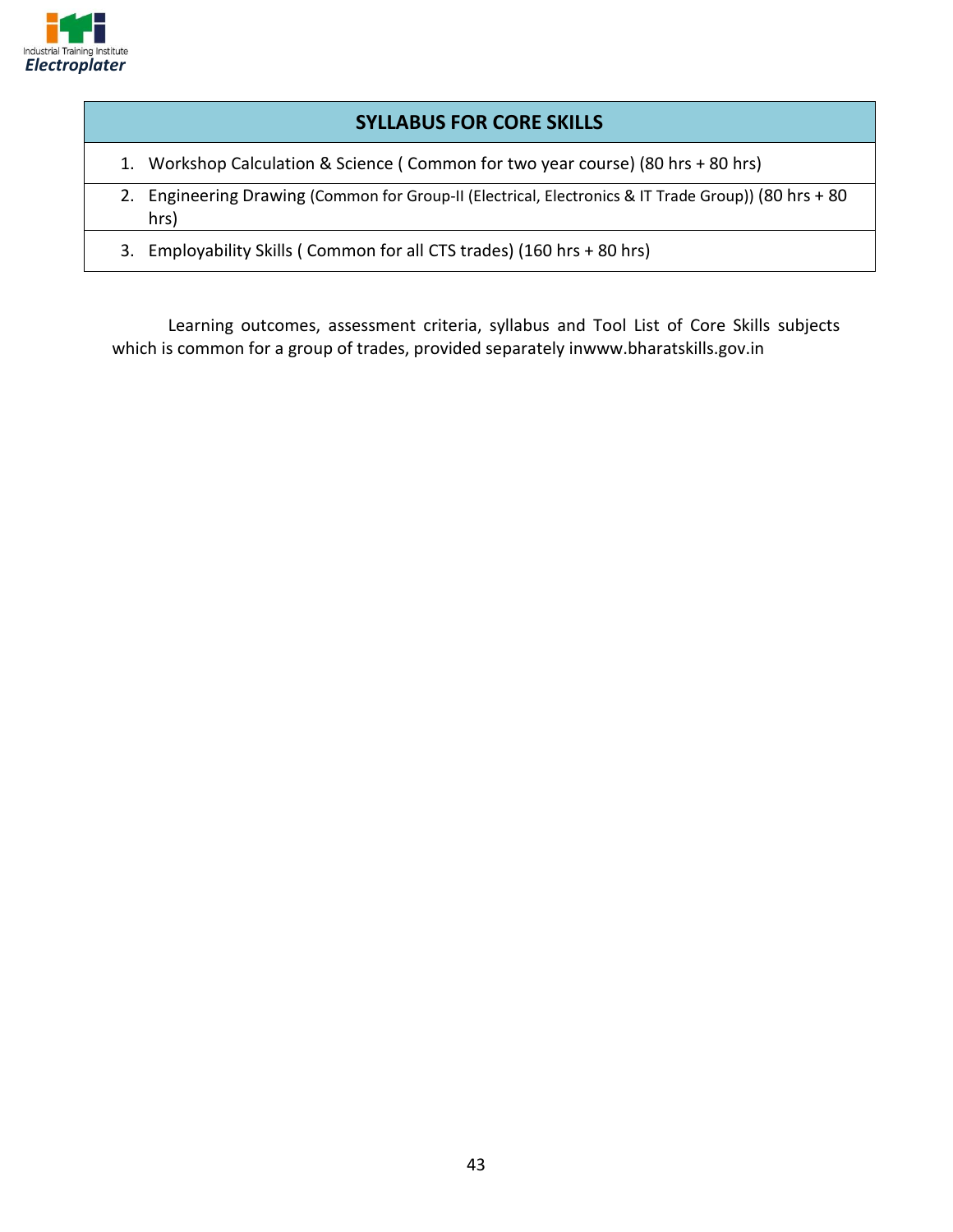

|       |                                                                                                     | <b>LIST OF TOOLS &amp; EQUIPMENT</b>              |          |
|-------|-----------------------------------------------------------------------------------------------------|---------------------------------------------------|----------|
|       |                                                                                                     | <b>ELECTROPLATER (for batch of 20 candidates)</b> |          |
| S No. | Name of the Tools and Equipment                                                                     | <b>Specification</b>                              | Quantity |
|       | A. TRAINEES TOOL KIT (For each additional unit trainees tool kit SI. 1-20 is required additionally) |                                                   |          |
| 1.    | <b>Pliers Combination</b>                                                                           | 150 mm                                            | 7 Nos.   |
| 2.    | <b>Pliers Side Cutting</b>                                                                          | 150 mm                                            | 7 Nos.   |
| 3.    | <b>Screw Driver</b>                                                                                 | 100 mm                                            | 7 Nos.   |
| 4.    | <b>Screw Driver</b>                                                                                 | 150 mm                                            | 7 Nos.   |
| 5.    | Connector, screw driver insulated<br>handle thin stem                                               | 100 mm                                            | 7 Nos.   |
| 6.    | <b>Punch Centre</b>                                                                                 | 150 mm X 9 mm                                     | 7 Nos.   |
| 7.    | Knife Double Bladed                                                                                 | steel                                             | 7 Nos.   |
| 8.    | <b>Neon Tester</b>                                                                                  | Heavy duty                                        | 7 Nos.   |
| 9.    | <b>Steel Rule</b>                                                                                   | 300 mm                                            | 7 Nos.   |
| 10.   | Hammer, cross peen with handle                                                                      | 300g                                              | 7 Nos.   |
| 11.   | Hammer, ball peen With handle                                                                       | 300g                                              | 7 Nos.   |
| 12.   | <b>Bradawl</b>                                                                                      | Standard size                                     | 7 Nos.   |
| 13.   | Pincer                                                                                              | 150 mm                                            | 7 Nos.   |
| 14.   | File flat                                                                                           | 150mm, smooth                                     | 7 Nos.   |
| 15.   | File triangular                                                                                     | 150mm, smooth                                     | 7 Nos.   |
| 16.   | File half round                                                                                     | 150mm, smooth                                     | 7 Nos.   |
| 17.   | File round                                                                                          | 150mm, smooth                                     | 7 Nos.   |
| 18.   | File flat                                                                                           | 200 mm, rough                                     | 7 Nos.   |
| 19.   | Crimping Tool                                                                                       | Medium size                                       | 7 Nos.   |
| 20.   | Wire stripper                                                                                       | 20 cm                                             | 7 Nos.   |
|       | B. SHOP TOOLS, INSTRUMENTS & MACHINERY (For 2 (1+1) units no additional items are required)         |                                                   |          |
| 21.   | Hand vice                                                                                           | 50mm jaw                                          | 5 Nos.   |
| 22.   | Spanner Adjustable                                                                                  | 300mm                                             | 5 Nos.   |
| 23.   | <b>Heavy Duty Screw Driver</b>                                                                      | 200 mm                                            | 5 Nos.   |
| 24.   | Screw Driver thin stem insulated handle                                                             | 250 mm                                            | 5 Nos.   |
| 25.   | <b>Firmer Chisel</b>                                                                                | 25 mm X 200 mm                                    | 5 Nos.   |
| 26.   | Hand wood saw                                                                                       | 15 inch                                           | 5 Nos.   |
| 27.   | Portable Electric Drilling Machine                                                                  | 6 mm capacity                                     | 2 Nos.   |
| 28.   | Pillar Electric Drill Machine                                                                       | 12 mm capacity                                    | 1 No.    |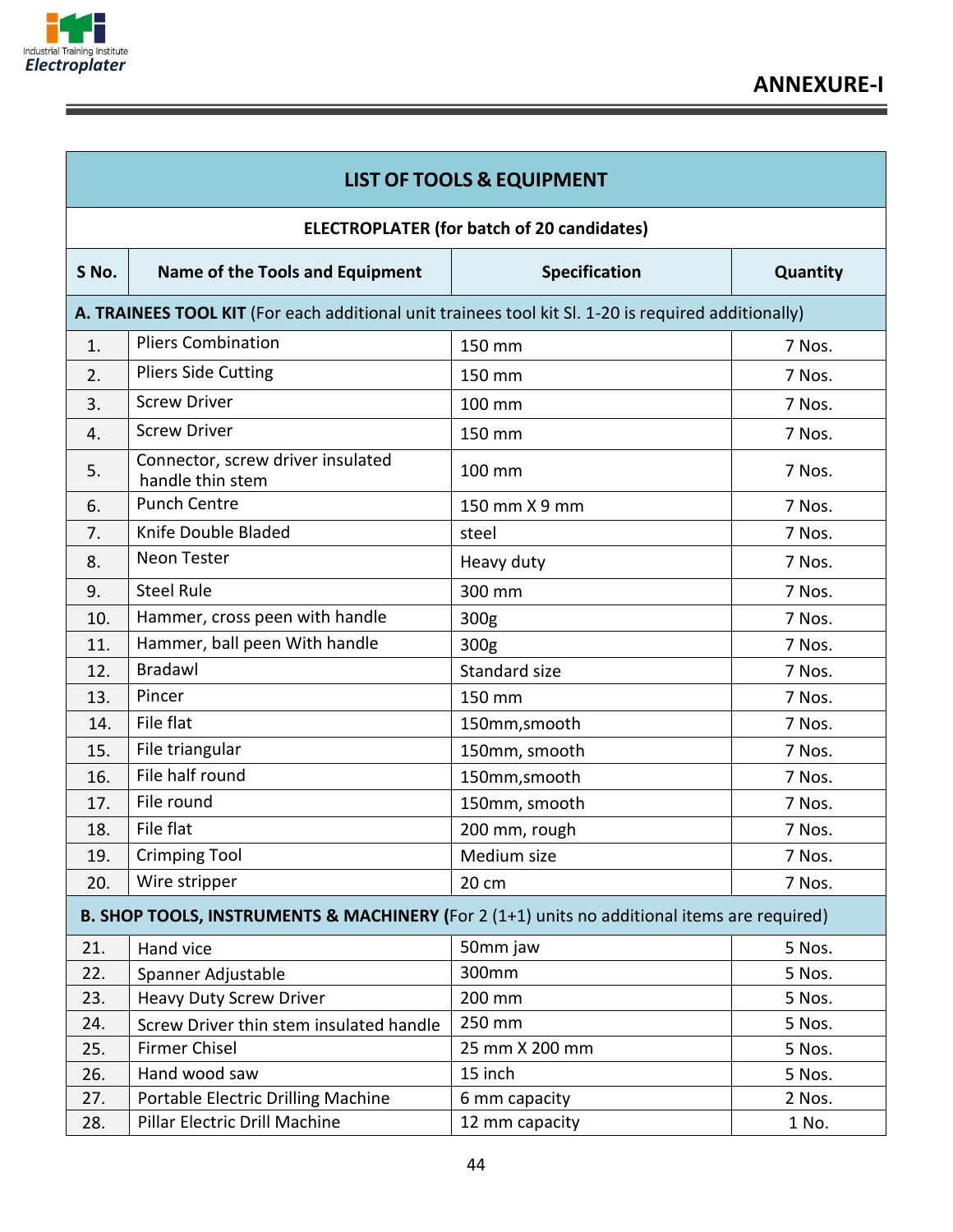

| 29. | Micrometer (Digital display)      | $0-1''/25$ mm range                                    | 2 Nos.      |
|-----|-----------------------------------|--------------------------------------------------------|-------------|
| 30. | <b>Bench Grinder</b>              | 150mm, 250W                                            | 1 No.       |
| 31. | Pipe vice                         | Standard size                                          | 2 Nos.      |
| 32. | Chisel Cold flat                  | <b>12 mm</b>                                           | 5 Nos.      |
| 33. | Mallet hard wood                  | $0.50$ kg                                              | 5 Nos.      |
| 34. | Hammer Extractor type             | $0.40$ kg                                              | 5 Nos.      |
| 35. | Hacksaw frame adjustable          | 300 mm                                                 | 5 Nos.      |
| 36. | <b>Try Square</b>                 | 150 mm blade                                           | 5 Nos.      |
| 37. | Pliers flat nose                  | 150 mm                                                 | 5 Nos.      |
| 38. | Pliers round nose                 | 100 mm                                                 | 5 Nos.      |
| 39. | Tweezers                          | 100 mm                                                 | 5 Nos.      |
| 40. | Snip Straight and Bent            | 150 mm                                                 | 5 Nos.      |
| 41. | D.E. Spanner set of 12 pieces     | 6x7 to 25x28                                           | 2 Nos.      |
| 42. | Jack plane with smoothing cutters | 50 mm                                                  | 5 Nos.      |
| 43. | <b>Standard Wire Gauge</b>        | Standard size                                          | 5 Nos.      |
| 44. | File Rasp                         | 200 mm                                                 | 5 Nos.      |
| 45. | Soldering Iron                    | 25W, 220V                                              | 5 Nos.      |
| 46. | De soldering Gun                  | 30W, 220V                                              | 2 Nos.      |
| 47. | <b>Bench Vice</b>                 | 100 mm jaw                                             | 6 Nos.      |
| 48. | Multi Meter (analog)              | 0 to 1000 M Ohms, 2.5 to 500 V                         | 2 Nos.      |
| 49. | Digital Multi Meter               | AC 4-750V,40mA-10A and DC<br>400mV-1000V, 40mA-10A     | 2 Nos.      |
| 50. | A.C. Voltmeter M.I.               | 0-500V A.C                                             | 2 Nos.      |
| 51. | Milli Voltmeter centre zero       | 100 - 0 - 100 m volt                                   | 2 Nos.      |
| 52. | D.C. Milli ammeter                | 0-500m A                                               | 2 Nos.      |
| 53. | Ammeter MC                        | 0-5 A, 0-25 A                                          | 2 No. each  |
| 54. | A.C. Ammeter M.I.                 | 0-5A, 0-25 A                                           | 2 No. each  |
|     | Rheostat                          | 0-1 Ohm, 5 Amp                                         |             |
| 55. |                                   | 0-10 Ohm, 5 Amp<br>0-25 Ohm, 1 Amp<br>0-300 Ohm, 1 Amp | 2 Nos. each |
| 56. | Variable Auto Transformer         | 1 Phase                                                | 2 Nos.      |
| 57. | <b>Battery Charger</b>            | 10A,48V DC output                                      | 1 No.       |
| 58. | Thermometer                       | 0 to 100°C                                             | 2 Nos.      |
| 59. | Thermometer digital               | Pen type                                               | 2 Nos.      |
| 60. | Hydrometer                        | For heavy liquids                                      | 2 Nos.      |
| 61. | Hydrometer with syringe           | For battery testing                                    | 2 Nos.      |
| 62. | Portable digital density meter    | Laboratory use                                         | 2 Nos.      |
| 63. | <b>Weighing Balance Digital</b>   | 10kg capacity with 0.05g accuracy                      | 2 Nos.      |
| 64. | Conductivity meter Digital        | Table top, LED display, 230V                           | 2 Nos.      |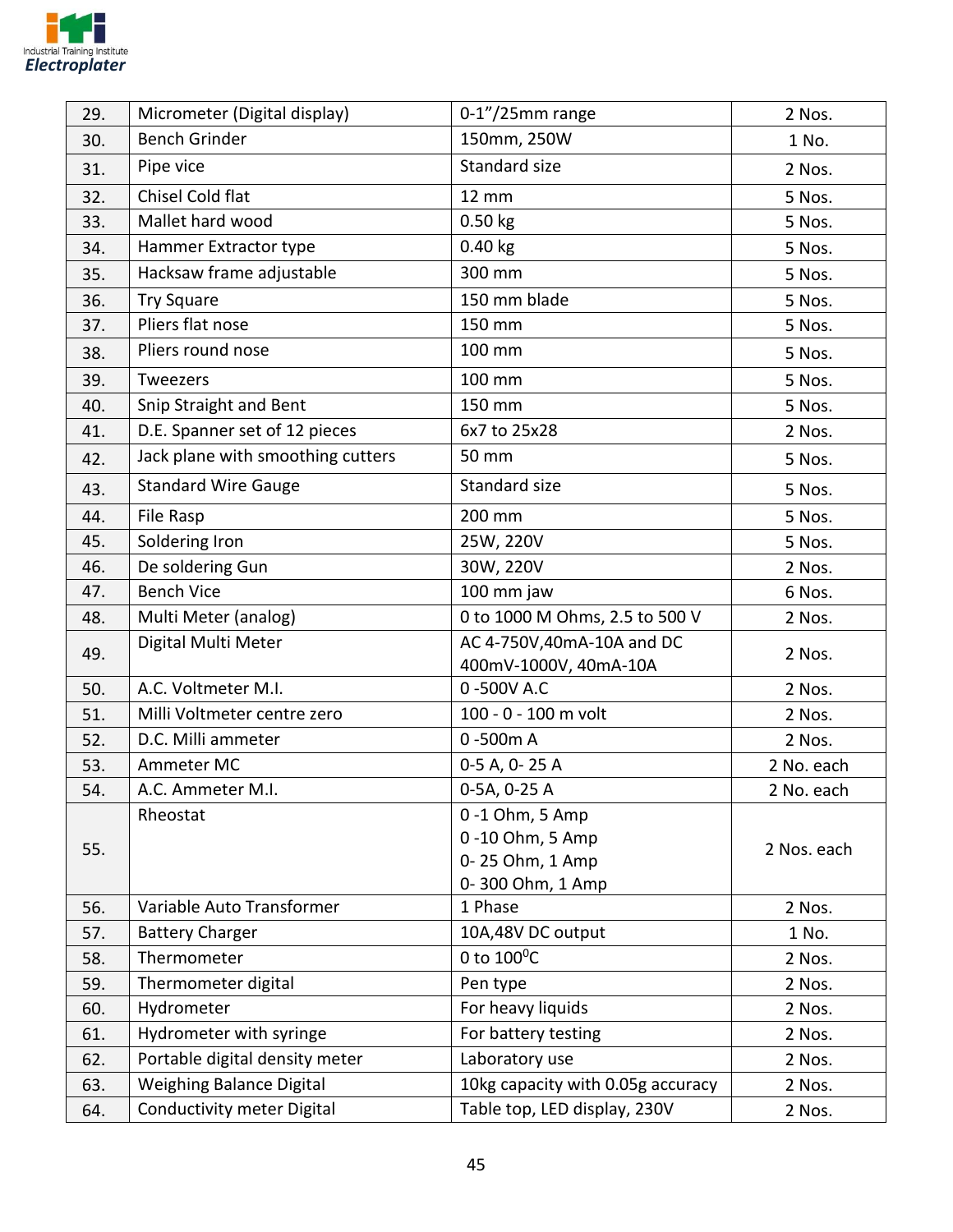

| 65. | Glue pot                                                                                                       | 5kg capacity                                                  | 2 Nos.      |
|-----|----------------------------------------------------------------------------------------------------------------|---------------------------------------------------------------|-------------|
| 66. | Digital Voltmeter AC                                                                                           | 10-750V                                                       | 2 Nos.      |
| 67. | Digital Voltmeter DC                                                                                           | $0 - 100V$                                                    | 2 Nos.      |
| 68. | Digital Ammeter DC                                                                                             | $0-100A$                                                      | 2 Nos.      |
| 69. | Digital Ammeter AC                                                                                             | $0-50A$                                                       | 2 Nos.      |
| 70. | Adjustable resistance board with DC<br>digital ammeter & voltmeter                                             | 0-20V,0-100A                                                  | 10 Nos.     |
| 71. | Pedestal buffing machine mounted in<br>heavy duty CI stand, complete with<br>push button starter & wheel guard | 3phase, 3HP, 3000rpm                                          | 2 Nos.      |
| 72. | Industrial pedestal polishing machine<br>with dust collectors                                                  | 2HP                                                           | 2 Nos.      |
| 73. | Flexible shaft polishing machine                                                                               | 0.5HP, 2m shaft length, 2800 rpm.                             | 1 No.       |
| 74. | Bed blaster machine for blast cleaning                                                                         | Standard size                                                 | 1 No.       |
| 75. | Ultrasonic cleaner                                                                                             | Mini compact table top, 3.5 litre<br>capacity                 | 1 No.       |
| 76. | Vapour degreaser                                                                                               | Mini compact table top, 3.5 litre<br>capacity                 | 1 No.       |
| 77. | Dipping basket perforated                                                                                      | Titanium or PP, 6x5 inch height                               | 4 Nos.      |
| 78. | Titanium anode basket                                                                                          | 4.5x6 inch height                                             | 4 Nos.      |
| 79. | Moulded buckets                                                                                                | PP, 10 litre capacity                                         | 4 Nos.      |
| 80. | Moulded buckets                                                                                                | PP, 5 litre capacity                                          | 4 Nos.      |
| 81. | Digital pH meter equipment                                                                                     | Table top type, 0-14 range                                    | 2 Nos.      |
| 82. | Digital pH meter                                                                                               | Pen type                                                      | 2 Nos.      |
| 83. | Portable angle grinder hand type                                                                               | 1phase, 230V/5A                                               | *5 Nos.     |
| 84. | Rectifier transformer DC power<br>supply                                                                       | 3phase, 415V, 300A                                            | 1 No.       |
| 85. | <b>Electroplating rectifier</b>                                                                                | 1 phase 230V, DC output<br>Approximately 100A, 30V            | 1 No.       |
| 86. | Electroplating rectifier                                                                                       | Small size, 1 phase 230V, DC<br>output Approximately 25A, 12V | 1 No.       |
| 87. | Electric immersion heater (Silica,<br>Stainless steel, lead, Titanium and<br>Glass)                            | 0.5KW, length 10-12"                                          | 2 Nos. each |
| 88. | Plating Tank with SS stand                                                                                     | L-2ft, B-1.5ft ht-1.5ft made out of<br>Polypropylene (PP)     | 15 Nos.     |
| 89. | Miniature fully immersed portable<br>plating barrel with DC motor                                              | Perforated, PP, 7x5 inch barrel<br>size, up to 2kg capacity   | 2 Nos.      |
| 90. | Submersible plating barrel with tank<br>and complete setup                                                     | 7kg capacity, 12x8 inch barrel size,<br>0.125 HP motor        | 1 No.       |
| 91. | Oblique tumbling barrel with motor and<br>complete setup                                                       | 3.5 litre capacity, 275mm depth<br>barrel                     | 1 No.       |
| 92. | Cleaning tank                                                                                                  | L-2ft,b-1.5ft,ht-1.5ft made out of                            | 15 Nos.     |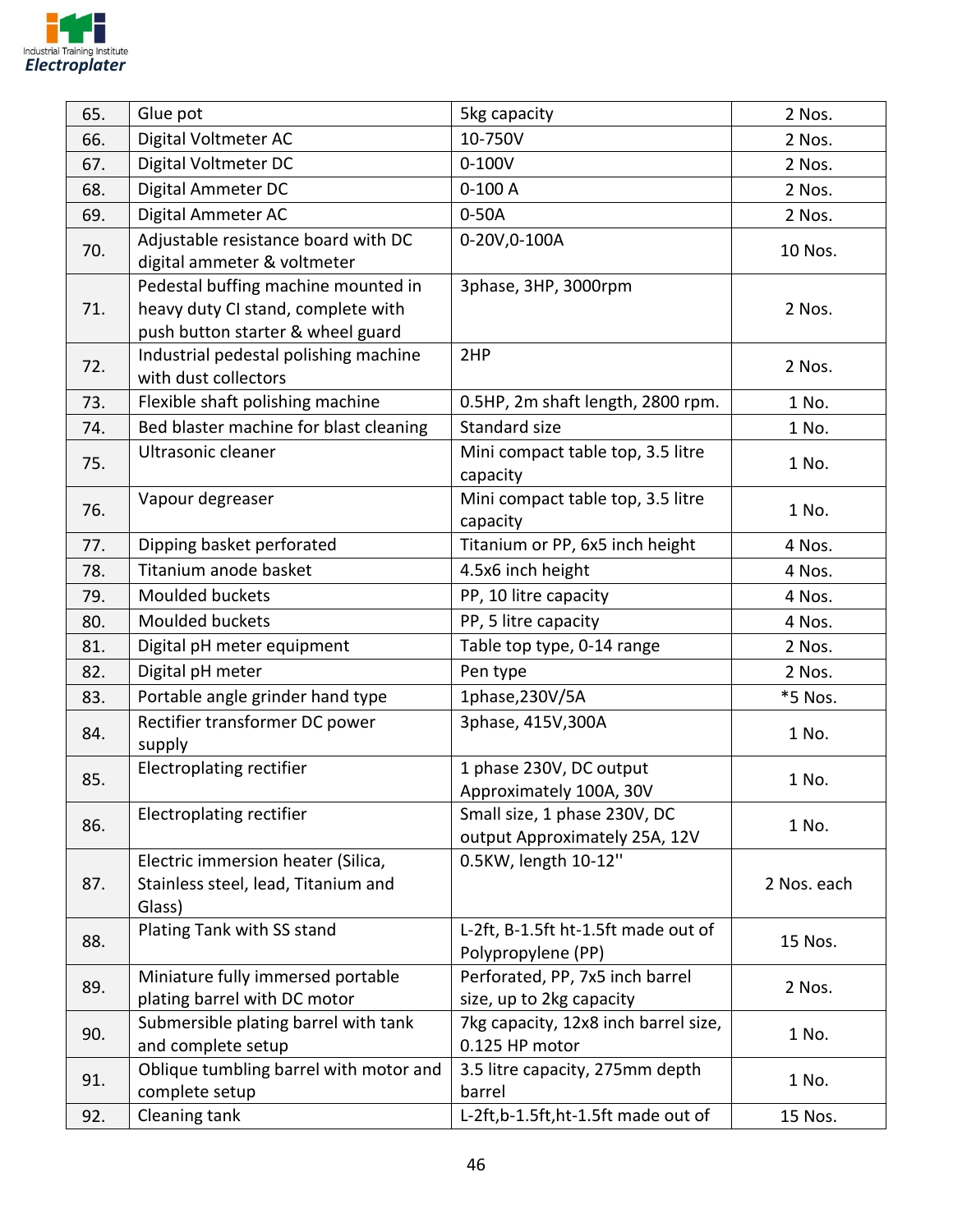

|      |                                                                                                                                                                                                                                                                                                                                                                    | Polypropylene (PP)                                              |        |
|------|--------------------------------------------------------------------------------------------------------------------------------------------------------------------------------------------------------------------------------------------------------------------------------------------------------------------------------------------------------------------|-----------------------------------------------------------------|--------|
| 93.  | Hot air oven                                                                                                                                                                                                                                                                                                                                                       | 600x600x900mm, 6KW                                              | 1 No.  |
| 94.  | Hot plate                                                                                                                                                                                                                                                                                                                                                          | 12 inch dia. Digital temp controller                            | 1 No.  |
| 95.  | Side channel blower                                                                                                                                                                                                                                                                                                                                                | $0.5$ HP                                                        | 2 Nos. |
| 96.  | Centrifugal Dryer                                                                                                                                                                                                                                                                                                                                                  | 5kg capacity, 10x8 inch basket size                             | 1 No.  |
| 97.  | Hull cell apparatus (with fittings like air<br>agitation, immersion heater,<br>thermostatic control, MS and brass<br>cathode, wire clips, hull cell anode, hot<br>water bath controls, 0-60m timer, glass<br>thermometer, DC rectifier 0-12V, 0-<br>10A)                                                                                                           | Minimum size available in the<br>market                         | 1 No.  |
| 98.  | Pen plating touch up plating unit with<br>DC rectifier, digital display, Anode<br>tipped pen, lead wire cathode for touch<br>up multi metal.                                                                                                                                                                                                                       | Complete set                                                    | 1 No.  |
| 99.  | Powder coating machine (complete set)                                                                                                                                                                                                                                                                                                                              |                                                                 | 1 No.  |
| 100. | Solution filter unit                                                                                                                                                                                                                                                                                                                                               | Disc type, PP filter chamber,<br>mounted on C.I wheels, 1HP,65W | 2 Nos. |
| 101. | Industrial water cooler                                                                                                                                                                                                                                                                                                                                            | Compressor power, 1000W                                         | 1 No.  |
| 102. | Water demineraliser, Mixed system                                                                                                                                                                                                                                                                                                                                  | D series, 1phase, 230V                                          | 1 No.  |
| 103. | Direct plating thickness measurement<br>meter                                                                                                                                                                                                                                                                                                                      | Non destructive, digital                                        | 2 Nos. |
| 104. | Salt spray apparatus with humidity<br>chamber, humidity controller, water<br>level controller, mica plate heater,<br>temperature indicator, filtered salt<br>solution feed of minimum 0.5 litre per<br>hour 130 litre salt solution reservoir,<br>peristaltic pump, hour counter, control<br>panel, compressor unit, pressure<br>regulating valve, flow meter etc. | Minimum size available in the<br>market                         | 1 No.  |
|      | C. Shop Floor Furniture and Materials (For 2 (1+1) units no additional items are required)                                                                                                                                                                                                                                                                         |                                                                 |        |
| 105. | Instructor's table                                                                                                                                                                                                                                                                                                                                                 | Teakwood, with one drawer and<br>one shelf with inbuilt locks   | 2 Nos. |
| 106. | Instructor's chair                                                                                                                                                                                                                                                                                                                                                 | Teakwood, Armed                                                 | 2 Nos. |
| 107. | Wooden stool                                                                                                                                                                                                                                                                                                                                                       | Standard size                                                   | 2 Nos. |
| 108. | Wooden table                                                                                                                                                                                                                                                                                                                                                       | Teakwood, 3 ft x 2ft                                            | 2 Nos. |
| 109. | Laptop                                                                                                                                                                                                                                                                                                                                                             | Latest configuration                                            | 1 No.  |
| 110. | Mini Projector (High resolution display)                                                                                                                                                                                                                                                                                                                           | Table top, latest configuration                                 | 1 No.  |
| 111. | Laser Printer                                                                                                                                                                                                                                                                                                                                                      | Colour, latest configuration                                    | 1 No.  |
| 112. | Wooden Almirah (10 drawers with<br>inbuilt locks)                                                                                                                                                                                                                                                                                                                  | Teakwood, standard size                                         | 5 Nos. |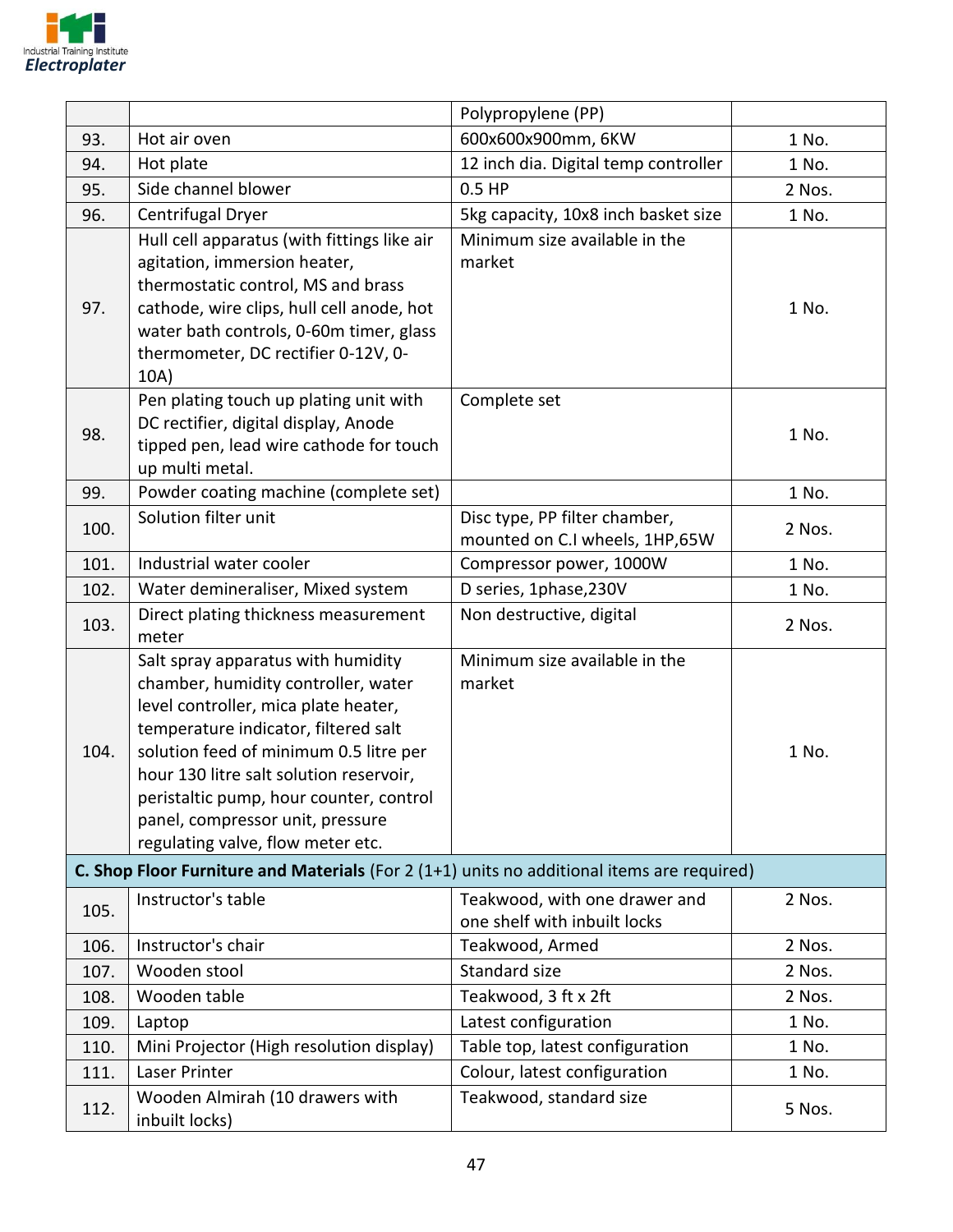

| 113.    | Wooden Almirah                                             | Teakwood, 2.5x1.20x0.5m                                 | 2 Nos. |
|---------|------------------------------------------------------------|---------------------------------------------------------|--------|
| 114.    | White board                                                | Standard size with Al frame                             | 2 Nos. |
| 115.    | Showcase (for displaying the models of<br>plated articles) | Standard size                                           | 1No.   |
| 116.    | Wooden rack (for keeping the trainee<br>shoes and bags)    | Teakwood,100x150x45cm                                   | 2 Nos. |
| 117.    | Wooden rack (for the storage of<br>chemicals)              | Teakwood, 2x2x0.5m                                      | 5 Nos. |
| 118.    | Wooden stand (for hanging uniforms)                        | Teakwood, Standard size                                 | 1 No.  |
| 119.    | Work bench                                                 | 2x 0.5 x 1.5m ht                                        | 5 Nos. |
| 120.    | <b>Working Bench</b>                                       | 2.5 m x 1.20 m x 0.75 m                                 | 5 Nos. |
| 121.    | Fire Extinguisher                                          | CO <sub>2</sub>                                         | 2 Nos. |
| 122.    | Fire Buckets 4 Nos with single stand                       | Painted in red and written as<br>'FIRE' in white colour | 1 No.  |
| $N = +$ |                                                            |                                                         |        |

*Note: -*

*1. All the tools and equipment are to be procured as per BIS specification.* 

2. *Internet facility is desired to be provided in the class room.*

*Note:*

- a) Safety gloves, leather gloves, safety mask or respirator, goggles, rubber shoe, rubber apron and canvas apron must be provided to each trainee as consumable safety kit.
- b) The workshop must be provided first aid box with acid and cyanide antidotes, olive oil and general first aid medicines.
- c) Separate storage must be provided in the chemical lab for the storage of chemicals.
- d) Sufficient heavy duty exhaust fans and fumes extraction unit must be provided in workshop.
- e) An effluent treatment system must be provided with the workshop for the treatment of acid, alkali, cyanide and chromates effluents.
- f) A washing area with shower and toilet must be attached with the workshop and to ensure an uninterrupted water supply.
- g) An air conditioning system must be provided in the inspection cabin.
- h) Laboratory equipments and apparatus must be provided in the chemical analysis lab.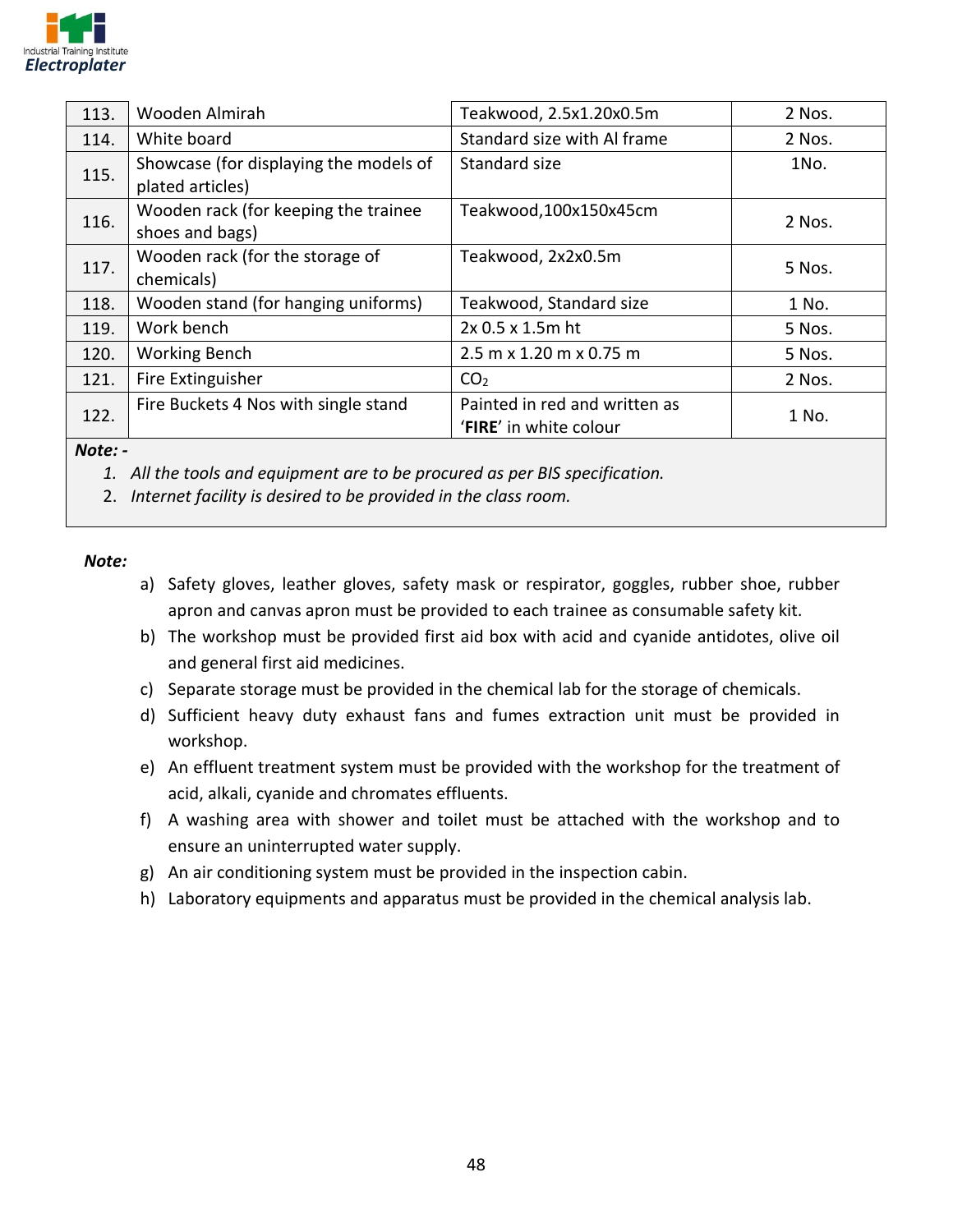

The DGT sincerely acknowledges contributions of the Industries, State Directorates, Trade Experts, Domain Experts, trainers of ITIs, NSTIs, faculties from universities and all others who contributed in revising the curriculum.

Special acknowledgement is extended by DGT to the following expert members who had contributed immensely in this curriculum.

|       | List of Expert Members participated/ contributed for finalizing the course curriculum of |                                                               |                |
|-------|------------------------------------------------------------------------------------------|---------------------------------------------------------------|----------------|
|       | Electroplater trade held on 20.02.2018 at Vadodara.                                      |                                                               |                |
| S No. | <b>Name &amp; Designation</b><br>Sh/Mr./Ms.                                              | Organization                                                  | <b>Remarks</b> |
| 1.    | Rajendra P. Mehendale, CEO                                                               | Maheshwari Industries, Vadodara                               | Member         |
| 2.    | Pradeep Sharma, Sr.                                                                      | Polyplastic, Yamuna Nagar, Haryana                            | Member         |
| 3.    | Yagnesh Joshi,<br><b>Metal Finishing Consultant</b>                                      | Allied Electronic Corporation,<br>Vadodara                    | Member         |
| 4.    | Ajit G. Shah,                                                                            | <b>Gujarat Electroplating Work,</b>                           | Member         |
| 5.    | Praveen Gautam, Area<br>Manager                                                          | Atotech India Pvt. Ltd., Gurgaon                              | Member         |
| 6.    | S. A. Pandav, RDD (Trg.)                                                                 | RDD Vadodara                                                  | Member         |
| 7.    | S. S. Patel, Principal                                                                   | Govt. ITI, Naswadi                                            | Member         |
| 8.    | B. S. Patel, Asst. Instructor                                                            | Govt. Kutir Udyog, Vadodara                                   | Member         |
| 9.    | N. Harikrishnan, Sr.<br>Instructor                                                       | Govt. ITI, Attingal, Kerala                                   | Expert         |
| 10.   | Bijender Pal, Instructor                                                                 | Govt. ITI, Yamuna Nagar, Haryana                              | Expert         |
| 11.   | L.K. Mukherjee, DDT                                                                      | CSTARI, Kolkata                                               | Member         |
| 12.   | K.V.S. Narayana, TO                                                                      | CSTARI, Kolkata                                               | Member         |
| 13.   | Bharat K. Nigam, TO                                                                      | CSTARI, Kolkata                                               | Coordinator    |
|       |                                                                                          | MEMBERS OF SECTOR MENTOR COUNCIL: Reference Aug 2014 Syllabus |                |
| 1.    | Dr. S.P. Gupta                                                                           | Professor, IIT Roorkee                                        | Chairman       |
| 2.    | Dr. P. Mahanto                                                                           | Professor, IIT, Guwahati                                      | Member         |
| 3.    | R.N. Bandopadhyay                                                                        | Director, CSTARI, Kolkatta                                    | Member         |
| 4.    | R. Senthil Kumar                                                                         | Director, ATI, Chennai                                        | Member         |
| 5.    | A Venkateshwara Rao                                                                      | Joint Director, ATI, Chennai                                  | Member         |
| 6.    | P. Saibaba                                                                               | Joint Director, ATI, Chennai                                  | Member         |
| 7.    | K.L. Kuli                                                                                | Joint Director, CSTARI, Kolkatta                              | Member         |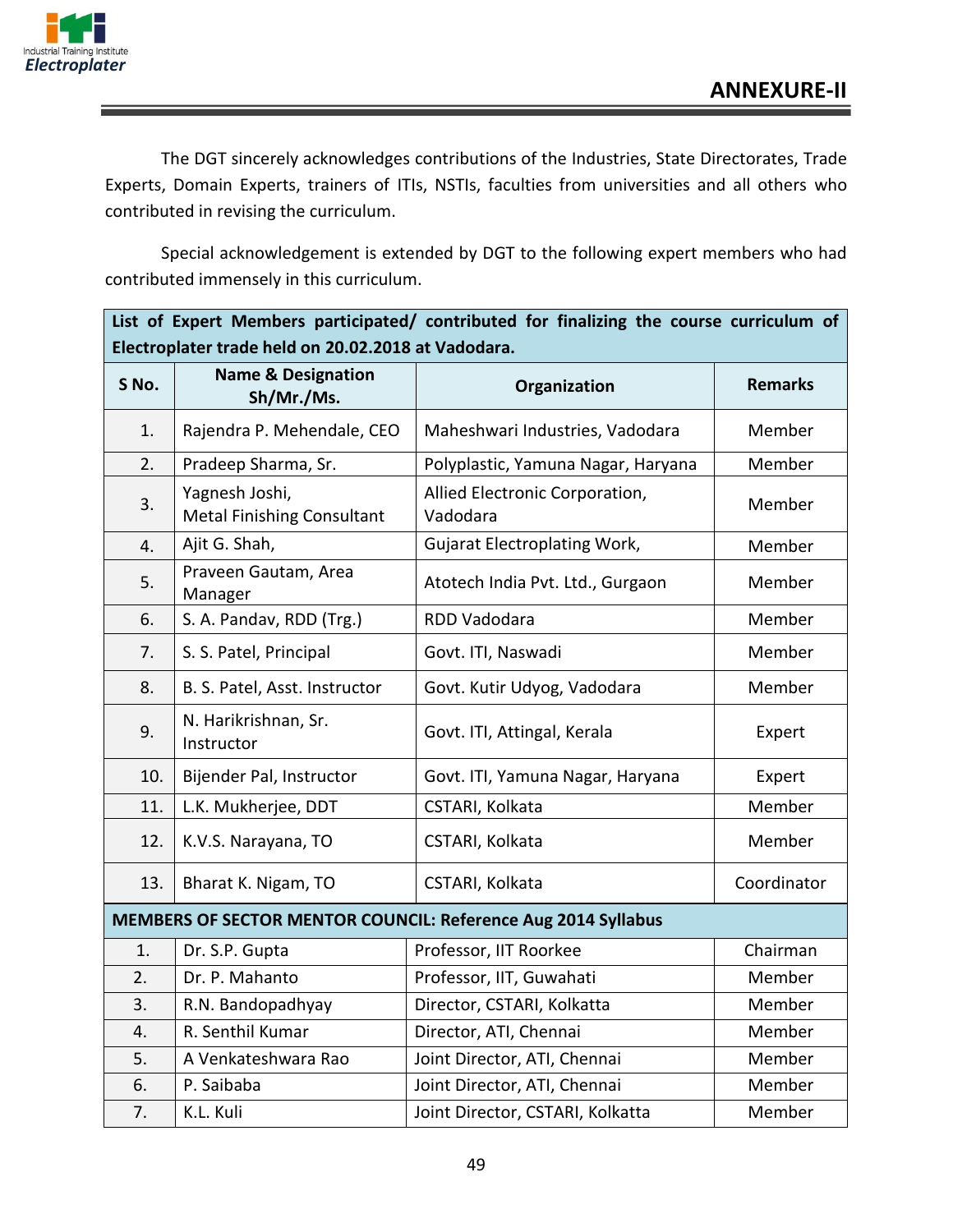

| 8.            | K. Srininvasa Rao                     | Joint Director, CSTARI, Kolkatta      | Member      |
|---------------|---------------------------------------|---------------------------------------|-------------|
| 9.            | M. Thamizharasan                      | Joint Director, CSTARI, Kolkatta      | Member      |
| 10.           | S. Mathivanan                         | Dy Director, ATI, Chennai             | Team Leader |
| <b>Mentor</b> |                                       |                                       |             |
| 11.           | Amrit Pal Singh                       | Dy. Director, DGET, New Delhi         | Mentor      |
|               | <b>Member of Core Group</b>           |                                       |             |
| 12.           | <b>B.N. Sridhar</b>                   | Dy Director, FTI, Bangalore           | Member      |
| 13.           | Ketan Patel                           | Dy Director, RDAT, Mumbai             | Member      |
| 14.           | <b>B.</b> Ravi                        | Dy Director, CTI, Chennai             | Member      |
| 15.           | A.S. Parihar                          | Dy Director, RDAT, Kolkata            | Member      |
| 16.           | Nirmalya Nath                         | Asst Director, CSTARI, Kolkatta       | Member      |
| 17.           | Parveen Kumar                         | Asst Director, ATI-EPI, Hyderabad     | Member      |
| 18.           | C.C. Jose                             | Trg Officer, ATI, Chennai             | Member      |
| 19.           | L.M. Pharikal                         | Trg Officer, ATI, Kolkata             | Member      |
| 20.           | M. Asokan                             | Trg Officer, CTI, Chennai             | Member      |
| 21.           | Mohan Raj                             | Trg Officer, NIMI Chennai             | Member      |
| 22.           | U.K. Mishra                           | Trg Officer, ATI, Mumbai              | Member      |
| 23.           | C.M. Diggewadi                        | Trg Officer, RDAT, Mumbai             | Member      |
| 24.           | A. Chakraborthy                       | Trg Officer, CSTARI, Kolkatta         | Member      |
| 25.           | T.K. Ghosh                            | Trg Officer, CSTARI, Kolkatta         | Member      |
| 26.           | Prasad U.M.                           | Voc Instructor, MITI, Calicut         | Member      |
| 27.           | Gabriel Pradeep A.P.                  | JTO. Govt ITI, Hosur Road, Bangalore  | Member      |
| 28.           | Latha                                 | JTO. Govt ITI, Hosur Road, Bangalore  | Member      |
| 29.           | D. Viswanathan                        | ATO. Govt ITI, North Chennai          | Member      |
| 30.           | B. Navaneedhan                        | ATO, ITI. North Chennai               | Member      |
| 31.           | R. Rajasekar                          | ATO, ITI, Ambattur, Chennai           | Member      |
| 32.           | K. Amaresan                           | ATO, Govt ITI, Guindy, Chennai        | Member      |
|               | <b>Other industry representatives</b> |                                       |             |
| 33.           | K.K. Seth                             | Ex. Director, BHEL, Noida             | Member      |
| 34.           | N. Chattopadhyay                      | Sr. DGM, BHEL, Kolkatta               | Member      |
| 35.           | Surendu Adhikari                      | OTIS Elevator Co. India Ltd, Kolkatta | Member      |
| 36.           | K. Raju                               | Consultant- Energy Area, ASCI,        | Member      |
|               |                                       | Hyderabad                             |             |
| 37.           | Ravi G Deshmukh                       | Certified Energy Auditor, PPS Energy  | Member      |
|               |                                       | solutions, Pune                       |             |
| 38.           | R. Thiruppathi                        | JTS, IIT, Madras, Chennai             | Member      |
| 39.           | M.N. Krishnamurthy                    | Retd. Ex Engineer, TNEB, Chennai      | Member      |
| 40.           | S. Kirubanandam                       | Asst. Ex Engineer, TANTRANSCO,        | Member      |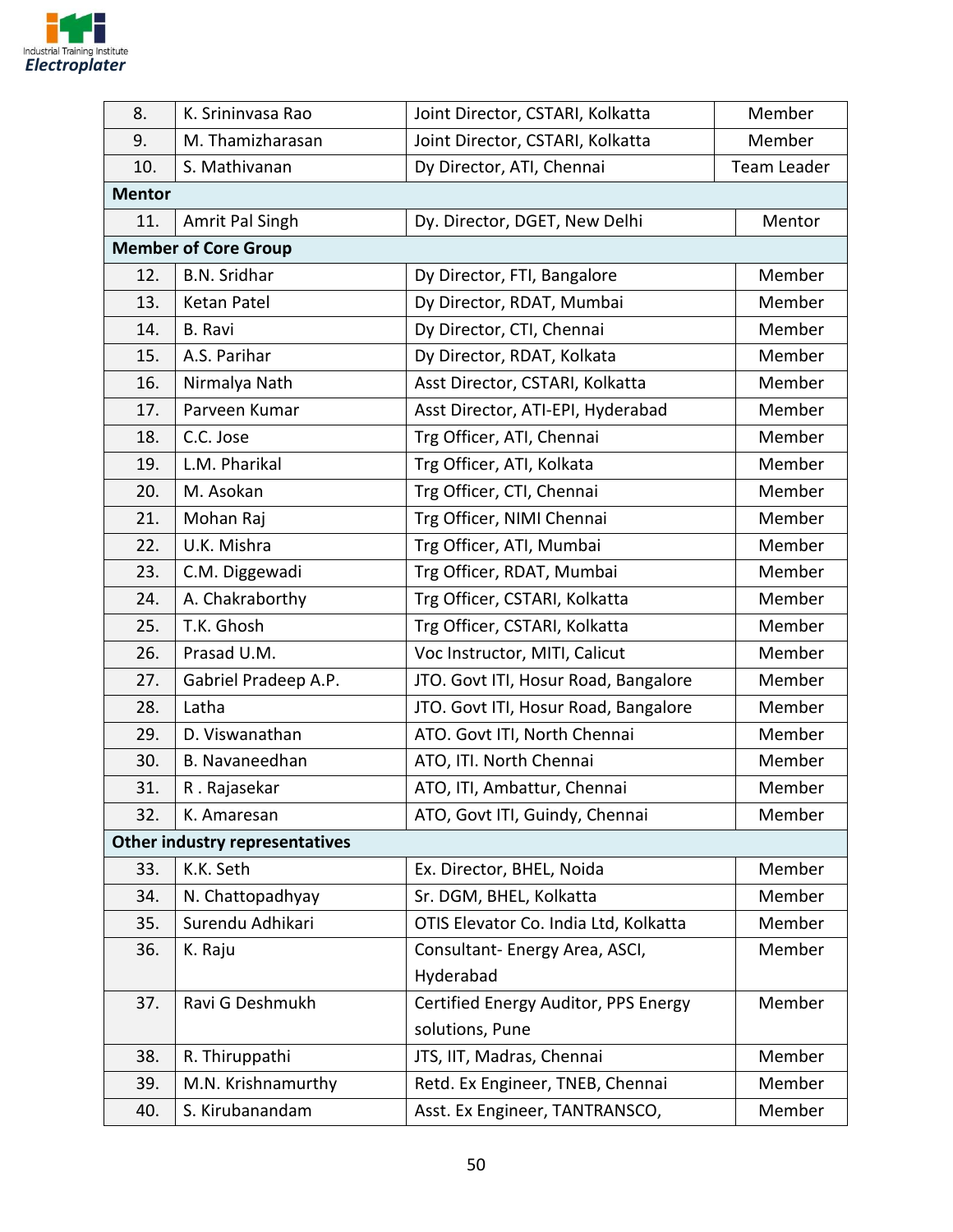

|     |                         | Chennai                                 |        |
|-----|-------------------------|-----------------------------------------|--------|
| 41. | R. Kasi,                | Asst. Ex Engineer, TANTRANSCO,          | Member |
|     |                         | Chennai                                 |        |
| 42. | L.R. Sundarajan         | Jr. Works Manager, Heavy vehicles       | Member |
|     |                         | factory                                 |        |
| 43. | <b>B.S. Sudheendara</b> | Consultant, VI micro systems pvt ltd,   | Member |
|     |                         | Chennai.                                |        |
| 44. | S. Ganesh               | Manager, L&T, Chennai                   | Member |
| 45. | G. Neethimani           | Vice principal, Rane engine valves ltd, | Member |
|     |                         | Chennai.                                |        |
|     |                         |                                         |        |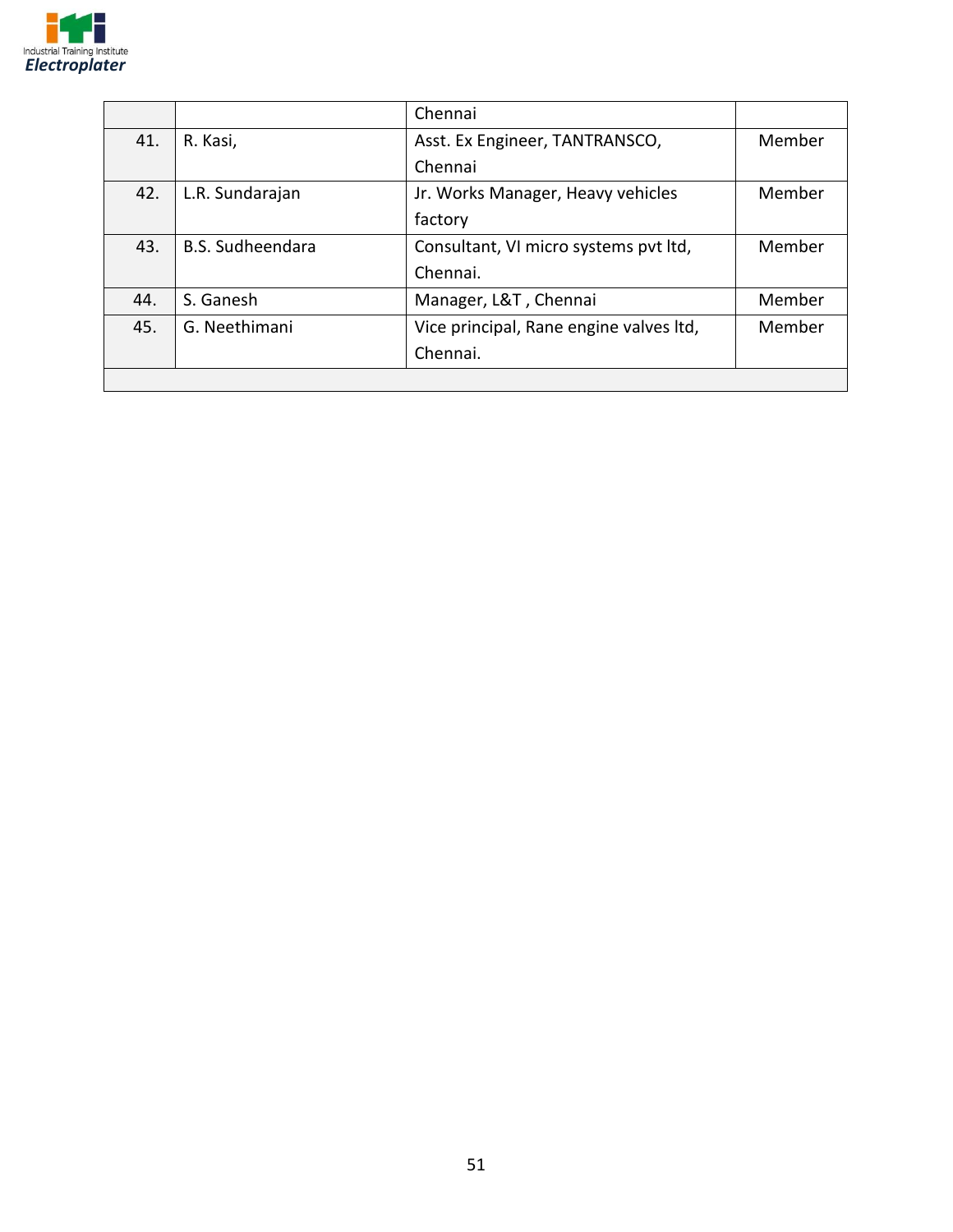

#### **ABBREVIATIONS**

| <b>CTS</b>  | <b>Craftsmen Training Scheme</b>                   |
|-------------|----------------------------------------------------|
| <b>ATS</b>  | <b>Apprenticeship Training Scheme</b>              |
| <b>CITS</b> | <b>Craft Instructor Training Scheme</b>            |
| <b>DGT</b>  | <b>Directorate General of Training</b>             |
| <b>MSDE</b> | Ministry of Skill Development and Entrepreneurship |
| <b>NTC</b>  | <b>National Trade Certificate</b>                  |
| <b>NAC</b>  | National Apprenticeship Certificate                |
| <b>NCIC</b> | National Craft Instructor Certificate              |
| LD          | <b>Locomotor Disability</b>                        |
| <b>CP</b>   | <b>Cerebral Palsy</b>                              |
| <b>MD</b>   | <b>Multiple Disabilities</b>                       |
| LV          | Low Vision                                         |
| HH          | Hard of Hearing                                    |
| ID          | <b>Intellectual Disabilities</b>                   |
| <b>LC</b>   | <b>Leprosy Cured</b>                               |
| <b>SLD</b>  | <b>Specific Learning Disabilities</b>              |
| <b>DW</b>   | Dwarfism                                           |
| MI          | <b>Mental Illness</b>                              |
| AA          | <b>Acid Attack</b>                                 |
| PwD         | Person with disabilities                           |